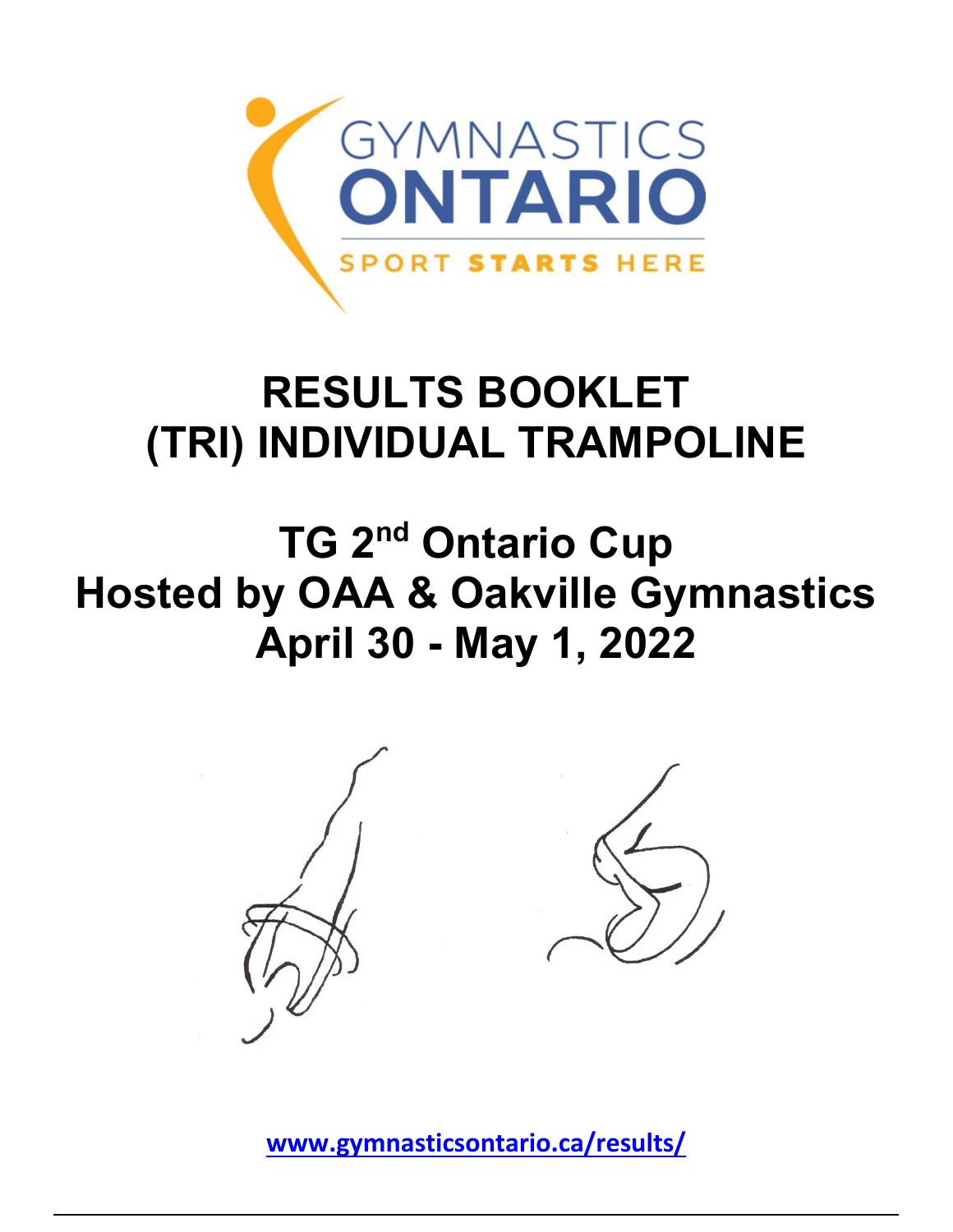| <b>GYMNASTICS</b><br><b>ONTARIO</b><br><b>SPORT STARTS HERE</b> | <b>Trampoline Results</b>             |            |            |                |            |            |                      |            |                     |                            |                |                      |                      |                      |
|-----------------------------------------------------------------|---------------------------------------|------------|------------|----------------|------------|------------|----------------------|------------|---------------------|----------------------------|----------------|----------------------|----------------------|----------------------|
| <b>TG 2nd ON Cup 2022</b>                                       | hosted by OAA and Oakville Gymnastics |            |            |                |            |            |                      |            |                     |                            |                |                      | April 29-May 1, 2022 |                      |
| TRI Level 1 - Women 12U                                         |                                       | P2         | E1         | E <sub>2</sub> | E3         | E4         | H1.                  |            | H <sub>2</sub> Diff | ToF                        | <b>Bon</b> Pen | Sub                  | Total                | Page 1<br>Posn       |
| <b>Morgan Bruce</b>                                             | <b>AIM Gymnastics</b>                 | Set<br>Vol | 7.5<br>8.1 | 8.4<br>8.7     | 8.3<br>8.1 | 8.9<br>8.5 | 9.9<br>9.4           | 9.9<br>9.4 |                     | 12.200<br>3.6 11.660       | 3.6            | 38.800<br>44.860     | 83,660<br>83.660     | п<br>1               |
| <b>Logan Sims</b>                                               | <b>Manjak's Gymnastics</b>            | Set<br>Vol | 8.7<br>8.0 | 8.7<br>7.6     | 8.8<br>8.1 | 9.1<br>8.0 | 9.8<br>9.5           | 9.8<br>9.5 |                     | 10.960<br>3.6 10.640       | 3.6            | 38.260<br>43.340     | 81.600<br>81.600     | 2<br>$\overline{2}$  |
| Mckenna Kendall                                                 | <b>Manjak's Gymnastics</b>            | Set<br>Vol | 8.1<br>7.2 | 8.5<br>7.8     | 8.2<br>7.6 | 8.1<br>7.7 | 9.6<br>9.8           | 9.6<br>9.8 |                     | 11.860<br>3.6 11.280       | 3.6            | 37.760<br>43.580     | 81.340<br>81.340     | з<br>3               |
| <b>Alaina Ha</b>                                                | <b>Rose City Gymnastics</b>           | Set<br>Vol | 8.8<br>7.3 | 8.6<br>7.5     | 8.6<br>7.6 | 9.3<br>7.9 | 9.3<br>9.7           | 9.3<br>9.7 |                     | 11.560<br>3.0 11.620       | 3.0            | 38.260<br>42.420     | 80.680<br>80.680     | 4<br>$\overline{4}$  |
| <b>Jacey Adam</b>                                               | <b>Rose City Gymnastics</b>           | Set<br>Vol | 8.2<br>6.7 | 7.9<br>6.4     | 7.9<br>6.8 | 7.9<br>7.2 | 9.6<br>9.7           | 9.6<br>9.7 |                     | 12.230<br>3.0 11.610       | 3.0            | 37.630<br>0.4 40.410 | 78.040<br>78.040     | 5<br>5               |
| <b>Maya Lederman</b><br>6                                       | <b>Airborne Trampoline KW</b>         | Set<br>Vol | 7.5<br>7.1 | 7.6<br>7.2     | 7.6<br>7.1 | 8.0<br>7.5 | 9.8<br>9.4           | 9.8<br>9.4 |                     | 10.770<br>3.6 10.520       | 3.6            | 35.770<br>41.420     | 77.190<br>77.190     | $6\phantom{1}6$<br>6 |
| <b>Avery Cowan</b>                                              | <b>Rose City Gymnastics</b>           | Set<br>Vol | 8.6<br>7.6 | 8.5<br>7.7     | 8.5<br>8.0 | 8.5<br>7.8 | 9.5<br>9.0           | 9.5<br>9.0 | 3.0                 | 10.000<br>9.580            | 3.0            | 36.500<br>40.080     | 76.580<br>76.580     | 7<br>$\overline{z}$  |
| <b>Annabella Rossini</b><br>8                                   | <b>Grand River Gymmies</b>            | Set<br>Vol | 8.0<br>7.2 | 7.7<br>7.4     | 8.0<br>7.6 | 8.2<br>7.8 | 9.7<br>9.6           | 9.7<br>9.6 | 3.0                 | 9.860<br>9.520             | 3.0            | 35.560<br>40.120     | 75.680<br>75.680     | 8<br>8               |
| <b>Morgan Rogers</b><br>9                                       | <b>Velocity Sport Inc.</b>            | Set<br>Vol | 7.7<br>7.2 | 7.6<br>7.7     | 7.7<br>7.6 | 7.7<br>7.7 | 9.8<br>9.8           | 9.8<br>9.8 | 2.5                 | 9.990<br>9.830             | 2.5            | 35.190<br>39.930     | 75.120<br>75.120     | 9<br>9               |
| <b>Laurence Crepin</b><br>10                                    | <b>Club Les Sittelles</b>             | Set<br>Vol | 8.0<br>7.3 | 7.6<br>7.5     | 7.7<br>7.6 | 8.1<br>7.7 | 9.7<br>9.6           | 9.7<br>9.6 |                     | 10.290<br>2.3 9.760        | 2.3            | 35.690<br>39.060     | 74.750<br>74.750     | 10<br>10             |
| <b>Adele Cheng</b><br>11                                        | <b>Club Les Sittelles</b>             | Set<br>Vol | 8.0<br>6.7 | 7.7<br>7.0     | 7.8<br>6.9 | 7.4        | 8.2 10.0 10.0<br>9.5 | 9.5        | 2.9                 | 9.960<br>9.360             | 2.9            | 35.760<br>38.560     | 74.320<br>74.320     | 11<br>11             |
| <b>Nina Andrews</b><br>12 <sup>7</sup>                          | <b>Rose City Gymnastics</b>           | Set<br>Vol | 8.2<br>7.0 | 7.7<br>7.3     | 8.0<br>7.3 | 8.2<br>7.6 | 9.4<br>9.1           | 9.4<br>9.1 |                     | 10.180<br>2.1 9.650        | 2.1            | 35.780<br>37.550     | 73.330<br>73.330     | 12<br>12             |
| 13 Yuzu Moldenhaver                                             | <b>T-Dot Tumblers</b>                 | Set<br>Vol | 6.4<br>7.3 | 6.4<br>7.8     | 6.3<br>7.6 | 6.7<br>8.0 | 8.0<br>9.7           | 8.0<br>9.7 |                     | 8.890<br>3.0 10.790        | 3.0            | 29.690<br>41.890     | 71.580<br>71.580     | 13<br>13             |
| <b>Brigitte Bailey</b><br>14                                    | <b>Velocity Sport Inc.</b>            | Set<br>Vol | 7.4<br>6.2 | 6.9<br>6.8     | 7.3<br>6.3 | 7.3<br>7.2 | 9.2<br>9.1           | 9.2        |                     | 9.610<br>$9.1$ 2.5 $9.580$ | 2.5            | 33.410<br>36.780     | 70.190<br>70.190     | 14<br>14             |
| <b>Ava Renshaw</b><br>15                                        | <b>Vertical Zone Trampoline Club</b>  | Set<br>Vol | 5.2<br>8.0 | 5.2<br>8.4     | 5.0<br>8.0 | 5.4<br>8.3 | 5.7<br>9.5           | 5.7<br>9.5 |                     | 7.560<br>3.6 12.320        | 3.6            | 23.660<br>45.320     | 68.980<br>68.980     | 15<br>15             |
| <b>Charlotte Windover</b><br>16                                 | <b>Club Les Sittelles</b>             | Set<br>Vol | 7.8<br>3.9 | 7.4<br>3.7     | 7.7<br>3.8 | 8.0<br>3.8 | 9.9<br>4.9           | 9.9<br>4.9 | 0.7                 | 9.530<br>4.730 0.7         |                | 34.930<br>18.630     | 53.560<br>53.560     | 16<br>16             |

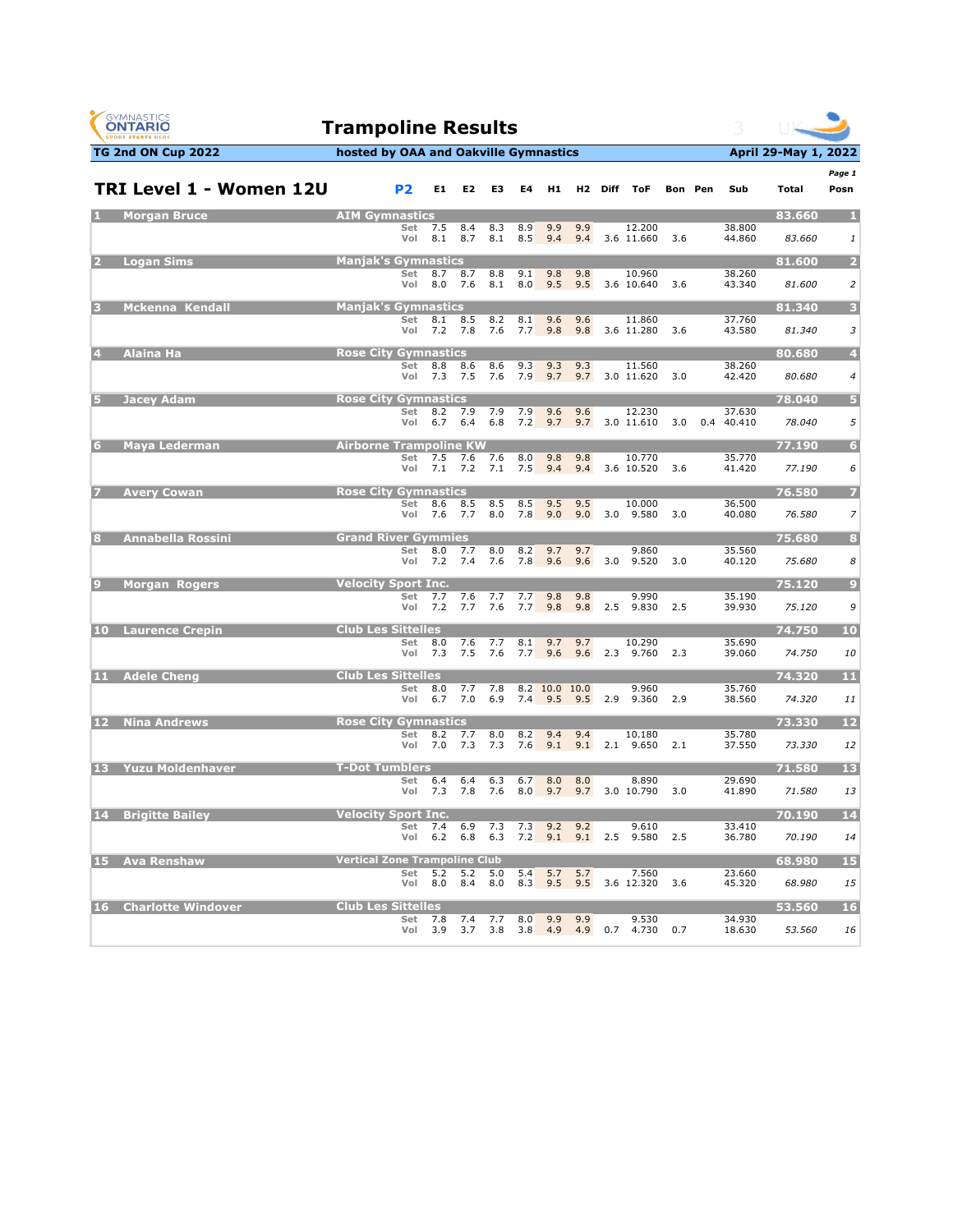| TRI Level 1 - Women 12U |         | P <sub>2</sub> |                             |  |  |  | E1 E2 E3 E4 H1 H2 Diff ToF Bon Pen    | – Sub  | Total  | Page 2<br>Posn  |
|-------------------------|---------|----------------|-----------------------------|--|--|--|---------------------------------------|--------|--------|-----------------|
| 17 Presley Collins      | Muskoka |                |                             |  |  |  |                                       |        | 48.520 | 17 <sup>1</sup> |
|                         |         |                | Set 8.9 9.1 8.9 9.2 9.7 9.7 |  |  |  | 11.550                                | 39.250 |        |                 |
|                         |         |                |                             |  |  |  | Vol 1.6 1.6 1.5 1.5 1.8 1.8 1.1 2.170 | 9.270  | 48.520 | 17              |
|                         |         |                |                             |  |  |  |                                       |        |        |                 |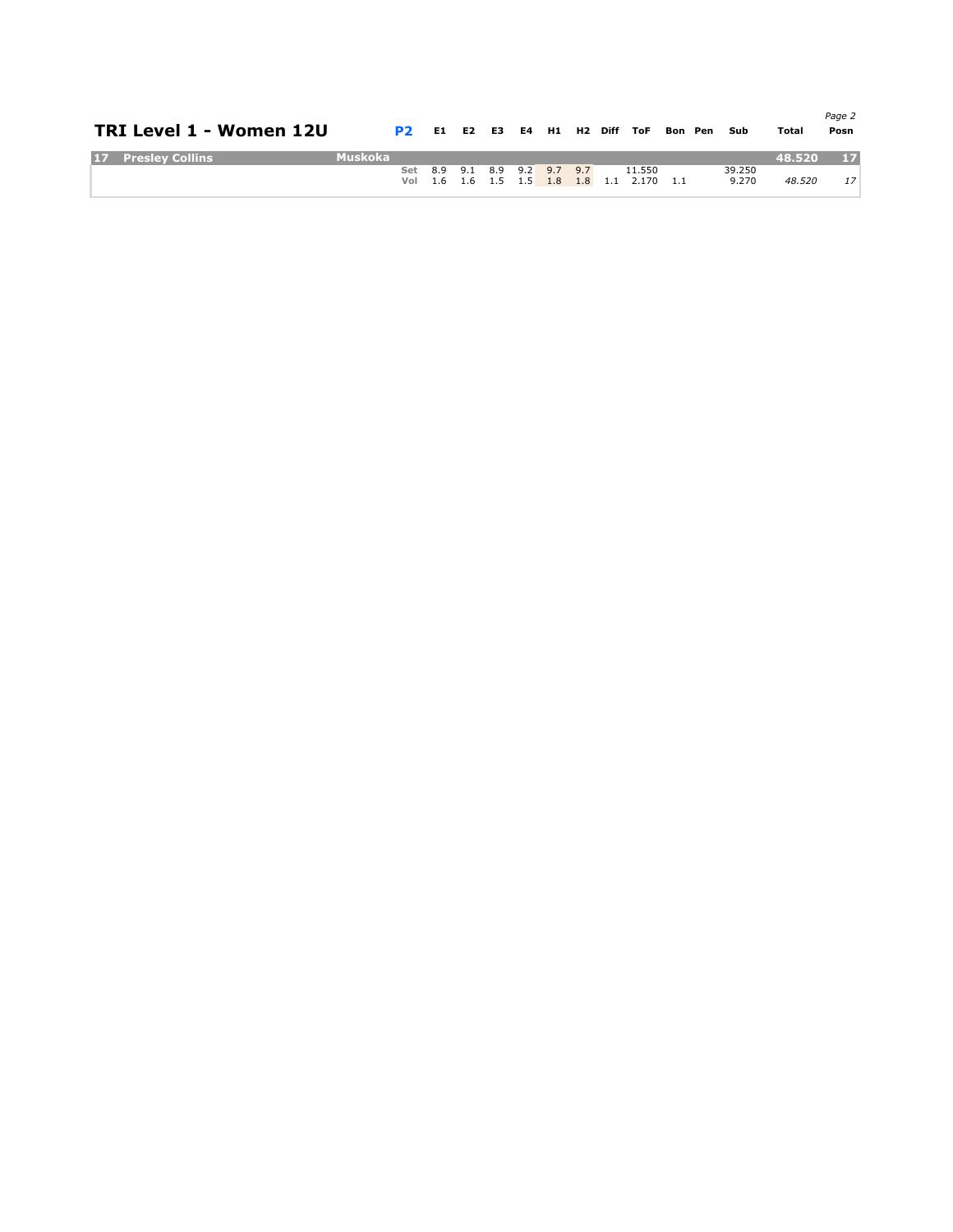| <b>GYMNASTICS</b><br>ONTARIO<br><b>SPORT STARTS HERE</b> | <b>Trampoline Results</b> |                                       |                    |                |            |            |            |            |                     |                          |     |         |                      |                 |                 |
|----------------------------------------------------------|---------------------------|---------------------------------------|--------------------|----------------|------------|------------|------------|------------|---------------------|--------------------------|-----|---------|----------------------|-----------------|-----------------|
| <b>TG 2nd ON Cup 2022</b>                                |                           | hosted by OAA and Oakville Gymnastics |                    |                |            |            |            |            |                     |                          |     |         |                      | April 29-May 1, | 2022            |
| <b>TRI Level 1 - Women 13&amp;14</b>                     |                           | P <sub>2</sub>                        | E1.                | E <sub>2</sub> | E3         | E4         | H1         |            | H <sub>2</sub> Diff | ToF                      |     | Bon Pen | Sub                  | Total           | Page 1<br>Posn  |
| <b>Kendryn Catallo</b>                                   |                           | <b>Vertical Zone Trampoline Club</b>  |                    |                |            |            |            |            |                     |                          |     |         |                      | 86.750          | и.              |
|                                                          |                           | Set<br>Vol                            | 8.9<br>8.1         | 9.2<br>8.5     | 9.1<br>8.3 | 8.8<br>8.6 | 9.8<br>9.7 | 9.8<br>9.9 |                     | 12.620<br>3.6 12.530     | 3.6 |         | 40.420<br>46.330     | 86.750          | 1               |
| <b>Cadence Skimming</b><br>Þ.                            |                           | <b>Adrenaline Gymnastics</b>          |                    |                |            |            |            |            |                     |                          |     |         |                      | 86.500          | 2               |
|                                                          |                           | Set<br>Vol                            | 9.1<br>8.7         | 9.6<br>8.3     | 9.0<br>8.7 | 9.2<br>8.7 | 9.6<br>9.6 | 9.8<br>9.5 |                     | 12.350<br>3.6 12.000     | 3.6 |         | 40.350<br>46.150     | 86.500          | 2               |
| <b>Lauryn Sabbagh</b><br>B                               |                           | <b>Tumblers Gymnastics Centre</b>     |                    |                |            |            |            |            |                     |                          |     |         |                      | 80.050          | 3               |
|                                                          |                           | Set<br>Vol                            | 7.9<br>7.3         | 7.6<br>7.5     | 7.7<br>7.2 | 8.4<br>7.9 | 9.7<br>9.8 | 9.5<br>9.8 |                     | 11.930<br>3.6 11.120     | 3.6 |         | 37.130<br>42.920     | 80.050          | 3               |
| <b>Leah Matic</b><br>$\overline{4}$                      |                           | <b>Rose City Gymnastics</b>           |                    |                |            |            |            |            |                     |                          |     |         |                      | 79.680          | $\overline{4}$  |
|                                                          |                           | Set<br>Vol                            | 8.9<br>8.6         | 8.6<br>8.3     | 8.8<br>8.5 | 8.3<br>8.4 | 9.5<br>9.6 | 9.6<br>9.6 |                     | 10.700<br>2.5 10.530     | 2.5 |         | 37.650<br>42.030     | 79.680          | $\overline{4}$  |
| <b>Mackenzie Basar</b><br>ы                              |                           | <b>Rose City Gymnastics</b>           |                    |                |            |            |            |            |                     |                          |     |         |                      | 79.380          | 5               |
|                                                          |                           | Set<br>Vol                            | 8.8<br>6.9         | 8.8<br>6.8     | 8.6<br>6.5 | 8.2<br>6.8 | 9.5<br>9.4 | 9.4<br>9.5 |                     | 12.110<br>3.0 11.370     | 3.0 |         | 38.960<br>40.420     | 79.380          | 5               |
| Zoe Weber<br>6                                           |                           | <b>Airborne Trampoline KW</b>         |                    |                |            |            |            |            |                     |                          |     |         |                      | 79.290          | 6               |
|                                                          |                           | Set<br>Vol                            | 8.9<br>8.1         | 8.3<br>6.8     | 8.2<br>7.4 | 8.3<br>7.4 | 9.8<br>9.7 | 9.6<br>9.8 |                     | 10.560<br>3.6 10.680     | 3.6 |         | 36.860<br>42.430     | 79.290          | 6               |
| <b>Leah MacNevin</b>                                     |                           | <b>AIM Gymnastics</b>                 |                    |                |            |            |            |            |                     |                          |     |         |                      | 79.000          | 7               |
|                                                          |                           | Set<br>Vol                            | 8.3<br>7.4         | 8.0<br>7.5     | 7.7<br>7.3 | 7.9<br>7.3 | 9.8<br>9.4 | 9.9<br>9.4 |                     | 10.990<br>3.6 10.960     | 3.6 |         | 36.740<br>42.260     | 79.000          | $\overline{z}$  |
| <b>Alexis Fox</b><br>B                                   |                           | <b>Grand River Gymmies</b>            |                    |                |            |            |            |            |                     |                          |     |         |                      | 78.710          | 8               |
|                                                          |                           | Set<br>Vol                            | 7.9<br>7.6         | 7.8<br>7.6     | 7.7<br>7.3 | 7.4<br>7.3 | 9.9<br>9.5 | 9.9<br>9.3 |                     | 11.470<br>3.0 11.540     | 3.0 |         | 36.870<br>41.840     | 78.710          | 8               |
| <b>Julia Rusk</b>                                        |                           | <b>Halton Hills Gymnastics Centre</b> |                    |                |            |            |            |            |                     |                          |     |         |                      | 78.270          | 9               |
|                                                          |                           | Set<br>Vol                            | 8.1<br>7.7         | 9.2<br>7.7     | 8.5<br>7.5 | 8.6<br>7.1 | 9.6<br>9.5 | 9.5<br>9.5 |                     | 11.350<br>2.5 10.570     | 2.5 |         | 38.000<br>40.270     | 78.270          | 9               |
| 10 Keely Hofland                                         |                           | <b>Vertical Zone Trampoline Club</b>  |                    |                |            |            |            |            |                     |                          |     |         |                      | 78.180          | 10              |
|                                                          |                           | Set<br>Vol                            | 8.8<br>8.0         | 8.2<br>7.5     | 8.2<br>7.1 | 8.4<br>7.1 | 9.7<br>9.6 | 9.7<br>9.6 |                     | 11.140<br>3.0 10.940     | 3.0 |         | 37.440<br>0.4 40.740 | 78.180          | 10              |
| <b>Tessa Moore</b><br>661                                |                           | <b>Velocity Sport Inc.</b>            |                    |                |            |            |            |            |                     |                          |     |         |                      | 78.070          | 11              |
|                                                          |                           | Set<br>Vol                            | 7.4<br>7.0         | 7.0<br>6.2     | 7.0<br>6.7 | 6.8<br>6.4 | 9.2<br>9.4 | 9.5<br>9.4 |                     | 13.050<br>3.4 12.370     | 3.4 |         | 36.400<br>41.670     | 78.070          | 11              |
| <b>Annabeth Wilson</b><br>12                             |                           | <b>Halton Hills Gymnastics Centre</b> |                    |                |            |            |            |            |                     |                          |     |         |                      | 77.350          | 12              |
|                                                          |                           | Set<br>Vol                            | 8.8<br>7.4         | 8.2<br>7.1     | 8.6<br>7.2 | 8.2<br>6.9 | 9.7<br>8.9 | 9.8<br>9.4 |                     | 11.630<br>2.8 10.120     | 2.8 |         | 38.180<br>39.170     | 77.350          | 12              |
| <b>Piper Leeper</b><br>13.                               |                           | <b>Vertical Zone Trampoline Club</b>  |                    |                |            |            |            |            |                     |                          |     |         |                      | 77.180          | 13              |
|                                                          |                           | Set<br>Vol                            | 7.9<br>7.0         | 7.5<br>6.9     | 7.3<br>6.9 | 7.5<br>6.9 | 9.6<br>9.1 | 9.6<br>9.1 |                     | 11.250<br>3.6 11.230     | 3.6 |         | 35.850<br>41.330     | 77.180          | 13              |
| <b>Katherine Sutherland</b><br>14                        |                           | <b>Adrenaline Gymnastics</b>          |                    |                |            |            |            |            |                     |                          |     |         |                      | 77.160          | $\overline{14}$ |
|                                                          |                           | Set<br>Vol                            | 8.0<br>8.5         | 7.6<br>8.3     | 7.2<br>7.7 | 7.9<br>7.6 | 8.6<br>9.5 | 8.6<br>9.4 |                     | 10.820<br>3.0 10.790 3.0 |     |         | 34.920<br>42.240     | 77.160          | 14              |
| <b>Emme Robbins</b><br>15.                               |                           | <b>Vertical Zone Trampoline Club</b>  |                    |                |            |            |            |            |                     |                          |     |         |                      | 76.780          | 15              |
|                                                          |                           | Set<br>Vol                            | 8.4<br>6.8         | 8.5<br>6.4     | 7.7<br>6.3 | 8.6<br>6.4 | 9.9<br>8.8 | 9.9<br>8.9 |                     | 11.910<br>3.0 10.420     | 3.0 |         | 38.710<br>38.070     | 76.780          | 15              |
| <b>Ava Cherry</b><br><b>16</b>                           |                           | <b>Airborne Trampoline KW</b>         |                    |                |            |            |            |            |                     |                          |     |         | 36.120               | 76.600          | 16              |
|                                                          |                           | Set                                   | 8.6<br>Vol 7.0 6.9 | 8.0            | 8.2<br>7.3 | 8.7<br>7.0 | 9.8<br>9.7 | 9.8<br>9.8 |                     | 9.520<br>3.6 9.530       | 3.6 |         | 40.480               | 76.600          | 16              |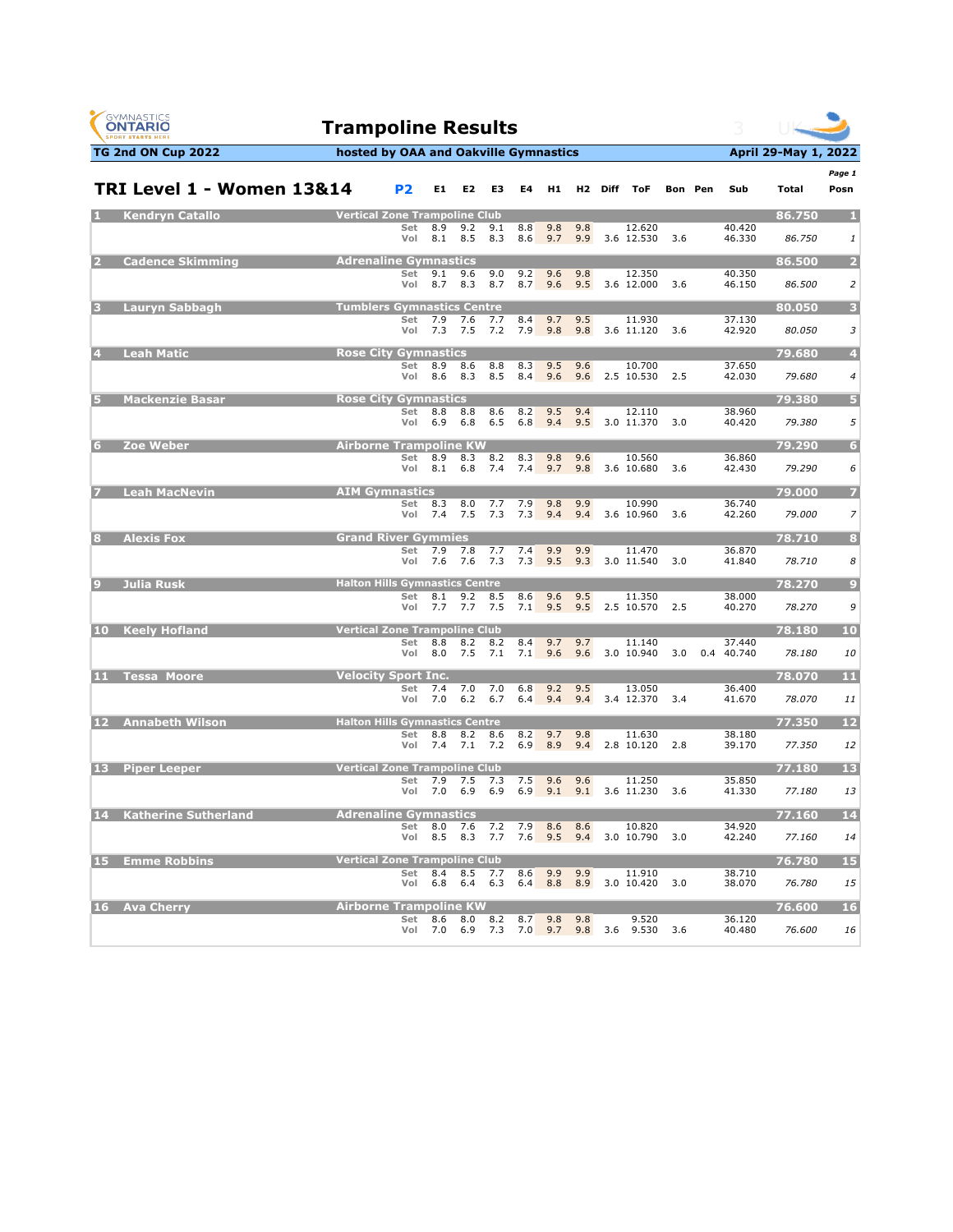|    | <b>TRI Level 1 - Women 13&amp;14</b> |                                       | P <sub>2</sub> | E1         | E <sub>2</sub> | E3         | E4         | H1                   |            | H <sub>2</sub> Diff | ToF                  | Bon Pen | Sub              | Total  | Page 2<br>Posn |
|----|--------------------------------------|---------------------------------------|----------------|------------|----------------|------------|------------|----------------------|------------|---------------------|----------------------|---------|------------------|--------|----------------|
| 17 | <b>Audrey Marshall</b>               | <b>Airborne Trampoline KW</b>         |                |            |                |            |            |                      |            |                     |                      |         |                  | 75.770 | 17             |
|    |                                      |                                       | Set<br>Vol     | 7.9<br>6.9 | 8.0<br>6.5     | 7.6<br>6.4 | 6.7        | 7.9 10.0 10.0<br>9.6 | 9.7        | 3.6                 | 10.580<br>9.340      | 3.6     | 36.380<br>39.390 | 75.770 | 17             |
| 18 | <b>Signey Karker</b>                 | <b>Halton Hills Gymnastics Centre</b> |                |            |                |            |            |                      |            |                     |                      |         |                  | 75.690 | 18             |
|    |                                      |                                       | Set<br>Vol     | 7.5<br>7.3 | 7.4<br>7.1     | 7.4<br>7.0 | 7.2<br>6.6 | 8.6<br>8.9           | 8.7<br>8.9 |                     | 10.720<br>3.6 11.320 | 3.6     | 34.170<br>41.520 | 75.690 | 18             |
| 19 | <b>Gillian Dunphy</b>                | <b>Tumblers Gymnastics Centre</b>     |                |            |                |            |            |                      |            |                     |                      |         |                  | 74.570 | 19             |
|    |                                      |                                       | Set<br>Vol     | 8.1<br>7.2 | 8.0<br>6.8     | 7.7<br>6.9 | 7.6<br>6.9 | 9.8<br>9.6           | 9.8<br>9.6 | 2.6                 | 10.570<br>9.900      | 2.6     | 36.070<br>38.500 | 74.570 | 19             |
| 20 | <b>Montana Liscum</b>                | <b>Velocity Sport Inc.</b>            |                |            |                |            |            |                      |            |                     |                      |         |                  | 74.500 | 20             |
|    |                                      |                                       | Set<br>Vol     | 7.3<br>7.5 | 7.1<br>7.6     | 7.1<br>7.2 | 7.2<br>7.3 | 9.9<br>9.7           | 9.9<br>9.7 |                     | 10.260<br>2.5 10.540 | 2.5     | 34,460<br>40.040 | 74.500 | 20             |
| 21 | <b>Michelle Novakova</b>             | <b>Halton Hills Gymnastics Centre</b> |                |            |                |            |            |                      |            |                     |                      |         |                  | 74.010 | 21             |
|    |                                      |                                       | Set<br>Vol     | 7.9<br>7.2 | 8.2<br>7.0     | 7.9<br>6.5 | 8.0<br>6.5 | 9.8<br>9.8           | 9.7<br>9.8 |                     | 10.700<br>1.9 10.560 | 1.9     | 36.350<br>37.660 | 74.010 | 21             |
| 22 | <b>Abigail Downy</b>                 | <b>Tumblers Gymnastics Centre</b>     |                |            |                |            |            |                      |            |                     |                      |         |                  | 73.900 | 22             |
|    |                                      |                                       | Set<br>Vol     | 8.1<br>7.3 | 8.2<br>7.3     | 7.6<br>7.2 | 8.3<br>7.3 | 9.8<br>9.6           | 9.9<br>9.6 | 2.1                 | 9.770<br>9.580       | 2.1     | 35.920<br>37.980 | 73.900 | 22             |
| 23 | Mary Kate Kayanagh Kapparis          | <b>Velocity Sport Inc.</b>            |                |            |                |            |            |                      |            |                     |                      |         |                  | 64.320 | 23             |
|    |                                      |                                       | Set<br>Vol     | 7.3<br>4.9 | 7.5<br>4.5     | 7.2<br>4.6 | 7.5<br>4.4 | 9.6<br>6.3           | 9.6<br>6.3 |                     | 10.990<br>2.9 7.730  | 2.9     | 35.390<br>28.930 | 64.320 | 23             |
| 24 | <b>Nila Parekh</b>                   | <b>T-Dot Tumblers</b>                 |                |            |                |            |            |                      |            |                     |                      |         |                  | 62.570 | 24             |
|    |                                      |                                       | Set<br>Vol     | 4.7<br>7.5 | 4.7<br>7.1     | 4.1<br>7.3 | 4.6<br>6.9 | 5.9<br>9.7           | 5.9<br>9.7 |                     | 6.760<br>3.0 10.510  | 3.0     | 21.960<br>40.610 | 62.570 | 24             |
| 25 | <b>Julia Mikhail</b>                 | <b>KSG Aurora</b>                     |                |            |                |            |            |                      |            |                     |                      |         |                  | 51.130 | 25             |
|    |                                      |                                       | Set<br>Vol     | 8.1<br>2.1 | 8.8<br>2.2     | 8.5<br>2.0 | 8.3<br>2.0 | 9.8<br>2.7           | 9.9<br>2.7 | 1.2                 | 11.640<br>3.640      | 1.2     | 38.290<br>12.840 | 51.130 | 25             |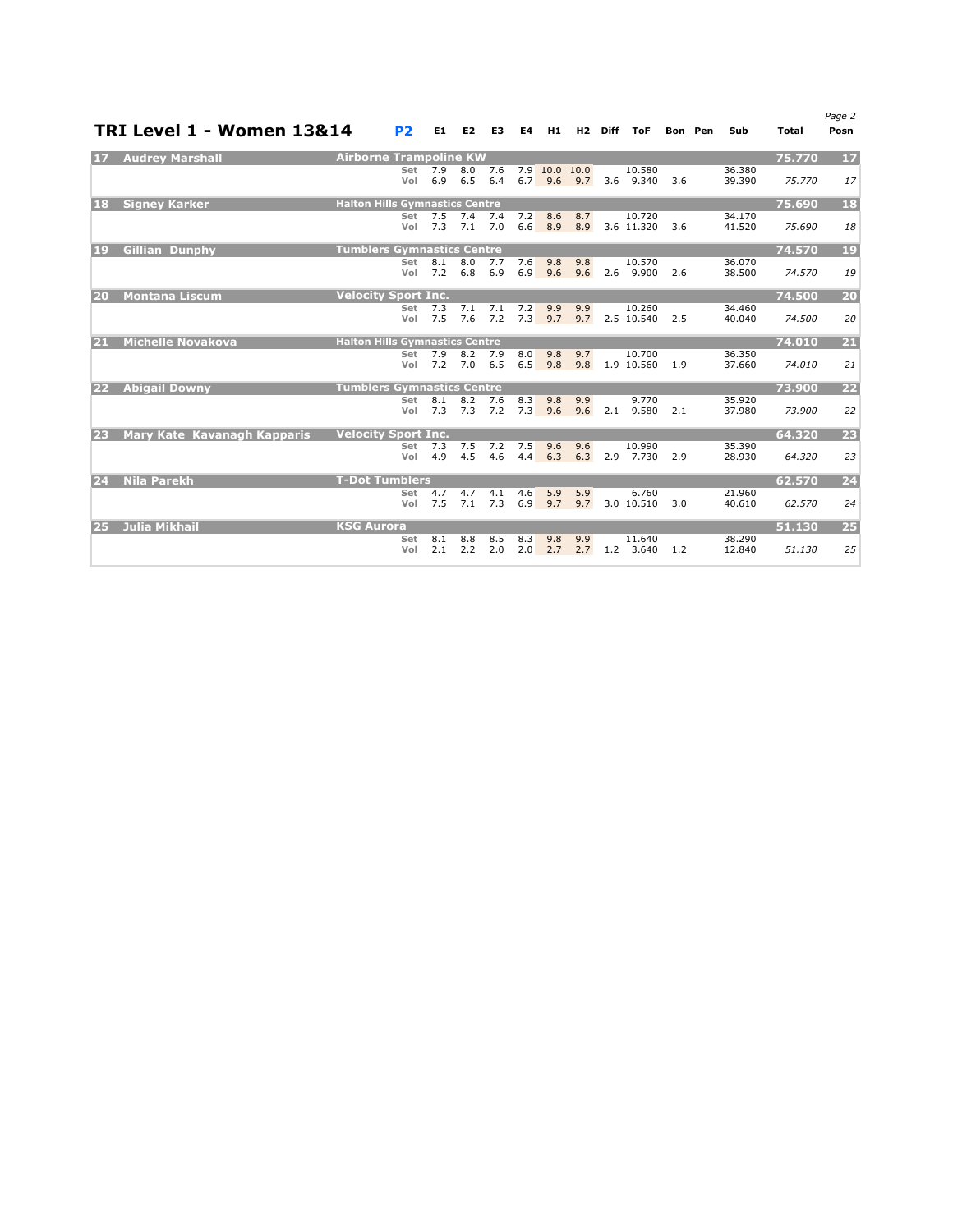| <b>GYMNASTICS</b><br><b>ONTARIO</b><br><b>SPORT STARTS HERE</b> | <b>Trampoline Results</b>               |                |            |                |            |            |                            |            |                     |                      |         |                  |                 |                 |
|-----------------------------------------------------------------|-----------------------------------------|----------------|------------|----------------|------------|------------|----------------------------|------------|---------------------|----------------------|---------|------------------|-----------------|-----------------|
| TG 2nd ON Cup 2022                                              | hosted by OAA and Oakville Gymnastics   |                |            |                |            |            |                            |            |                     |                      |         |                  | April 29-May 1, | 2022            |
| TRI Level 1 - Women 15+                                         |                                         | P <sub>2</sub> | E1         | E <sub>2</sub> | E3         | E4         | H1                         |            | H <sub>2</sub> Diff | <b>ToF</b>           | Bon Pen | Sub              | <b>Total</b>    | Page 1<br>Posn  |
| <b>Hallé Mitchell</b>                                           | <b>Rose City Gymnastics</b>             |                |            |                |            |            |                            |            |                     |                      |         |                  | 86.700          | и               |
|                                                                 |                                         | Set<br>Vol     | 9.2<br>8.0 | 9.5<br>8.1     | 9.4<br>8.0 | 9.1        | 9.8<br>8.0 10.0 10.0       | 9.7        |                     | 12.680<br>3.6 12.470 | 3.6     | 41.030<br>45.670 | 86.700          | 1               |
| <b>Sandrine Pozos</b>                                           | <b>Just Bounce Trampoline Club Inc.</b> |                |            |                |            |            |                            |            |                     |                      |         |                  | 83.470          | 2               |
|                                                                 |                                         | Set<br>Vol     | 8.8<br>8.1 | 9.0<br>7.8     | 9.0<br>8.3 | 8.7<br>8.1 | 9.6<br>9.4                 | 9.6<br>9.2 |                     | 12.480<br>3.0 12.090 | 3.0     | 39.880<br>43.590 | 83.470          | $\overline{2}$  |
| Orlagh Dolan<br>в                                               | <b>Just Bounce Trampoline Club Inc.</b> |                |            |                |            |            |                            |            |                     |                      |         |                  | 81.270          | в               |
|                                                                 |                                         | Set<br>Vol     | 8.9<br>7.9 | 9.0<br>8.2     | 9.1<br>8.1 | 9.1<br>8.4 | 9.6<br>9.4                 | 9.5<br>9.4 |                     | 11.340<br>3.0 10.580 | 3.0     | 38.990<br>42.280 | 81.270          | 3               |
| <b>Emily Rimmer</b>                                             | <b>Vertical Zone Trampoline Club</b>    |                |            |                |            |            |                            |            |                     |                      |         |                  | 79.710          | 4               |
|                                                                 |                                         | Set<br>Vol     | 8.3<br>6.9 | 8.8<br>6.9     | 8.4<br>6.6 |            | 10.0 10.0<br>6.7 10.0 10.0 |            |                     | 11.240<br>3.6 10.770 | 3.6     | 38.140<br>41.570 | 79.710          | $\overline{4}$  |
| <b>Kamryn Rattansingh</b><br>5                                  | <b>Airborne Trampoline KW</b>           | Set            | 8.4        | 8.3            | 8.2        | 8.2        | 9.7                        | 9.7        |                     | 11.290               |         | 37.490           | 79.570          | -5              |
|                                                                 |                                         | Vol            | 7.6        | 8.3            | 7.6        | 7.4        | 9.6                        | 9.8        |                     | 3.0 11.180           | 3.0     | 42.080           | 79.570          | 5               |
| <b>Anne-Sophie Lacaille</b><br>6                                | <b>Ottawa Gymnastics Centre</b>         | Set            | 8.6        | 8.5            | 8.4        |            | 8.3 10.0 10.0              |            |                     | 11.100               |         | 38.000           | 79.120          | $6\phantom{1}6$ |
|                                                                 |                                         | Vol            | 7.5        | 8.2            | 8.0        | 7.6        | 9.6                        | 9.8        |                     | 2.5 10.820           | 2.5     | 41.120           | 79.120          | 6               |
| <b>Elisabeth Antifave</b>                                       | <b>Rideau Gymnastics</b>                | Set            | 8.3        | 8.8            | 8.4        | 8.3        | 9.8                        | 9.8        |                     | 10.840               |         | 37.340           | 78.310          |                 |
|                                                                 |                                         | Vol            | 7.2        | 7.9            | 7.7        | 7.0        | 9.4                        | 9.6        |                     | 2.9 10.770           | 2.9     | 40.970           | 78.310          | $\overline{z}$  |
| <b>Rebecca Mazzocco</b><br>8                                    | <b>KSG Aurora</b>                       | Set            | 7.1        | 7.2            | 6.7        | 6.7        | 9.5                        | 9.4        |                     | 10.960               |         | 34.210           | 72.760          | 8               |
|                                                                 |                                         | Vol            | 7.1        | 6.6            | 6.5        | 6.5        | 9.6                        | 9.6        |                     | 2.1 11.650           | 2.1     | 38.550           | 72.760          | 8               |
| <b>Justyna Sweny</b><br>9                                       | <b>OAA</b>                              | Set            | 7.4        | 7.5            | 7.3        | 7.2        | 9.6                        | 9.4        |                     | 9.620                |         | 33.820           | 70.700          | 9               |
|                                                                 |                                         | Vol            | 7.5        | 7.3            | 7.5        | 7.6        | 9.2                        | 9.2        | 1.5                 | 9.680                | 1.5     | 36.880           | 70.700          | 9               |
| 10 Kristina Kobyakova                                           | <b>Airborne Trampoline KW</b>           | Set            | 7.1        | 7.2            | 7.1        | 7.0        | 9.1                        | 9.1        |                     | 9.830                |         | 33.130           | 70.410          | 10              |
|                                                                 |                                         | Vol            | 5.5        | 6.0            | 6.2        | 6.8        | 9.3                        | 9.3        | 3.0                 | 9.780                | 3.0     | 37.280           | 70.410          | 10              |
| <b>Ashley Alshubil</b><br>11                                    | <b>Adrenaline Gymnastics</b>            | Set            |            | 7.4            | 7.1        | 6.8        | 9.2                        | 9.2        |                     | 9.800                |         | 33.500           | 70.090          | 11              |
|                                                                 |                                         | Vol            | 7.8<br>6.7 | 6.4            | 6.7        | 6.9        | 9.2                        | 9.3        | 2.5                 | 8.940                | 2.5     | 36.590           | 70.090          | 11              |
| <b>Isabella McIntosh</b><br>$12 \overline{ }$                   | <b>Airborne Trampoline KW</b>           | Set            | 7.6        | 7.4            | 7.4        | 7.6        | 9.7                        | 9.6        |                     | 11.010               |         | 35.660           | 68.440          | 12              |
|                                                                 |                                         | Vol            | 5.3        | 5.9            | 5.6        | 5.4        | 7.3                        | 7.3        | 2.9                 | 8.680                | 2.9     | 32.780           | 68.440          | 12              |
| <b>Akavlah Dawkins</b><br><b>13</b>                             | <b>Adrenaline Gymnastics</b>            | Set            | 0.6        | 0.7            | 0.7        | 0.7        | 0.9                        | 0.9        |                     | 1.150                |         |                  | 40.310          | 13              |
|                                                                 |                                         | Vol            | 6.8        | 7.0            | 6.7        | 6.9        | 8.4                        | 8.3        |                     | 2.4 10.010           | 2.4     | 3.450<br>36.860  | 40.310          | 13              |
| 14 Ava Deklerk                                                  | <b>Rose City Gymnastics</b>             | Set            | 4.6        | 4.3            | 4.4        | 4.3        | 5.9                        | 5.8        |                     | 6.180                |         | 20.730           | 36.580          | 14              |
|                                                                 |                                         | Vol            | 2.2        | 2.5            | 2.4        | 2.6        | 3.8                        | 3.7        | 1.7                 | 3.800                | 1.7     | 15.850           | 36.580          | 14              |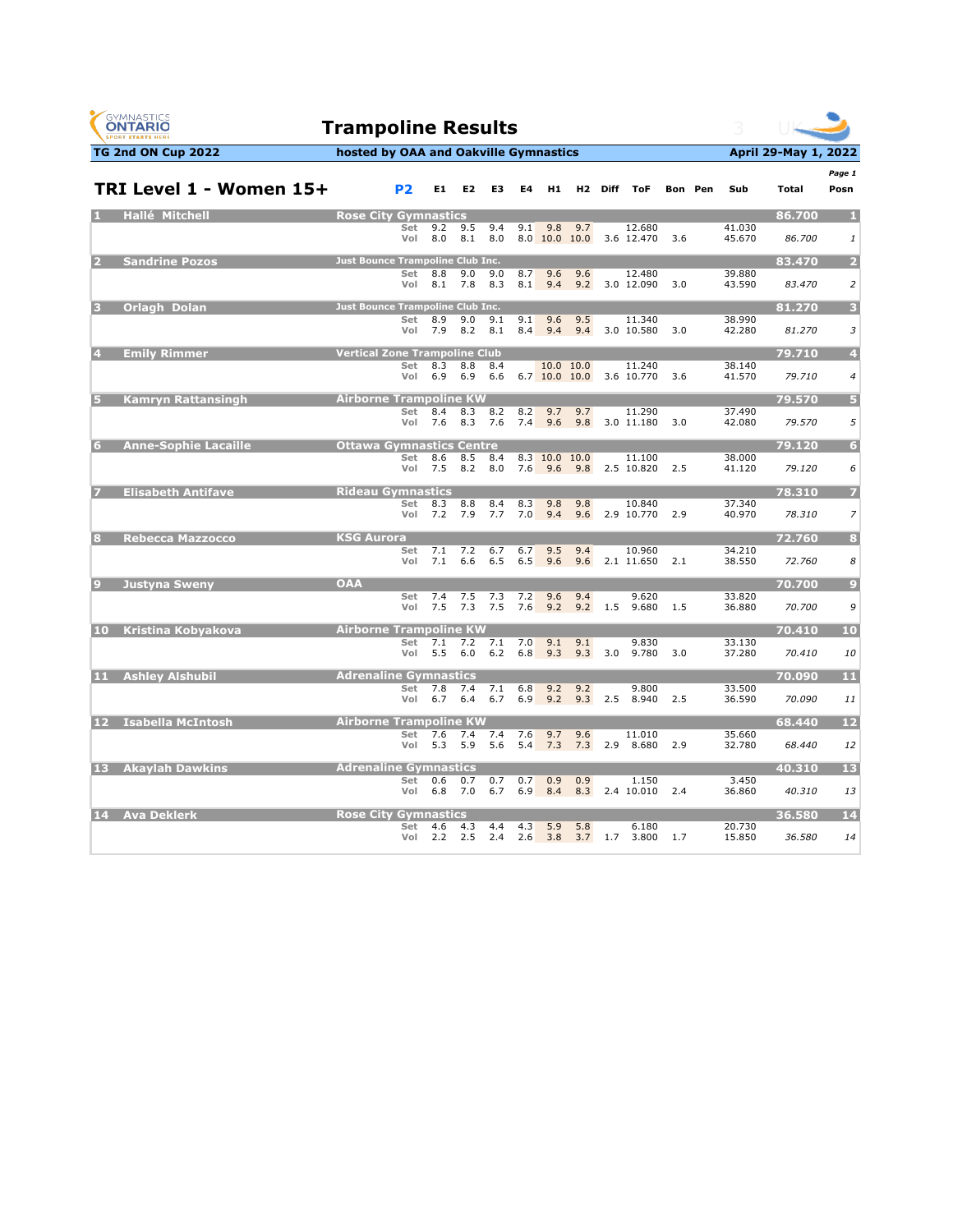| <b>GYMNASTICS</b><br><b>ONTARIO</b><br><b>SPORT STARTS HERE</b> | <b>Trampoline Results</b>                   |                |            |                |            |            |            |            |     |                         |         |                  |                 |                |
|-----------------------------------------------------------------|---------------------------------------------|----------------|------------|----------------|------------|------------|------------|------------|-----|-------------------------|---------|------------------|-----------------|----------------|
| <b>TG 2nd ON Cup 2022</b>                                       | hosted by OAA and Oakville Gymnastics       |                |            |                |            |            |            |            |     |                         |         |                  | April 29-May 1, | 2022           |
| TRI Level 2 - Women 13U                                         |                                             | P <sub>2</sub> | E1         | E <sub>2</sub> | E3         | E4         | H1.        |            |     | H <sub>2</sub> Diff ToF | Bon Pen | Sub              | Total           | Page 1<br>Posn |
| Arianna Sluga                                                   | <b>Etobicoke Gymnastics</b>                 |                |            |                |            |            |            |            |     |                         |         |                  | 86.680          | л              |
|                                                                 |                                             | Set<br>Vol     | 8.6<br>8.8 | 8.7<br>8.7     | 8.8<br>8.8 | 8.8<br>8.6 | 9.4<br>9.6 | 9.4<br>9.6 |     | 12.230<br>4.2 12.050    | 4.2     | 39.130<br>47.550 | 86.680          | 1              |
| <b>Lara Fainstat</b><br>$\overline{2}$                          | <b>Ottawa Gymnastics Centre</b>             | Set            | 8.2        | 8.6            | 8.2        | 7.9        | 9.3        | 9.3        |     | 12.310                  |         | 38.010           | 84.060          | -2             |
|                                                                 |                                             | Vol            | 7.3        | 8.0            | 8.0        | 7.9        | 9.3        | 9.3        |     | 4.3 12.250              | 4.3     | 46.050           | 84.060          | $\overline{2}$ |
| <b>Maddie Nikodym</b><br>В.                                     | <b>Etobicoke Gymnastics</b>                 |                |            |                |            |            |            |            |     |                         |         |                  | 83,870          | в              |
|                                                                 |                                             | Set<br>Vol     | 8.3<br>8.6 | 8.3<br>8.2     | 8.4<br>8.3 | 8.5<br>8.2 | 9.6<br>9.4 | 9.6<br>9.4 |     | 11.690<br>4.1 11.780    | 4.1     | 37.990<br>45.880 | 83.870          | 3              |
| <b>Ava Mitchell</b><br>4                                        | <b>Etobicoke Gymnastics</b>                 |                |            |                |            |            |            |            |     |                         |         |                  | 83.430          | 4              |
|                                                                 |                                             | Set<br>Vol     | 8.2<br>7.6 | 8.1<br>8.3     | 8.2<br>8.6 | 8.3<br>8.1 | 9.4<br>9.6 | 9.4<br>9.6 |     | 11.680<br>4.1 11.750    | 4.1     | 37.480<br>45.950 | 83.430          | $\overline{4}$ |
| <b>Ryleigh Schweitzer</b><br>5                                  | <b>Grand River Gymmies</b>                  | Set            | 8.2        | 8.1            | 8.2        | 7.8        | 9.4        | 9.4        |     | 12.010                  |         | 37.710           | 82.970          | 5              |
|                                                                 |                                             | Vol            | 7.5        | 8.5            | 7.7        | 7.7        | 9.3        | 9.3        |     | 4.3 11.960              | 4.3     | 45.260           | 82.970          | 5              |
| <b>Kristen Bunting</b><br>6                                     | <b>Vertical Zone Trampoline Club</b>        |                |            |                |            |            |            |            |     |                         |         |                  | 81.200          | 6              |
|                                                                 |                                             | Set<br>Vol     | 7.7<br>7.5 | 8.1<br>7.8     | 8.0<br>7.7 | 8.4<br>7.4 | 9.8<br>9.4 | 9.8<br>9.4 |     | 11.350<br>4.3 10.750    | 4.3     | 37.250<br>43.950 | 81.200          | 6              |
| <b>Oli Gandhi</b>                                               | <b>T-Dot Tumblers</b>                       |                |            |                |            |            |            |            |     |                         |         |                  | 80.240          | 7              |
|                                                                 |                                             | Set<br>Vol     | 7.2<br>7.6 | 7.9<br>7.9     | 7.6<br>7.7 | 7.4<br>7.8 | 9.3<br>9.9 | 9.3<br>9.9 |     | 10.980<br>4.3 10.960    | 4.3     | 35.280<br>44.960 | 80.240          | $\overline{z}$ |
| <b>Adaline Smith</b>                                            | <b>Airborne Trampoline KW</b>               |                |            |                |            |            |            |            |     |                         |         |                  | 79.500          | 8              |
|                                                                 |                                             | Set<br>Vol     | 7.7<br>6.8 | 7.7<br>7.3     | 8.0<br>7.7 | 7.8<br>7.6 | 9.6<br>9.4 | 9.6<br>9.4 |     | 10.760<br>4.4 10.540    | 4.4     | 35.860<br>43.640 | 79.500          | 8              |
| <b>Taylor Smith</b>                                             | <b>Anti-Gravity AcroSports</b>              | Set            | 7.4        | 7.4            | 7.7        | 7.8        | 8.6        | 8.6        |     | 11.550                  |         | 35.250           | 77.810          | 9              |
|                                                                 |                                             | Vol            |            | 7.5            | 7.6        | 7.4        | 8.7        | 8.7        |     | 3.9 11.060              | 3.9     | 42.560           | 77.810          | 9              |
| 10 Aimee Latulippe                                              | <b>Rideau Gymnastics</b>                    | Set            | 7.2        | 7.5            | 7.6        | 8.0        | 9.3        | 9.3        |     | 10.660                  |         | 35.060           | 77.800          | 10             |
|                                                                 |                                             | Vol            | 6.6        | 7.4            | 7.8        | 7.5        | 9.3        | 9.3        |     | 4.1 10.340              | 4.1     | 42.740           | 77.800          | 10             |
| 11 Skylar von Richter                                           | <b>Burlington Trampoline &amp; Tumbling</b> |                |            |                |            |            |            |            |     |                         |         |                  | 77.040          | 11             |
|                                                                 |                                             | Set<br>Vol     | 6.9<br>7.5 | 6.9<br>7.4     | 7.7<br>7.0 | 7.7<br>7.1 | 9.3<br>9.3 | 9.3<br>9.3 |     | 11.010<br>3.6 11.130    | 3.6     | 34.910<br>42.130 | 77.040          | 11             |
| 12 <sub>1</sub><br><b>Taite Bowman</b>                          | <b>Burlington Trampoline &amp; Tumbling</b> | Set            | 7.5        | 7.7            | 7.5        | 7.6        | 9.4        | 9.4        |     | 10.170                  |         | 34.670           | 76.500          | 12             |
|                                                                 |                                             | Vol            | 7.5        | 7.0            | 7.3        | 7.2        | 9.3        | 9.3        |     | 4.0 10.030              | 4.0     | 41.830           | 76.500          | 12             |
| 13 Daphne Billinger                                             | <b>Pulsars Gymnastics Club</b>              |                |            |                |            |            |            |            |     |                         |         |                  | 72.130          | 13             |
|                                                                 |                                             | Set<br>Vol     | 7.9<br>6.4 | 7.5<br>6.2     | 7.5<br>6.7 | 7.4<br>6.4 | 9.4<br>7.8 | 9.4<br>7.8 | 3.5 | 10.770<br>9.360         | 3.5     | 35.170<br>36.960 | 72.130          | 13             |
| 14 Ella Heeler                                                  | <b>Kingston Aeros Trampoline Club</b>       | Set            | 7.7        | 7.7            | 8.0        | 8.1        | 9.5        | 9.5        |     | 11.630                  |         | 36.830           | 67.630          | 14             |
|                                                                 |                                             | Vol            | 5.7        | 5.5            | 5.6        | 5.3        | 6.2        | 6.2        |     | 2.7 8.100               | 2.7     | 30.800           | 67.630          | 14             |
| <b>15 Malia Cancelliere</b>                                     | <b>Etobicoke Gymnastics</b>                 | Set            | 3.8        | 3.8            | 4.1        | 4.2        | 4.8        | 4.8        |     | 6.390                   |         | 19.090           | 66.390          | 15             |
|                                                                 |                                             | Vol            | 7.9        | 8.5            | 9.0        | 8.5        | 9.2        | 9.2        |     | 4.2 12.700              | 4.2     | 47.300           | 66.390          | 15             |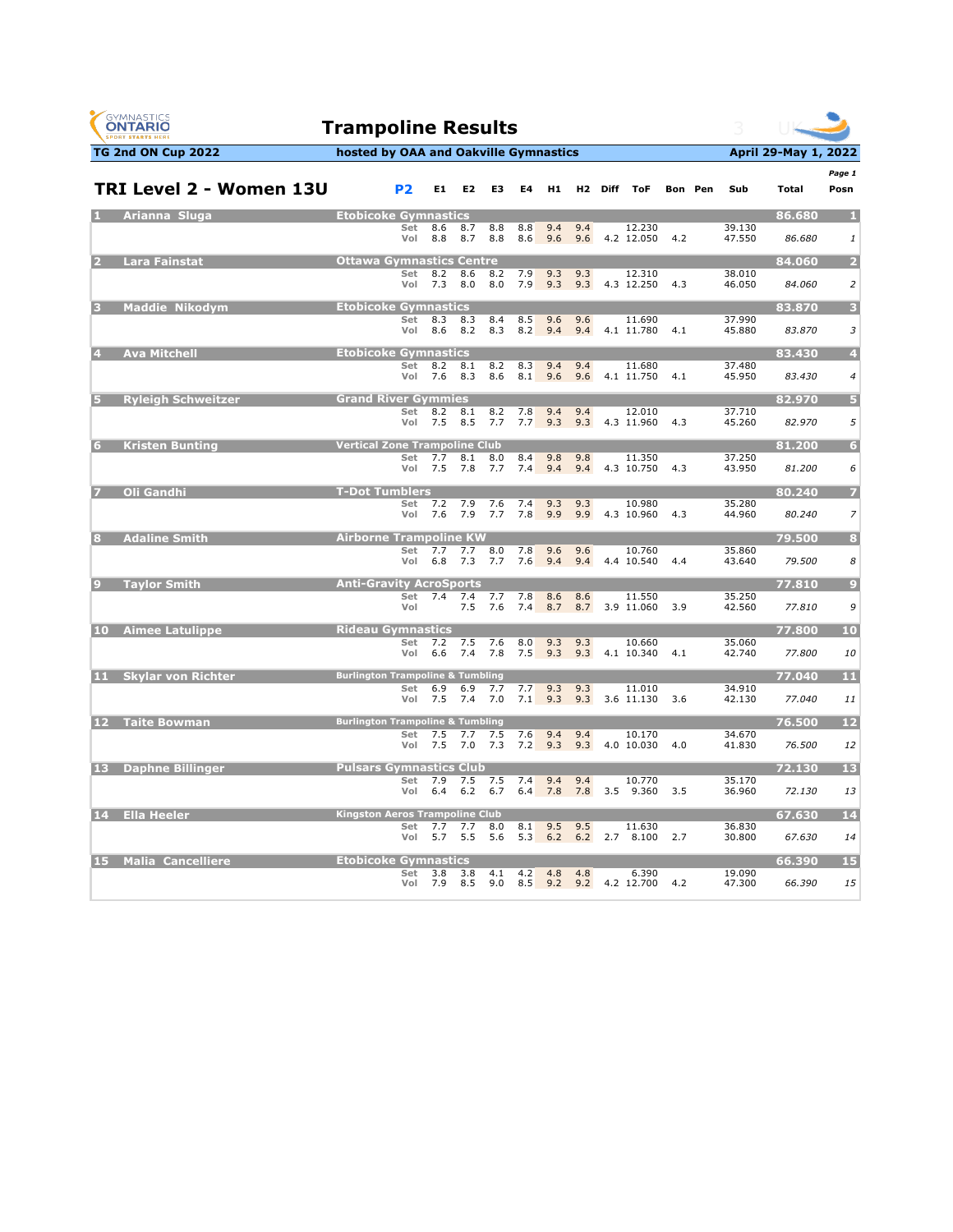| <b>GYMNASTICS</b><br><b>ONTARIO</b><br><b>SPORT STARTS HERE</b> | <b>Trampoline Results</b> |                                                           |                    |                |            |                  |                       |            |                     |                              |         |                  |                  |                                  |
|-----------------------------------------------------------------|---------------------------|-----------------------------------------------------------|--------------------|----------------|------------|------------------|-----------------------|------------|---------------------|------------------------------|---------|------------------|------------------|----------------------------------|
| <b>TG 2nd ON Cup 2022</b>                                       |                           | hosted by OAA and Oakville Gymnastics                     |                    |                |            |                  |                       |            |                     |                              |         |                  | April 29-May 1,  | 2022                             |
| TRI Level 2 - Women 14&15                                       |                           | P <sub>2</sub>                                            | E1.                | E <sub>2</sub> | E3         | E4               | H1                    |            | H <sub>2</sub> Diff | ToF                          | Bon Pen | Sub              | Total            | Page 1<br>Posn                   |
| <b>Heather Noble</b>                                            |                           | <b>Just Bounce Trampoline Club Inc.</b><br>Set<br>Vol     | 8.4<br>7.9         | 8.0<br>7.8     | 8.1<br>7.9 | 8.2<br>8.1       | 9.7<br>9.6            | 9.7<br>9.6 |                     | 12.780<br>4.1 12.450         | 4.1     | 38.780<br>46.050 | 84,830<br>84.830 | 1                                |
| <b>Mya Grosz</b>                                                |                           | <b>Just Bounce Trampoline Club Inc.</b><br>Set<br>Vol     | 8.4<br>8.1         | 8.5<br>7.7     | 8.2<br>7.7 | 8.6<br>7.8       | 9.5<br>8.9            | 9.4<br>9.1 |                     | 12.460<br>4.1 12.420         | 4.1     | 38.810<br>45.120 | 83,930<br>83.930 | $\overline{2}$<br>$\overline{z}$ |
| <b>Qiawna Grant</b><br>в                                        |                           | <b>Grand River Gymmies</b><br>Set<br>Vol                  | 8.0<br>8.2         | 7.9<br>7.8     | 7.8<br>7.5 | 7.8<br>7.8       | 9.0<br>9.4            | 9.1<br>9.3 |                     | 12.680<br>4.2 12.620         | 4.2     | 37.430<br>45.970 | 83.400<br>83.400 | 3<br>3                           |
| <b>Lilah Rosevear</b>                                           | <b>OAA</b>                | Set<br>Vol                                                | 8.2<br>7.5         | 8.6<br>8.0     | 8.1<br>7.9 | 8.6<br>8.0       | 9.3<br>9.5            | 9.4<br>9.3 |                     | 11.270<br>4.1 10.570         | 4.1     | 37.420<br>44.070 | 81.490<br>81.490 | $\overline{4}$<br>4              |
| <b>Maria Coates</b>                                             |                           | <b>Ottawa Gymnastics Centre</b><br>Set<br>Vol             | 8.0<br>6.8         | 7.7<br>6.8     | 7.9<br>7.0 | 7.7<br>6.6       | 8.9<br>9.2            | 9.1<br>9.1 |                     | 12.760<br>4.4 12.490         | 4.4     | 37.360<br>44.040 | 81.400<br>81.400 | 5<br>5                           |
| <b>Madeleine Porto</b>                                          |                           | <b>Airborne Trampoline KW</b><br>Set<br>Vol               | 7.5<br>7.1         | 7.5<br>7.3     | 7.8<br>7.0 | 8.0<br>7.4       | 9.6<br>9.6            | 9.4<br>9.3 |                     | 12.100<br>4.5 11.610         | 4.5     | 36.900<br>44.460 | 81.360<br>81.360 | $6\phantom{1}$<br>6              |
| Sofi Oroszlan                                                   |                           | <b>Burlington Trampoline &amp; Tumbling</b><br>Set<br>Vol | 7.7<br>7.3         | 7.7<br>7.3     | 8.1<br>7.4 | 7.8<br>7.5       | 9.4<br>9.0            | 9.2<br>8.8 |                     | 12.040<br>4.5 11.910         | 4.5     | 36.840<br>44.510 | 81.350<br>81.350 | 7<br>$\overline{z}$              |
| <b>Addison Ng</b><br>8                                          |                           | <b>Manjak's Gymnastics</b><br>Set<br>Vol                  | 7.8<br>7.7         | 7.5<br>7.8     | 7.8<br>7.8 | 7.8<br>7.4       | 8.7<br>8.8            | 8.9<br>8.7 |                     | 11.420<br>4.2 12.340         | 4.2     | 35.820<br>44.990 | 80.810<br>80.810 | 8<br>8                           |
| <b>Marissa Stege</b><br>9                                       |                           | <b>Vertical Zone Trampoline Club</b><br>Set               | 7.4                | 7.7            | 7.7        | 7.6              | 9.3                   | 9.6        |                     | 11.360                       |         | 36.110           | 79.380           | 9                                |
| <b>Kasia Makhnevych</b><br><b>10</b>                            |                           | Vol<br><b>T-Dot Tumblers</b><br>Set                       | 7.0<br>7.1         | 7.1<br>8.0     | 7.6<br>8.2 | 7.4<br>8.1       | 9.1<br>9.5            | 9.2<br>9.5 |                     | 4.2 11.220<br>13.040         | 4.2     | 43.270<br>38.640 | 79.380<br>79.050 | 9<br>10                          |
| <b>Claire LaCroix</b><br>11                                     |                           | Vol<br><b>Ottawa Gymnastics Centre</b><br>Set             | 7.8<br>7.2         | 7.0<br>7.1     | 7.0<br>7.8 | 7.1<br>7.6       | 7.9<br>9.7            | 7.8<br>9.8 |                     | 3.5 11.460<br>11.420         | 3.5     | 40.410<br>35.970 | 79.050<br>78.620 | 10<br>11                         |
| 12<br><b>Hailey Murchison</b>                                   |                           | Vol<br><b>Vertical Zone Trampoline Club</b>               | 7.0                | 6.8            | 7.4        | 6.6              | 9.6                   | 9.5        |                     | 4.2 10.900                   | 4.2     | 42.650           | 78.620<br>78.150 | 11<br>12                         |
| Jessica Abbott<br>13                                            |                           | Set<br>Vol<br><b>Sudbury Laurels</b>                      | 8.3<br>7.3         | 7.9<br>7.0     | 8.2<br>6.9 | 8.4<br>7.1       | 9.2<br>8.1            | 9.2<br>8.0 |                     | 12.260<br>3.5 11.040         | 3.5     | 37.960<br>40.190 | 78.150<br>77.960 | 12<br>13                         |
|                                                                 |                           | Set<br>Vol                                                | 7.5<br>6.7         | 7.9<br>6.5     | 7.9<br>6.8 | 7.8<br>6.6       | 9.1<br>9.1            | 9.3<br>9.0 |                     | 10.990<br>4.5 10.720         | 4.5     | 35.890<br>42.070 | 77.960           | 13                               |
| 14 Lexy Dysarz                                                  |                           | <b>Vertical Zone Trampoline Club</b>                      | Set 7.3<br>Vol 7.6 | 7.1<br>7.5     | 7.1<br>7.5 | 7.3<br>7.5       | 8.7<br>9.6            | 8.6        |                     | 10.710<br>9.6 3.7 11.620 3.7 |         | 33.760<br>43.620 | 77.380<br>77.380 | 14<br>14                         |
| 15 Hayley McMillan                                              |                           | <b>Airborne Trampoline KW</b><br>Set<br>Vol               | 7.4<br>6.4         | 7.6<br>6.5     | 7.7<br>6.4 | $7.5$ 9.4<br>6.4 | 9.1                   | 9.5<br>8.9 |                     | 10.820<br>4.2 10.590         | 4.2     | 35.370<br>40.790 | 76.160<br>76.160 | 15<br>15                         |
| 16 Mia Hurst                                                    |                           | <b>Grand River Gymmies</b><br>Set                         | 7.4<br>Vol 6.5     | 7.6<br>6.6     | 7.4<br>6.6 | 7.9              | 9.1<br>$6.6\quad 8.0$ | 9.0<br>8.1 |                     | 11.280<br>3.5 10.080 3.5     |         | 35.330<br>38.330 | 73.660<br>73.660 | 16<br>16                         |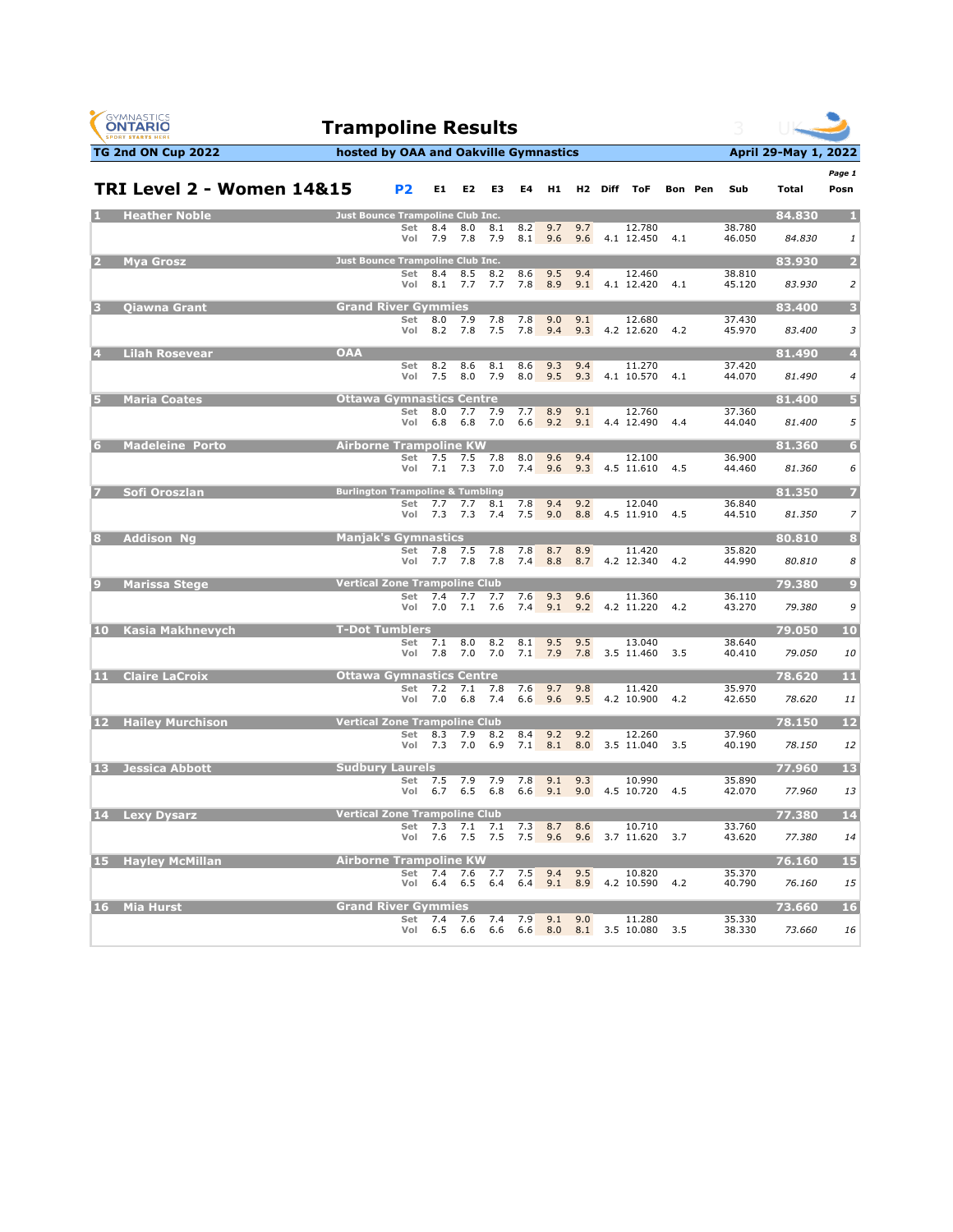|                 | <b>TRI Level 2 - Women 14&amp;15</b> | P2                                   | E1.                         | E2 E3   |     | <b>E4</b> |         |     | H1 H2 Diff ToF |                  |     | Bon Pen | Sub    | Total  | Page 2<br>Posn  |
|-----------------|--------------------------------------|--------------------------------------|-----------------------------|---------|-----|-----------|---------|-----|----------------|------------------|-----|---------|--------|--------|-----------------|
| 17 <sup>2</sup> | <b>Audrey Gervais</b>                | <b>Vertical Zone Trampoline Club</b> |                             |         |     |           |         |     |                |                  |     |         |        | 65.820 | 17 <sup>2</sup> |
|                 |                                      | Set                                  | 4.0                         | 4.2     | 4.2 | 4.3       | 5.5 5.5 |     |                | 7.160            |     |         | 21.060 |        |                 |
|                 |                                      |                                      | Vol 7.5 7.5 7.8 7.7 9.5 8.9 |         |     |           |         |     |                | 4.2 11.960       | 4.2 |         | 44.760 | 65.820 | 17              |
| 18              | <b>Annika Best</b>                   | <b>Airborne Trampoline KW</b>        |                             |         |     |           |         |     |                |                  |     |         |        | 63.850 | 18              |
|                 |                                      | Set                                  | 4.3                         | 4.4     | 4.3 | 4.3       | 5.6     | 5.5 |                | 6.730            |     |         | 20.880 |        |                 |
|                 |                                      | Vol                                  | 7.2                         | 7.1 7.3 |     | 6.9       | $-9.6$  |     |                | $9.6$ 4.2 10.670 | 4.2 |         | 42.970 | 63.850 | 18              |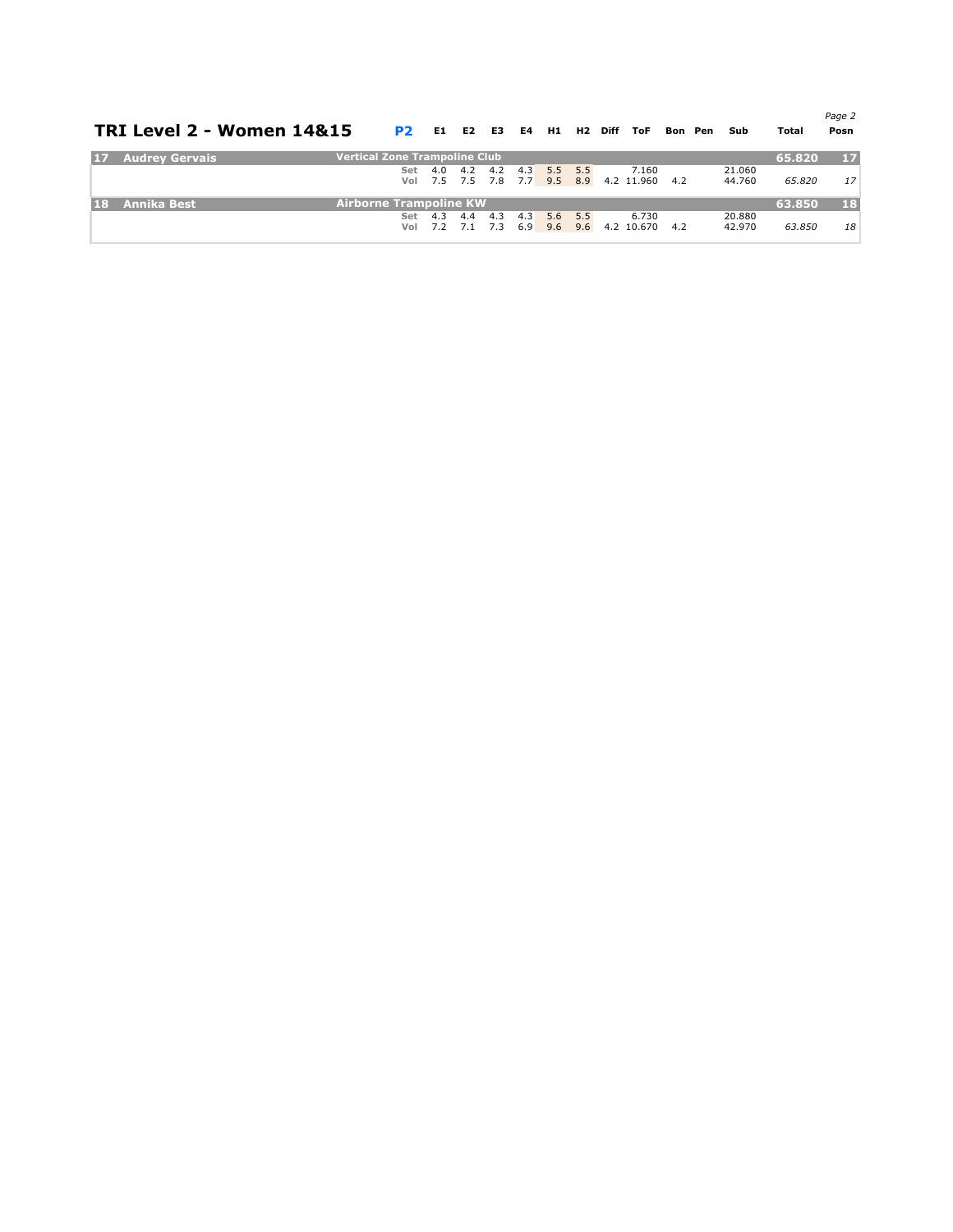| <b>GYMNASTICS</b><br><b>ONTARIO</b><br><b>SPORT STARTS HERE</b> | <b>Trampoline Results</b>                      |                |            |                |                |            |            |            |     |                         |         |                  |                 |                |
|-----------------------------------------------------------------|------------------------------------------------|----------------|------------|----------------|----------------|------------|------------|------------|-----|-------------------------|---------|------------------|-----------------|----------------|
| <b>TG 2nd ON Cup 2022</b>                                       | hosted by OAA and Oakville Gymnastics          |                |            |                |                |            |            |            |     |                         |         |                  | April 29-May 1, | 2022           |
| TRI Level 2 - Women 16+                                         |                                                | P <sub>2</sub> | E1         | E <sub>2</sub> | E <sub>3</sub> | E4         | H1         |            |     | H <sub>2</sub> Diff ToF | Bon Pen | Sub              | Total           | Page 1<br>Posn |
| <b>Sarah Lott</b>                                               | <b>Airborne Trampoline KW</b>                  |                |            |                |                |            |            |            |     |                         |         |                  | 85.770          | л              |
|                                                                 |                                                | Set<br>Vol     | 8.6<br>8.1 | 8.5<br>7.7     | 8.0<br>7.3     | 8.8<br>7.8 | 9.7<br>9.5 | 9.7<br>9.8 |     | 12.610<br>4.4 12.410    | 4.4     | 39.410<br>46.360 | 85.770          | 1              |
| <b>Mika Jayaweera</b><br>$\overline{2}$                         | <b>Vertical Zone Trampoline Club</b>           | Set            | 7.8        | 7.8            | 7.6            | 7.5        | 9.7        | 9.5        |     | 11.510                  |         | 36.510           | 81,820          | -2             |
|                                                                 |                                                | Vol            | 7.8        | 7.8            | 7.8            | 7.7        | 9.7        | 9.6        |     | 4.2 11.660              | 4.2     | 45.310           | 81.820          | $\overline{2}$ |
| <b>Evi Kyrlangitses</b><br>в                                    | <b>Just Bounce Trampoline Club Inc.</b>        |                |            |                |                |            |            |            |     |                         |         |                  | 81.330          | в              |
|                                                                 |                                                | Set<br>Vol     | 7.2<br>7.5 | 7.2<br>7.5     | 7.4<br>7.4     | 7.5<br>7.5 | 9.3<br>9.5 | 9.2<br>9.6 |     | 12.610<br>4.1 12.120    | 4.1     | 36.460<br>44.870 | 81.330          | 3              |
| <b>Eloise Mouille</b>                                           | <b>Burlington Trampoline &amp; Tumbling</b>    |                |            |                |                |            |            |            |     |                         |         |                  | 80.850          | 4              |
|                                                                 |                                                | Set<br>Vol     | 7.6<br>7.4 | 7.6<br>7.5     | 7.6<br>7.7     | 7.9<br>7.7 | 9.3<br>9.3 | 9.3<br>9.2 |     | 11.780<br>4.2 11.720    | 4.2     | 36.280<br>44.570 | 80.850          | $\overline{4}$ |
| <b>Alyssa Dalley</b>                                            | <b>Vertical Zone Trampoline Club</b>           | Set            | 8.3        | 7.9            | 8.5            |            | 8.1 10.0   | 9.6        |     | 12.270                  |         | 38.470           | 80.150          | 5              |
|                                                                 |                                                | Vol            | 7.6        | 7.6            | 7.6            | 7.4        | 8.5        | 8.6        |     | 3.6 10.730              | 3.6     | 41.680           | 80.150          | 5              |
| <b>Wren Picco</b><br>6                                          | <b>Velocity Sport Inc.</b>                     |                |            |                |                |            |            |            |     |                         |         |                  | 79.700          | 6              |
|                                                                 |                                                | Set<br>Vol     | 8.1<br>7.4 | 7.9<br>6.7     | 8.0<br>7.1     | 8.1<br>7.1 | 9.9<br>9.7 | 9.8<br>9.7 |     | 10.770<br>4.4 10.280    | 4.4     | 36.720<br>42.980 | 79.700          | 6              |
| <b>Olivia Bernard</b>                                           | <b>Rideau Gymnastics</b>                       | Set            |            |                |                |            |            | 9.6        |     |                         |         |                  | 78,840          | 7              |
|                                                                 |                                                | Vol            | 7.2<br>8.0 | 7.3<br>7.7     | 7.6<br>7.7     | 7.4<br>7.7 | 9.7<br>9.6 | 9.3        |     | 10.720<br>4.1 10.720    | 4.1     | 35.070<br>43.770 | 78.840          | $\overline{z}$ |
| <b>Kyleigh Kennedy</b><br>8                                     | <b>OAA</b>                                     | Set            | 7.5        | 7.7            | 7.6            | 7.9        | 9.3        | 9.4        |     | 10.640                  |         | 35.290           | 78.530          | 8              |
|                                                                 |                                                | Vol            | 7.2        | 7.7            | 7.4            | 7.4        | 9.6        | 9.7        |     | 4.2 10.390              | 4.2     | 43.240           | 78.530          | 8              |
| <b>Claire Spicer</b>                                            | <b>OAA</b>                                     | Set            | 7.1        | 6.9            | 7.4            | 7.4        | 9.4        | 9.0        |     | 11.350                  |         | 35.050           | 77.570          | 9              |
|                                                                 |                                                | Vol            | 6.9        | 6.9            | 7.2            | 7.2        | 9.3        | 9.3        |     | 4.1 10.920              | 4.1     | 42.520           | 77.570          | 9              |
| 10 Vivienne Hanna                                               | <b>Burlington Trampoline &amp; Tumbling</b>    | Set            | 6.7        | 7.7            | 7.8            | 6.9        | 9.0        | 9.0        |     | 10.800                  |         | 34.400           | 77.130          | 10             |
|                                                                 |                                                | Vol            | 6.8        | 7.1            | 7.5            | 6.7        | 9.4        | 9.4        |     | 4.2 11.030              | 4.2     | 42.730           | 77.130          | 10             |
| <b>Shelly Milman</b><br>11                                      | <b>Ascension Trampoline</b>                    | Set            | 6.3        | 6.4            | $6.2$          | 6.1        | 7.5        | 7.7        |     | 8.990                   |         | 29.090           | 73.450          | 11             |
|                                                                 |                                                | Vol            | 7.7        | 7.6            | 7.7            | 7.7        | 9.7        | 9.9        |     | 4.2 10.760              | 4.2     | 44.360           | 73.450          | 11             |
| <b>12 Serenity Vollmerhaus</b>                                  | <b>Twisters Gymnastics and Trampoline Club</b> | Set            | 5.9        | 5.8            | 6.3            | 5.6        | 7.5        | 7.5        |     | 8.900                   |         | 28.100           | 67.660          | 12             |
|                                                                 |                                                | Vol            | 6.9        | 6.5            | 6.8            | 6.7        | 8.6        | 8.4        |     | 3.5 10.560              | 3.5     | 39.560           | 67.660          | 12             |
| 13 Kylie Baxter                                                 | <b>Sudbury Laurels</b>                         | Set            | 4.9        | 4.8            | 4.9            | 4.8        | 6.5        | 6.2        |     | 7.660                   |         | 23.710           | 62.570          | 13             |
|                                                                 |                                                | Vol            | 7.0        | 7.3            | 6.9            | 7.1        | 8.4        | 8.5        | 3.2 | 9.910                   | 3.2     | 38.860           | 62.570          | 13             |
| 14 Dilyn King                                                   | <b>Manjak's Gymnastics</b>                     | Set            |            |                | 3.5            | 3.4        |            | 3.7        |     | 4.820                   |         | 15.270           | 59.920          | 14             |
|                                                                 |                                                | Vol            | 3.4<br>7.5 | 3.3<br>7.6     | 8.0            | 8.0        | 3.6<br>9.2 | 9.0        |     | 4.3 11.350              | 4.3     | 44.650           | 59.920          | 14             |
| 15 Tessa Sawler                                                 | <b>Spring Action</b>                           | Set            | 2.2        | 2.1            | 2.0            | 2.1        | 2.9        | 2.9        |     | 2.900                   |         | 10.000           | 45,930          | 15             |
|                                                                 |                                                | Vol            | 6.2        | 6.4            | 6.7            | 6.1        | 8.3        | 8.2        |     | 2.9 9.280               | 2.9     | 35.930           | 45.930          | 15             |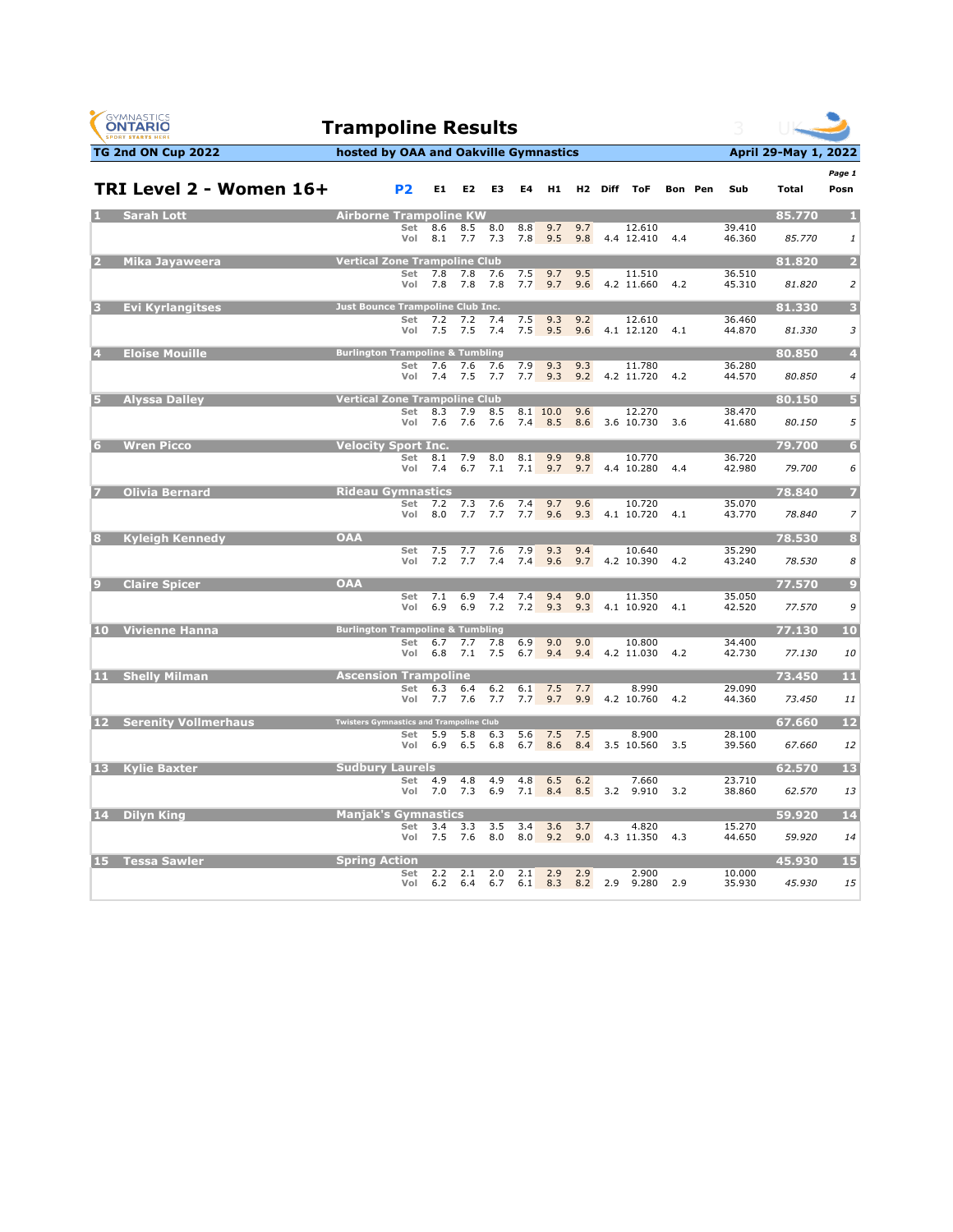|                      | <b>GYMNASTICS</b><br>ONTARIO<br><b>SPORT STARTS HERE</b> | <b>Trampoline Results</b>                   |                |            |                |            |            |            |            |                      |         |                  |                      |                         |
|----------------------|----------------------------------------------------------|---------------------------------------------|----------------|------------|----------------|------------|------------|------------|------------|----------------------|---------|------------------|----------------------|-------------------------|
|                      | TG 2nd ON Cup 2022                                       | hosted by OAA and Oakville Gymnastics       |                |            |                |            |            |            |            |                      |         |                  | April 29-May 1, 2022 |                         |
|                      | TRI Level 3 - Women 15U                                  |                                             | P <sub>2</sub> | E1         | E <sub>2</sub> | E3         | E4         | H1.        |            | H2 Diff ToF          | Bon Pen | Sub              | <b>Total</b>         | Page 1<br>Posn          |
|                      | <b>Lia Sardelis</b>                                      | <b>Skyriders Trampoline Place</b>           |                |            |                |            |            |            |            |                      |         |                  | 87.360               | и.                      |
|                      |                                                          |                                             | Set<br>Vol     | 8.5<br>8.1 | 8.3<br>7.6     | 8.4<br>7.7 | 8.9<br>7.7 | 9.4<br>9.2 | 9.1<br>9.4 | 12.610<br>5.9 12.100 | 5.9     | 38.760<br>48.600 | 87.360               | $\mathbf{1}$            |
|                      | <b>Lauren Muscat</b>                                     | <b>Airborne Trampoline KW</b>               |                |            |                |            |            |            |            |                      |         |                  | 86.400               | $\overline{\mathbf{2}}$ |
|                      |                                                          |                                             | Set<br>Vol     | 8.4<br>8.3 | 7.9<br>7.6     | 8.1<br>7.8 | 8.4<br>7.8 | 9.5<br>9.2 | 9.5<br>9.2 | 12.650<br>5.3 12.350 | 5.3     | 38.650<br>47.750 | 86.400               | $\overline{2}$          |
| в                    | <b>Abby Laurin</b>                                       | <b>Vertical Zone Trampoline Club</b>        |                |            |                |            |            |            |            |                      |         |                  | 85,610               | з                       |
|                      |                                                          |                                             | Set<br>Vol     | 7.9<br>7.6 | 7.2<br>7.1     | 7.7<br>7.4 | 7.7<br>7.4 | 9.2<br>9.3 | 9.2<br>9.3 | 12.870<br>6.0 12.040 | 6.0     | 37.470<br>48.140 | 85.610               | 3                       |
|                      | <b>Hava Tartoussieh</b>                                  | <b>Burlington Trampoline &amp; Tumbling</b> |                |            |                |            |            |            |            |                      |         |                  | 85.350               | $\overline{4}$          |
|                      |                                                          |                                             | Set<br>Vol     | 8.0<br>7.0 | 8.1<br>7.2     | 7.8<br>7.0 | 7.9<br>6.8 | 9.4<br>8.9 | 9.5<br>8.9 | 12.690<br>6.0 12.410 | 6.0     | 38.040<br>47.310 | 85.350               | $\overline{4}$          |
| Б                    | <b>Gabrielle Cadrin</b>                                  | <b>AIM Gymnastics</b>                       |                |            |                |            |            |            |            |                      |         |                  | 85.250               | $\overline{5}$          |
|                      |                                                          |                                             | Set<br>Vol     | 7.2<br>8.3 | 6.8<br>7.5     | 7.5<br>8.0 | 7.6<br>7.8 | 9.2<br>9.3 | 9.5<br>9.1 | 12.980<br>5.3 12.620 | 5.3     | 37.030<br>48.220 | 85.250               | 5                       |
| 6                    | <b>Rowyn MacNevin</b>                                    | <b>AIM Gymnastics</b>                       |                |            |                |            |            |            |            |                      |         |                  | 84.170               | $6\phantom{1}$          |
|                      |                                                          |                                             | Set<br>Vol     | 7.7<br>7.5 | 7.5<br>7.2     | 7.8<br>7.5 | 7.7<br>7.3 | 9.7<br>9.5 | 9.6<br>9.3 | 11.650<br>5.9 11.470 | 5.9     | 36.700<br>47.470 | 84.170               | 6                       |
| 7                    | <b>Ella Brideaux</b>                                     | <b>Burlington Trampoline &amp; Tumbling</b> |                |            |                |            |            |            |            |                      |         |                  | 84.140               | 7                       |
|                      |                                                          |                                             | Set<br>Vol     | 7.8<br>7.2 | 7.1<br>6.8     | 7.7<br>7.2 | 7.8<br>7.1 | 9.3<br>9.4 | 9.0<br>9.3 | 11.900<br>5.9 12.140 | 5.9     | 36.550<br>47.590 | 84.140               | $\overline{z}$          |
| 8                    | <b>Natalie Wiberg</b>                                    | <b>Burlington Trampoline &amp; Tumbling</b> |                |            |                |            |            |            |            |                      |         |                  | 83,390               | 8                       |
|                      |                                                          |                                             | Set<br>Vol     | 7.6<br>7.0 | 7.8<br>7.2     | 7.4<br>7.0 | 8.1<br>7.1 | 9.3<br>9.0 | 9.4<br>9.2 | 11.980<br>6.0 11.460 | 6.0     | 36.730<br>46.660 | 83.390               | 8                       |
| $\vert \Omega \vert$ | <b>Megan DeLaFranier</b>                                 | Airborne Trampoline KW                      |                |            |                |            |            |            |            |                      |         |                  | 83.000               | 9                       |
|                      |                                                          |                                             | Set<br>Vol     | 7.1<br>7.7 | 7.1<br>7.5     | 7.4<br>7.5 | 7.2<br>8.0 | 9.3<br>9.6 | 9.5<br>9.7 | 12.030<br>5.2 12.020 | 5.2     | 35.730<br>47.270 | 83.000               | 9                       |
| 10                   | <b>Hannah Sweny</b>                                      | <b>OAA</b>                                  |                |            |                |            |            |            |            |                      |         |                  | 79.500               | 10                      |
|                      |                                                          |                                             | Set<br>Vol     | 6.8<br>7.5 | 7.0<br>7.9     | 6.7<br>7.6 | 7.2<br>7.6 | 9.2<br>9.3 | 8.9<br>9.2 | 11.220<br>4.7 11.580 | 4.7     | 34.070<br>45.430 | 79.500               | 10                      |
| ш                    | <b>Ailey Hazell</b>                                      | <b>Velocity Sport Inc.</b>                  |                |            |                |            |            |            |            |                      |         |                  | 76.200               | 11                      |
|                      |                                                          |                                             | Set<br>Vol     | 7.0<br>7.0 | 7.1<br>6.7     | 6.9<br>6.8 | 6.5<br>6.6 | 9.6<br>9.2 | 9.6<br>9.1 | 10.830<br>4.2 10.820 | 4.2     | 34.330<br>41.870 | 76.200               | 11                      |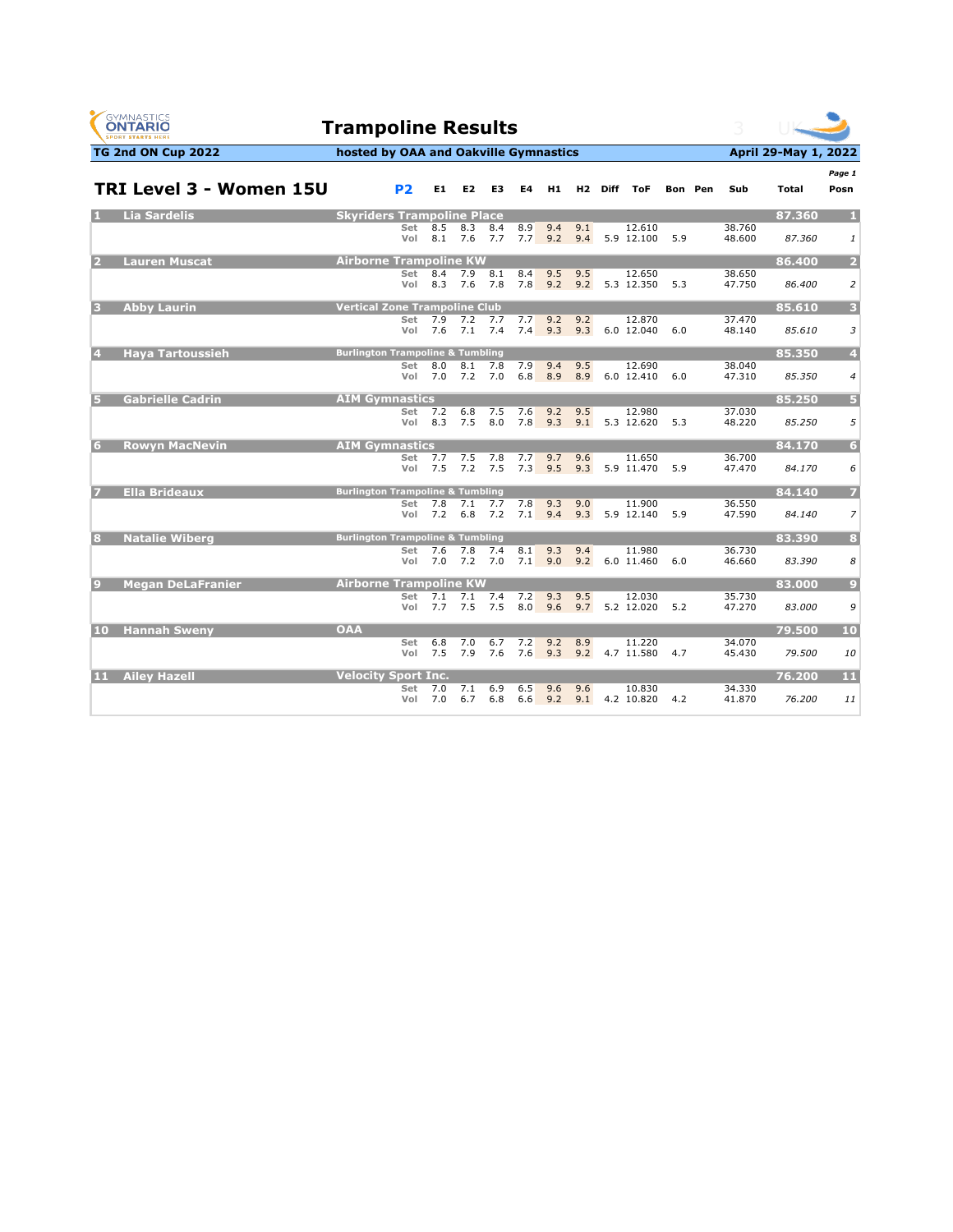| <b>GYMNASTICS</b><br><b>ONTARIO</b><br><b>SPORT STARTS HERE</b> | <b>Trampoline Results</b>                      |                |            |                |            |            |                       |            |                     |                      |         |                  |                      |                |
|-----------------------------------------------------------------|------------------------------------------------|----------------|------------|----------------|------------|------------|-----------------------|------------|---------------------|----------------------|---------|------------------|----------------------|----------------|
| TG 2nd ON Cup 2022                                              | hosted by OAA and Oakville Gymnastics          |                |            |                |            |            |                       |            |                     |                      |         |                  | April 29-May 1, 2022 |                |
| TRI Level 3 - Women 16                                          |                                                | P <sub>2</sub> | E1         | E <sub>2</sub> | E3         | E4         | H1                    |            | H <sub>2</sub> Diff | ToF                  | Bon Pen | Sub              | <b>Total</b>         | Page 1<br>Posn |
| <b>Sophia Mueller</b>                                           | <b>Rose City Gymnastics</b>                    |                |            |                |            |            |                       |            |                     |                      |         |                  | 87.470               | и              |
|                                                                 |                                                | Set<br>Vol     | 7.8<br>7.5 | 7.7<br>7.5     | 7.8<br>7.6 | 8.0<br>7.6 | 9.2<br>9.5            | 9.2<br>9.5 |                     | 13.140<br>5.9 13.130 | 5.9     | 37.940<br>49.530 | 87.470               | $\mathbf{1}$   |
| <b>Lily Grey</b><br>2                                           | <b>Twisters Gymnastics and Trampoline Club</b> |                |            |                |            |            |                       |            |                     |                      |         |                  | 87.300               | 2              |
|                                                                 |                                                | Set<br>Vol     | 8.0<br>7.8 | 8.3<br>8.0     | 8.0<br>7.9 | 8.4<br>8.3 | 9.0<br>9.1            | 9.0<br>9.1 |                     | 13.370<br>5.3 13.030 | 5.3     | 38.670<br>48.630 | 87.300               | $\overline{2}$ |
| <b>Anastasia Conrad</b><br>в                                    | <b>AIM Gymnastics</b>                          |                |            |                |            |            |                       |            |                     |                      |         |                  | 87.230               | в              |
|                                                                 |                                                | Set<br>Vol     | 8.3<br>7.7 | 7.8<br>7.4     | 8.5<br>7.7 | 8.7<br>8.3 | 9.1<br>9.7            | 9.1<br>9.7 |                     | 12.790<br>5.3 12.840 | 5.3     | 38.690<br>48.540 | 87.230               | 3              |
| <b>Amanda Daly</b>                                              | <b>AIM Gymnastics</b>                          | Set            | 8.6        | 8.0            | 8.0        | 8.5        | 9.8                   | 9.8        |                     | 12.070               |         | 38.370           | 85.920               | $\overline{4}$ |
|                                                                 |                                                | Vol            | 7.2        | 7.0            | 7.2        | 7.3        | 9.5                   | 9.5        |                     | 5.9 11.850           | 5.9     | 47.550           | 85.920               | $\overline{4}$ |
| <b>Catherine Boyer</b><br>5                                     | <b>Spring Action</b>                           | Set            | 8.3        | 8.6            | 7.9        | 7.9        | 9.1                   | 9.1        |                     | 12.320               |         | 37.620           | 85.760               | 5              |
|                                                                 |                                                | Vol            | 7.7        | 8.4            | 7.8        | 7.9        | 9.9                   | 9.9        |                     | 5.2 12.140           | 5.2     | 48.140           | 85.760               | 5              |
| <b>Teagan Harrigan</b><br>$6\phantom{1}$                        | <b>Ottawa Gymnastics Centre</b>                | Set            | 7.6        | 7.9            | 7.5        | 8.4        | 9.5                   | 9.5        |                     | 12.540               |         | 37.540           | 84.920               | $6\phantom{1}$ |
|                                                                 |                                                | Vol            | 7.5        | 7.9            | 7.4        | 8.4        | 9.3                   | 9.3        |                     | 5.1 12.480           | 5.1     | 47.380           | 84.920               | 6              |
| <b>Brooke Korhonen</b>                                          | <b>Airborne Trampoline KW</b>                  |                |            | 7.5            | 7.9        | 7.7        | 8.9                   | 8.9        |                     |                      |         | 35.400           | 82.170               | 7              |
|                                                                 |                                                | Set<br>Vol     | 7.4<br>7.3 | 6.8            | 7.5        | 7.6        | 9.5                   | 9.5        |                     | 11.300<br>5.4 11.670 | 5.4     | 46.770           | 82.170               | $\overline{z}$ |
| <b>Alysha Matson</b><br>8                                       | <b>Airborne Trampoline KW</b>                  |                |            |                |            |            |                       |            |                     |                      |         |                  | 82.080               | 8              |
|                                                                 |                                                | Set<br>Vol     | 7.8<br>6.8 | 7.8<br>6.8     | 7.5<br>7.0 | 8.0<br>7.5 | 9.2<br>9.1            | 9.2<br>9.1 |                     | 11.550<br>5.9 11.030 | 5.9     | 36.350<br>45.730 | 82.080               | 8              |
| <b>Uliana Karyakina</b><br>o                                    | <b>Airborne Trampoline KW</b>                  |                |            |                |            |            |                       |            |                     |                      |         |                  | 81.570               | 9              |
|                                                                 |                                                | Set<br>Vol     | 7.5<br>8.3 | 7.4<br>7.7     | 6.9<br>8.1 | 7.9<br>8.5 | 8.1<br>9.3            | 8.1<br>9.3 |                     | 10.940<br>5.2 11.530 | 5.2     | 33.940<br>47.630 | 81.570               | 9              |
| <b>Carmen Paice</b><br><b>10</b>                                | <b>Ottawa Gymnastics Centre</b>                |                |            |                |            |            |                       |            |                     |                      |         |                  | 81.420               | 10             |
|                                                                 |                                                | Set<br>Vol     | 7.5<br>7.5 | 7.4<br>7.2     | 7.6<br>7.3 | 7.3<br>7.4 | 9.8<br>9.1            | 9.8<br>9.1 |                     | 11.380<br>5.1 11.340 | 5.1     | 36.080<br>45.340 | 81.420               | 10             |
| <b>Kate Murphy</b><br>11                                        | <b>Spring Action</b>                           |                |            |                |            |            |                       |            |                     |                      |         |                  | 75.720               | 11             |
|                                                                 |                                                | Set<br>Vol     | 6.9<br>6.1 | 7.1<br>6.3     | 6.9<br>6.4 | 7.5<br>6.4 | 8.3<br>9.5            | 8.3<br>9.5 |                     | 10.070<br>5.2 10.750 | 5.2     | 32.370<br>43.350 | 75.720               | 11             |
| <b>Gabrielle Dulude</b><br>$12$                                 | <b>Spring Action</b>                           |                |            |                |            |            |                       |            |                     |                      |         |                  | 73.190               | 12             |
|                                                                 |                                                | Set<br>Vol     | 6.3<br>6.3 | 6.6<br>6.4     | 6.3<br>6.1 | 6.6<br>6.6 | 8.2<br>9.5            | 8.2<br>9.5 |                     | 9.330<br>5.2 10.160  | 5.2     | 30.430<br>42.760 | 73.190               | 12             |
| <b>Aubree Brooker</b><br>13                                     | <b>Burlington Trampoline &amp; Tumbling</b>    |                |            |                |            |            |                       |            |                     |                      |         |                  | 51.650               | 13             |
|                                                                 |                                                | Set<br>Vol     | 7.6<br>2.2 | 7.7<br>2.4     | 7.8<br>2.3 | 8.1<br>2.4 | 9.1<br>2.7            | 9.1<br>2.7 | 1.9                 | 12.220<br>3.630      | 1.9     | 36.820<br>14.830 | 51.650               | 13             |
| 14 Makenna Brooks                                               | <b>Airborne Trampoline KW</b>                  |                |            |                |            |            |                       |            |                     |                      |         |                  | 10.920               | 14             |
|                                                                 | (0 moves)                                      | Set<br>Vol     | 0.0<br>2.7 | 0.0<br>2.3     | 0.0<br>2.7 | 0.0        | 0.0<br>$2.3\quad 3.0$ | 0.0<br>3.0 | 0.2                 | 0.000<br>2.520       | 0.2     | 0.000<br>10.920  | 10.920               | 14             |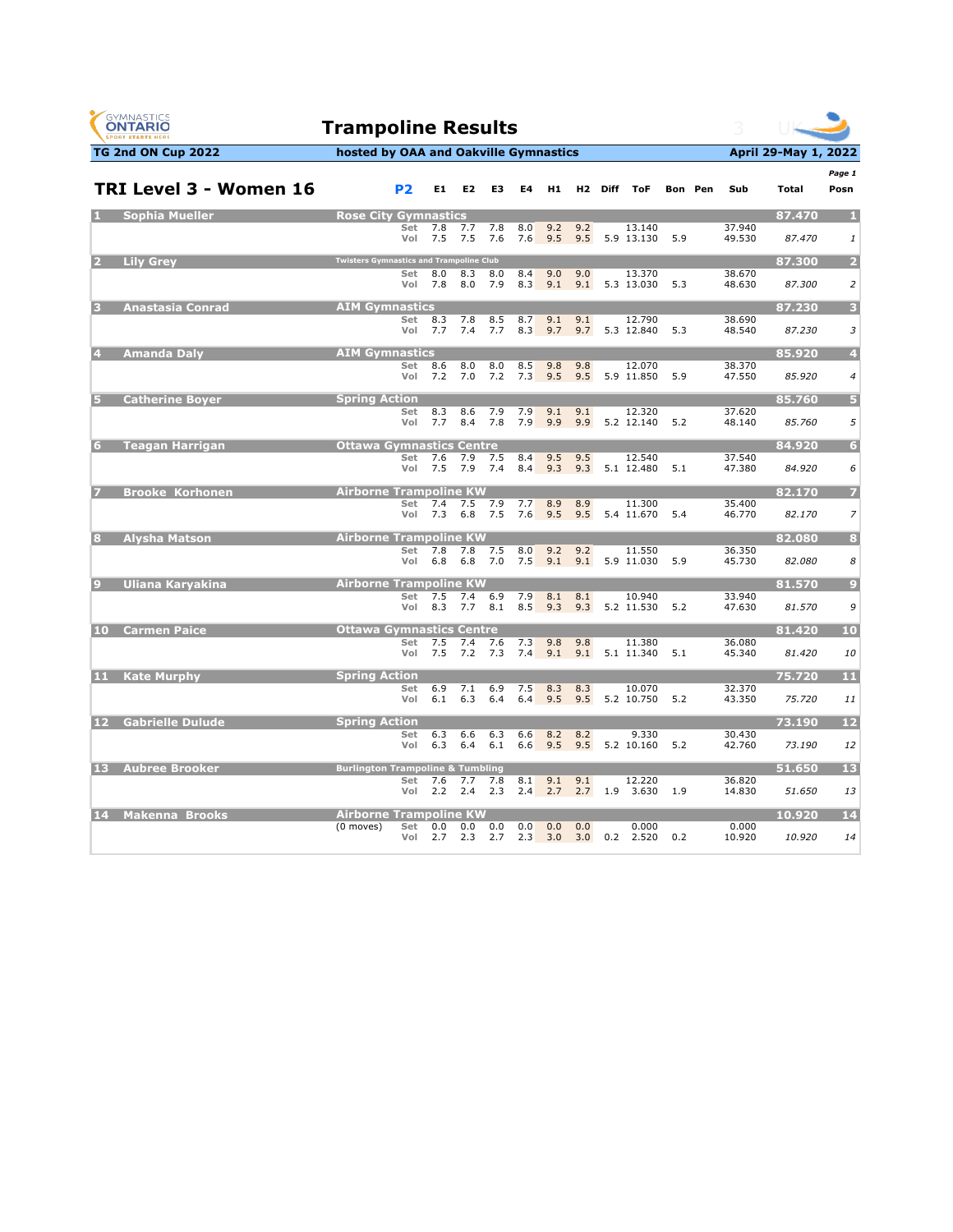| <b>GYMNASTICS</b><br><b>ONTARIO</b><br><b>SPORT STARTS HERE</b> | <b>Trampoline Results</b>               |            |                |            |            |                |            |                     |                      |         |                  |                      |                         |
|-----------------------------------------------------------------|-----------------------------------------|------------|----------------|------------|------------|----------------|------------|---------------------|----------------------|---------|------------------|----------------------|-------------------------|
| <b>TG 2nd ON Cup 2022</b>                                       | hosted by OAA and Oakville Gymnastics   |            |                |            |            |                |            |                     |                      |         |                  | April 29-May 1, 2022 |                         |
| TRI Level 3 - Women 17+                                         | P <sub>2</sub>                          | E1         | E <sub>2</sub> | E3         | E4         | H <sub>1</sub> |            | H <sub>2</sub> Diff | ToF                  | Bon Pen | Sub              | Total                | Page 1<br>Posn          |
| <b>Caitlin Davidson</b>                                         | <b>Grand River Gymmies</b>              |            |                |            |            |                |            |                     |                      |         |                  | 85.480               | $\mathbf{1}$            |
|                                                                 | Set<br>Vol                              | 7.4<br>7.2 | 7.0<br>7.7     | 7.3<br>7.2 | 6.7<br>7.1 | 9.2<br>9.5     | 9.2<br>9.4 |                     | 13.900<br>5.2 13.830 | 5.2     | 37.400<br>48.080 | 85,480               | 1                       |
| $\mathcal{L}$<br><b>Laurvn Conwav</b>                           | <b>Just Bounce Trampoline Club Inc.</b> |            |                |            |            |                |            |                     |                      |         |                  | 83.710               | $\overline{2}$          |
|                                                                 | Set<br>Vol                              | 7.7<br>7.4 | 8.2<br>7.8     | 7.9<br>7.3 | 8.3<br>7.4 | 9.5<br>9.0     | 9.6<br>9.0 |                     | 12.200<br>5.0 12.060 | 5.0     | 37.850<br>45.860 | 83.710               | $\overline{2}$          |
| 3<br><b>Nikki van Schaik</b>                                    | <b>Vertical Zone Trampoline Club</b>    |            |                |            |            |                |            |                     |                      |         |                  | 83,580               | $\overline{\mathbf{3}}$ |
|                                                                 | Set<br>Vol                              | 7.5<br>7.2 | 7.8<br>7.5     | 8.0<br>7.7 | 7.1<br>7.4 | 9.7<br>9.3     | 9.5<br>9.2 |                     | 11.590<br>5.9 11.140 | 5.9     | 36.490<br>47.090 | 83.580               | 3                       |
| $\overline{A}$<br><b>Jaidyn Beausoleil</b>                      | <b>Rose City Gymnastics</b>             |            |                |            |            |                |            |                     |                      |         |                  | 83.170               | $\overline{4}$          |
|                                                                 | Set<br>Vol                              | 7.9<br>7.2 | 7.9<br>7.4     | 8.2<br>7.4 | 8.8<br>7.2 | 9.4<br>9.1     | 9.4<br>9.0 |                     | 11.950<br>5.3 11.470 | 5.3     | 37.450<br>45.720 | 83.170               | $\overline{4}$          |
| Б<br><b>Becky Parham</b>                                        | <b>OAA</b>                              |            |                |            |            |                |            |                     |                      |         |                  | 81.380               | 5 <sub>5</sub>          |
|                                                                 | Set<br>Vol                              | 7.7<br>7.5 | 7.7<br>7.2     | 7.7<br>6.9 | 7.5<br>6.9 | 9.9<br>9.3     | 9.7<br>9.5 |                     | 11.260<br>5.3 10.820 | 5.3     | 36.460<br>44.920 | 81.380               | 5                       |
| <b>Molly O'Hearn</b><br>6                                       | <b>Spring Action</b>                    |            |                |            |            |                |            |                     |                      |         |                  | 78.590               | $6\phantom{1}$          |
|                                                                 | Set<br>Vol                              | 7.1<br>6.8 | 6.7<br>6.7     | 7.0<br>6.9 | 7.3<br>7.3 | 8.3<br>9.1     | 8.3<br>9.0 |                     | 10.960<br>5.3 11.880 | 5.3     | 33.360<br>45.230 | 78.590               | 6                       |
| <b>Aubree Kuhnen</b><br>Б                                       | <b>Velocity Sport Inc.</b>              |            |                |            |            |                |            |                     |                      |         |                  | 77.150               | 7                       |
|                                                                 | Set<br>Vol                              | 7.1<br>6.1 | 6.6<br>6.1     | 6.8<br>5.7 | 6.8<br>5.9 | 9.6<br>9.2     | 9.6<br>9.4 |                     | 11.870<br>4.6 11.580 | 4.6     | 35.070<br>42.080 | 77.150               | $\overline{z}$          |
| $\bf{8}$<br><b>Emily Bakler</b>                                 | <b>OAA</b>                              |            |                |            |            |                |            |                     |                      |         |                  | 75.110               | 8                       |
|                                                                 | Set<br>Vol                              | 6.6<br>6.7 | 7.5<br>6.8     | 6.8<br>6.6 | 7.1<br>6.5 | 9.0<br>9.0     | 8.9<br>9.0 |                     | 10.540<br>4.5 10.420 | 4.5     | 33.390<br>41.720 | 75.110               | 8                       |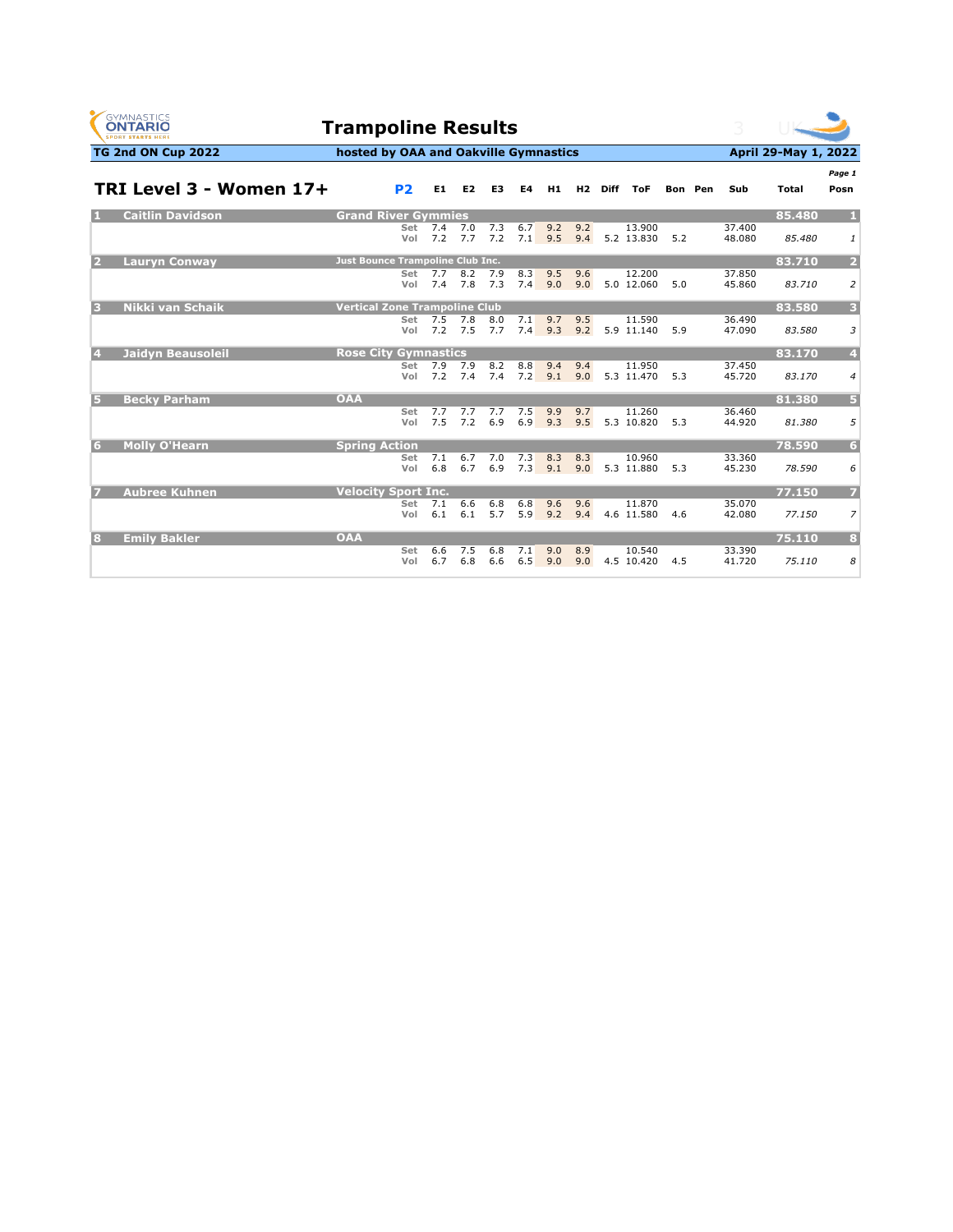| <b>GYMNASTICS</b><br><b>ONTARIO</b><br><b>SPORT STARTS HERE</b> | <b>Trampoline Results</b>                   |            |            |                |            |            |            |            |                         |     |         |                  |                      |                         |
|-----------------------------------------------------------------|---------------------------------------------|------------|------------|----------------|------------|------------|------------|------------|-------------------------|-----|---------|------------------|----------------------|-------------------------|
| <b>TG 2nd ON Cup 2022</b>                                       | hosted by OAA and Oakville Gymnastics       |            |            |                |            |            |            |            |                         |     |         |                  | April 29-May 1, 2022 |                         |
| TRI Level 4 - Women                                             |                                             | P1         | E1.        | E <sub>2</sub> | E3         | E4         | H1         |            | H <sub>2</sub> Diff ToF |     | Bon Pen | Sub              | Total                | Page 1<br>Posn          |
| <b>Avaia Bergan</b>                                             | <b>Grand River Gymmies</b>                  |            |            |                |            |            |            |            |                         |     |         |                  | 89.260               | л                       |
|                                                                 |                                             | Set<br>Vol | 7.8<br>6.7 | 7.6<br>7.1     | 7.7<br>6.3 | 7.6<br>7.0 | 8.8<br>9.8 | 8.8<br>9.8 | 13.640<br>7.1 13.820    | 7.1 |         | 37.740<br>51.520 | 89.260               | $\mathbf{1}$            |
| <b>Cora Turpin</b>                                              | <b>Anti-Gravity AcroSports</b>              |            |            |                |            |            |            |            |                         |     |         |                  | 89.010               | $\overline{2}$          |
|                                                                 |                                             | Set<br>Vol | 8.0<br>7.9 | 8.4<br>7.5     | 7.8<br>7.2 | 8.3<br>7.7 | 9.5<br>9.5 | 9.5<br>9.5 | 12.960<br>6.5 12.550    | 6.5 |         | 38.760<br>50.250 | 89.010               | $\overline{2}$          |
| <b>Sophie Miller</b><br>в                                       | <b>Airborne Trampoline KW</b>               |            |            |                |            |            |            |            |                         |     |         |                  | 89,000               | $\overline{\mathbf{3}}$ |
|                                                                 |                                             | Set<br>Vol | 8.0<br>7.2 | 8.2<br>7.1     | 8.2<br>7.2 | 8.4<br>7.4 | 9.4<br>9.3 | 9.4<br>9.3 | 12.790<br>7.1 12.510    | 7.1 |         | 38.590<br>50.410 | 89.000               | $\overline{3}$          |
| <b>Anežka Cabak</b>                                             | <b>Etobicoke Gymnastics</b>                 |            |            |                |            |            |            |            |                         |     |         |                  | 88.730               | $\overline{4}$          |
|                                                                 |                                             | Set<br>Vol | 7.6<br>7.6 | 8.3<br>7.5     | 8.2<br>7.8 | 8.1<br>7.4 | 9.3<br>9.3 | 9.3<br>9.3 | 13.040<br>6.5 12.690    | 6.5 |         | 38.640<br>50.090 | 88.730               | $\overline{4}$          |
| <b>Emily Nikodym</b><br>Б                                       | <b>Etobicoke Gymnastics</b>                 |            |            |                |            |            |            |            |                         |     |         |                  | 88,520               | $5\overline{5}$         |
|                                                                 |                                             | Set<br>Vol | 7.6<br>7.6 | 7.6<br>8.0     | 7.9<br>8.2 | 7.9<br>7.8 | 8.8<br>9.5 | 8.8<br>9.5 | 13.030<br>6.5 12.890    | 6.5 |         | 37.330<br>51.190 | 88.520               | 5                       |
| <b>Kendall Williams</b>                                         | <b>Skyriders Trampoline Place</b>           |            |            |                |            |            |            |            |                         |     |         |                  | 88.290               | $6\phantom{1}6$         |
|                                                                 |                                             | Set<br>Vol | 8.3<br>7.4 | 8.6<br>7.2     | 8.5<br>7.1 | 8.5<br>7.4 | 9.3<br>9.3 | 9.3<br>9.3 | 12.310<br>7.0 11.780    | 7.0 |         | 38.610<br>49.680 | 88.290               | 6                       |
| <b>Maryn Waterman Holmes</b>                                    | <b>Vertical Zone Trampoline Club</b>        |            |            |                |            |            |            |            |                         |     |         |                  | 87.560               | 7                       |
|                                                                 |                                             | Set<br>Vol | 7.8<br>7.5 | 8.0<br>7.2     | 7.4<br>7.1 | 7.7<br>7.0 | 9.4<br>9.3 | 9.4<br>9.3 | 13.180<br>6.5 12.880    | 6.5 |         | 38.080<br>49.480 | 87.560               | $\overline{z}$          |
| <b>Nola Smith</b><br>8                                          | <b>Airborne Trampoline KW</b>               |            |            |                |            |            |            |            |                         |     |         |                  | 87.280               | 8                       |
|                                                                 |                                             | Set<br>Vol | 7.7<br>6.4 | 8.0<br>6.2     | 8.3<br>6.0 | 8.0<br>6.2 | 9.3<br>9.2 | 9.3<br>9.2 | 13.170<br>7.1 13.010    | 7.1 |         | 38.470<br>48.810 | 87.280               | 8                       |
| <b>Léa King</b><br>$\boldsymbol{9}$                             | <b>Airborne Trampoline KW</b>               |            |            |                |            |            |            |            |                         |     |         |                  | 86,810               | $\overline{9}$          |
|                                                                 |                                             | Set<br>Vol | 7.3<br>6.9 | 7.5<br>7.0     | 7.2<br>6.7 | 7.4<br>6.4 | 9.5<br>9.9 | 9.5<br>9.9 | 12.370<br>7.1 12.540    | 7.1 |         | 36.570<br>50.240 | 86.810               | 9                       |
| <b>Hannah Prno</b><br>10                                        | <b>Burlington Trampoline &amp; Tumbling</b> |            |            |                |            |            |            |            |                         |     |         |                  | 86,510               | 10                      |
|                                                                 |                                             | Set<br>Vol | 7.2<br>7.5 | 7.7<br>7.0     | 7.4<br>6.8 | 7.6<br>6.8 | 9.3<br>9.5 | 9.3<br>9.5 | 11.980<br>7.3 12.330    | 7.3 |         | 36.280<br>50.230 | 86.510               | 10                      |
| <b>Kate Gurowka</b><br><b>FL 1.</b>                             | <b>Manjak's Gymnastics</b>                  |            |            |                |            |            |            |            |                         |     |         |                  | 86,440               | 11                      |
|                                                                 |                                             | Set<br>Vol | 7.7<br>7.2 | 7.7<br>7.6     | 7.1<br>7.3 | 7.1<br>7.4 | 9.3<br>9.4 | 9.3<br>9.4 | 12.750<br>6.5 12.490    | 6.5 |         | 36.850<br>49.590 | 86.440               | 11                      |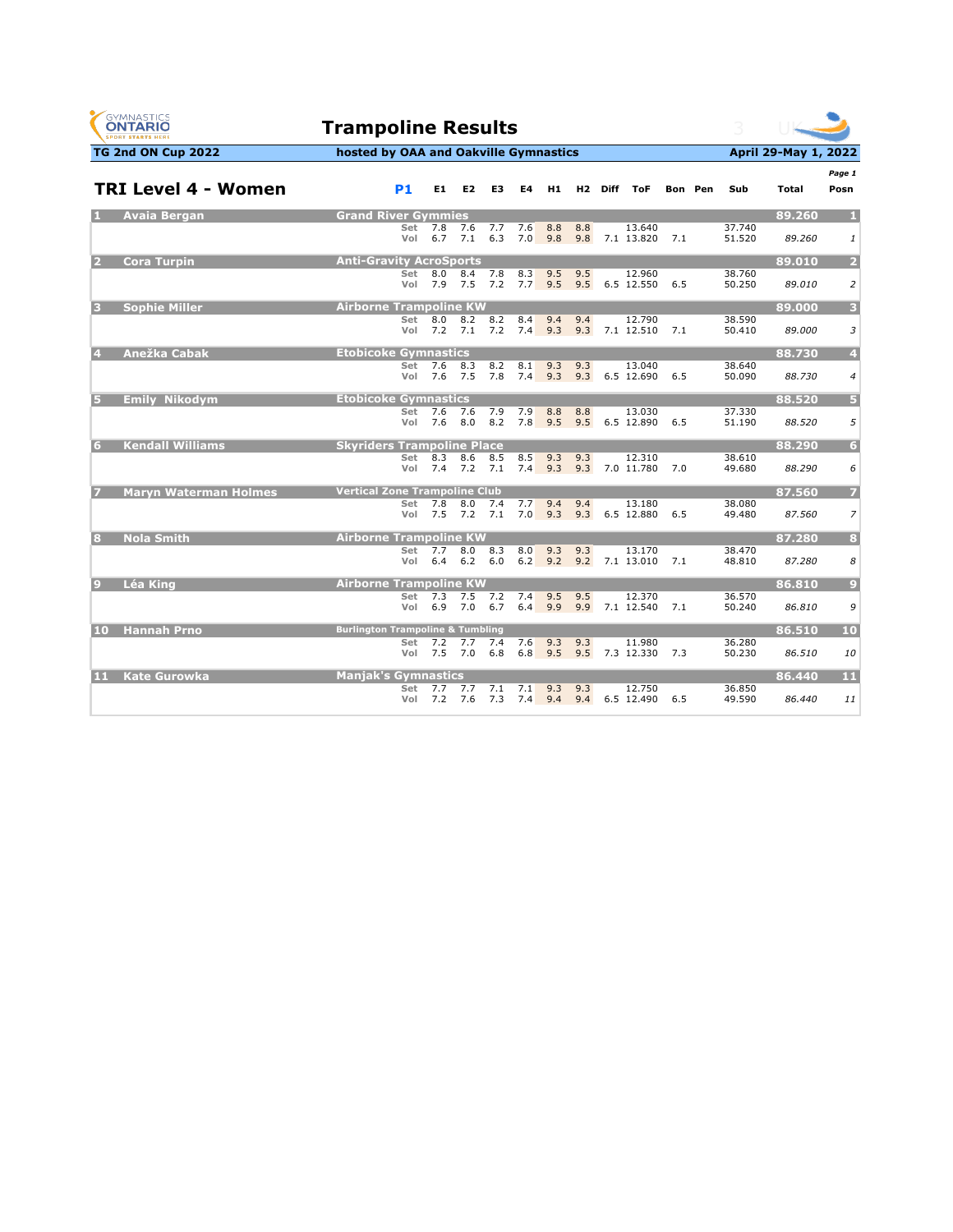| <b>GYMNASTICS</b><br><b>ONTARIO</b><br><b>SPORT STARTS HERE</b> | <b>Trampoline Results</b>                   |                   |                   |                   |                   |                        |                   |             |                                    |         |                                |                        |                  |
|-----------------------------------------------------------------|---------------------------------------------|-------------------|-------------------|-------------------|-------------------|------------------------|-------------------|-------------|------------------------------------|---------|--------------------------------|------------------------|------------------|
| <b>TG 2nd ON Cup 2022</b>                                       | hosted by OAA and Oakville Gymnastics       |                   |                   |                   |                   |                        |                   |             |                                    |         |                                | <b>April 29-May 1,</b> | 2022             |
| TRI Level 5 - Women 16U                                         | P <sub>1</sub>                              | E1                | E <sub>2</sub>    | E3                | E4                | H1                     | H2                | <b>Diff</b> | <b>ToF</b>                         | Bon Pen | Sub                            | <b>Total</b>           | Page 1<br>Posn   |
| Carina Shalamov                                                 | <b>Skyriders Trampoline Place</b>           |                   |                   |                   |                   |                        |                   |             |                                    |         |                                | 129.330                | л                |
|                                                                 | Set<br>Vol<br>Final                         | 8.0<br>7.3<br>6.9 | 8.0<br>7.2<br>6.9 | 7.6<br>7.1<br>6.9 | 7.6<br>7.2<br>7.1 | 9.3<br>9.7<br>9.5      | 9.3<br>9.7<br>9.5 |             | 14.060<br>7.6 13.910<br>7.6 13.860 |         | 38.960<br>45.610<br>44.760     | 84.570                 | 1                |
| <b>Abby Tiemersma</b>                                           | <b>Vertical Zone Trampoline Club</b>        |                   |                   |                   |                   |                        |                   |             |                                    |         |                                | 128,320                | 2                |
|                                                                 | Set<br>Vol<br>Final                         | 8.2<br>7.1<br>7.7 | 7.8<br>7.1<br>7.3 | 8.0<br>7.1<br>7.1 | 7.9<br>7.4<br>7.5 | 9.6<br>9.9<br>9.7      | 9.6<br>9.9<br>9.7 |             | 13.360<br>7.0 13.380<br>7.0 13.480 |         | 38.860<br>44.480<br>44.980     | 83.340                 | $\overline{2}$   |
| <b>Olivia Quinn</b>                                             | <b>Skyriders Trampoline Place</b>           |                   |                   |                   |                   |                        |                   |             |                                    |         |                                | 126,470                | в                |
|                                                                 | Set<br>Vol<br>Final                         | 7.6<br>7.2<br>7.1 | 7.3<br>6.9<br>6.6 | 7.3<br>7.0<br>7.0 | 7.4<br>7.1<br>7.0 | 9.3<br>9.4<br>9.4      | 9.3<br>9.4<br>9.4 |             | 13.360<br>7.6 13.640<br>7.6 13.370 |         | 37.360<br>44.740<br>44.370     | 82.100                 | $\overline{4}$   |
| <b>Lily Kurtz</b>                                               | <b>Spring Action</b>                        |                   |                   |                   |                   |                        |                   |             |                                    |         |                                | 126,200                | $\overline{4}$   |
|                                                                 | Set<br>Vol<br>Final                         | 8.1<br>7.1<br>6.3 | 8.3<br>7.3<br>6.6 | 7.6<br>6.9<br>6.6 | 7.7<br>7.2<br>6.5 | 8.6<br>8.9<br>8.7      | 8.6<br>8.9<br>8.7 |             | 13.510<br>8.8 13.100<br>8.8 12.590 |         | 37.910<br>45.100<br>43.190     | 83.010                 | 3                |
| <b>Melanie Edgell</b>                                           | <b>Skyriders Trampoline Place</b>           |                   |                   |                   |                   |                        |                   |             |                                    |         |                                | 125.390                | Б                |
|                                                                 | Set<br>Vol<br>Final                         | 7.8<br>6.0<br>7.0 | 7.8<br>5.9<br>7.1 | 7.2<br>6.4<br>6.8 | 7.5<br>6.2<br>6.9 | 9.4<br>9.0<br>9.0      | 9.4<br>9.0<br>9.0 |             | 13.840<br>7.6 13.530<br>7.6 14.020 |         | 38.540<br>42.330<br>44.520     | 80.870                 | 6                |
| <b>Kaeleigh Murphy</b><br>6                                     | <b>AIM Gymnastics</b>                       |                   |                   |                   |                   |                        |                   |             |                                    |         |                                | 122.530                | $6\phantom{1}$   |
|                                                                 | Set<br>Vol<br>Final                         | 7.6<br>6.8<br>6.9 | 7.1<br>6.6<br>6.3 | 7.1<br>6.9<br>6.8 | 7.3<br>6.0<br>6.3 | 9.5<br>9.1<br>9.0      | 9.5<br>9.1<br>9.0 |             | 13.510<br>7.0 13.380<br>7.0 13.140 |         | 37.410<br>42.880<br>42.240     | 80.290                 | $\overline{z}$   |
| <b>Mackenzie Blanchard</b>                                      | <b>Vertical Zone Trampoline Club</b>        |                   |                   |                   |                   |                        |                   |             |                                    |         |                                | 122.070                | 7                |
|                                                                 | Set<br>Vol<br>Final                         | 8.3<br>7.6<br>6.8 | 8.1<br>7.3<br>6.7 | 7.6<br>7.1<br>6.5 | 7.3<br>7.3<br>6.6 | 9.6<br>9.2<br>8.4      | 9.6<br>9.2<br>8.4 |             | 12.810<br>7.1 13.010<br>6.3 12.050 |         | 38.110<br>43.910<br>40.050     | 82.020                 | 5                |
| <b>Sienna Grant</b>                                             | <b>Burlington Trampoline &amp; Tumbling</b> |                   |                   |                   |                   |                        |                   |             |                                    |         |                                | 119.750                | 8                |
|                                                                 | Set<br>Vol<br>Final                         | 6.7<br>6.6<br>6.7 | 5.9<br>6.1<br>6.6 | 6.2<br>6.8<br>6.6 | 5.2<br>6.3<br>6.1 | 9.5<br>9.3<br>9.2      | 9.5<br>9.3<br>9.2 |             | 13.270<br>7.1 13.080<br>7.1 13.000 |         | 34.870<br>42.380<br>42.500     | 77.250                 | 9                |
| <b>Avery Shaw</b>                                               | <b>OAA</b>                                  |                   |                   |                   |                   |                        |                   |             |                                    |         |                                | 118,990                | $\boldsymbol{9}$ |
|                                                                 | Set<br>Vol<br>Final                         | 7.5<br>6.6<br>6.5 | 7.3<br>6.5<br>6.1 | 7.4<br>6.5<br>6.7 | 7.1<br>6.2<br>6.7 | 9.2<br>9.0<br>9.0      | 9.2<br>9.0<br>9.0 |             | 12.230<br>7.1 12.270<br>7.1 12.190 |         | 36.130<br>41.370<br>41.490     | 77.500                 | 8                |
| 10 Sydni Burgess                                                | <b>Burlington Trampoline &amp; Tumbling</b> |                   |                   |                   |                   |                        |                   |             |                                    |         |                                | 117.010                | 10               |
|                                                                 | Set<br>Vol<br>Final                         | 7.1<br>6.8<br>6.9 | 7.6<br>6.7<br>7.3 | 7.3<br>7.0<br>7.1 | 7.4<br>6.5<br>6.9 | 9.3<br>9.0<br>9.1      | 9.3<br>9.0<br>9.1 |             | 12.460<br>7.1 12.260<br>7.1 12.490 |         | 4.0 32.460<br>41.860<br>42.690 | 74.320                 | 10               |
| <b>Emily Rosu</b><br>11                                         | <b>Ascension Trampoline</b>                 |                   |                   |                   |                   |                        |                   |             |                                    |         |                                | 44.320                 | 11               |
|                                                                 | Set<br>Vol<br>Final                         | 8.1<br>1.1        | 7.3<br>1.1        | 7.2<br>1.0        | 6.9               | 9.5<br>$1.1 \quad 1.8$ | 9.5<br>1.8        | 1.6         | 12.320<br>2.400                    |         | 36.320<br>8.000                | 44.320                 | 11               |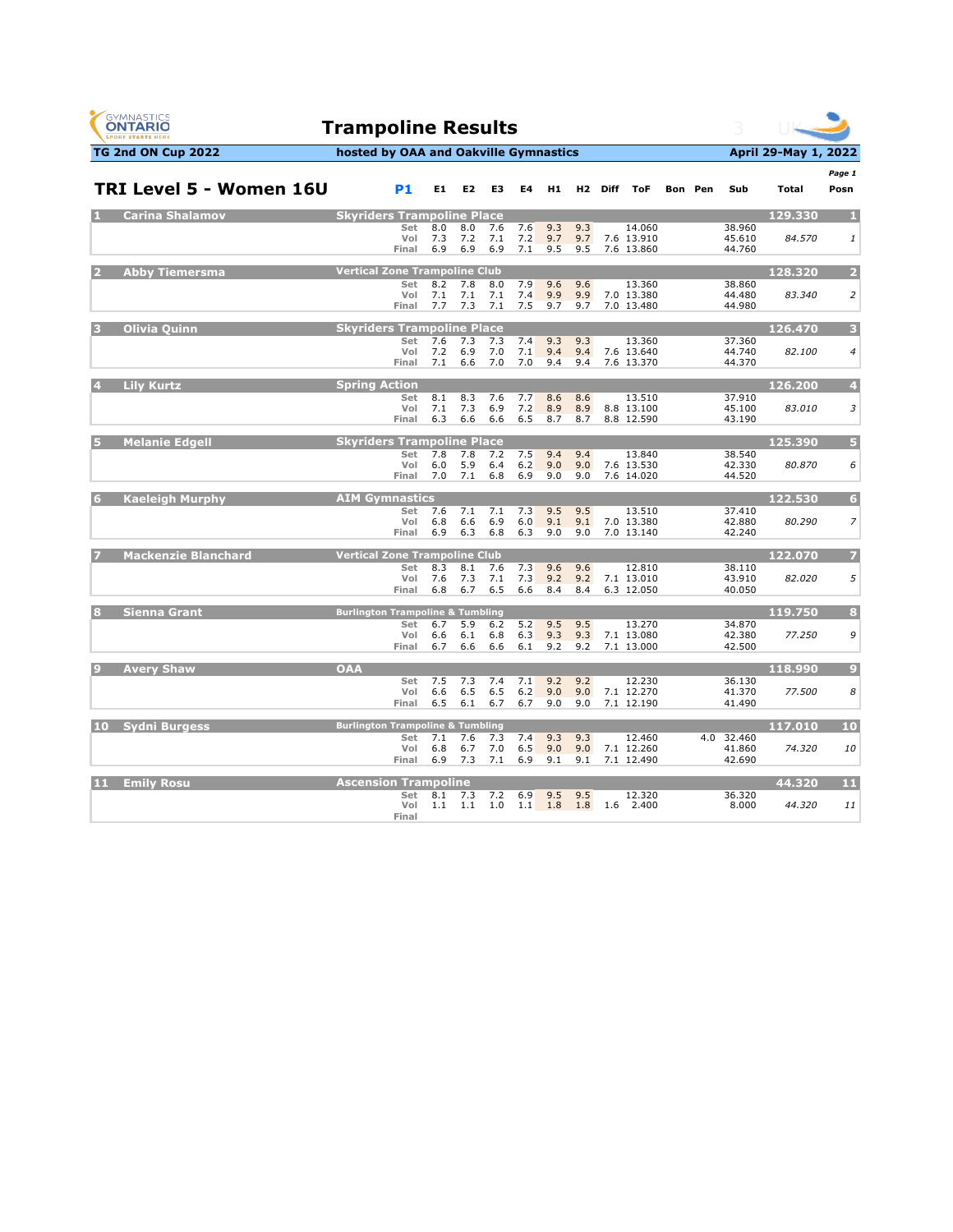| <b>GYMNASTICS</b><br><b>ONTARIO</b><br><b>SPORT STARTS HERE</b> | <b>Trampoline Results</b>               |                   |                   |                   |                   |                   |                   |                     |                                    |         |                                |                      |                  |
|-----------------------------------------------------------------|-----------------------------------------|-------------------|-------------------|-------------------|-------------------|-------------------|-------------------|---------------------|------------------------------------|---------|--------------------------------|----------------------|------------------|
| TG 2nd ON Cup 2022                                              | hosted by OAA and Oakville Gymnastics   |                   |                   |                   |                   |                   |                   |                     |                                    |         |                                | April 29-May 1, 2022 |                  |
| TRI Level 5 - Women 17+                                         | <b>P1</b>                               | E1                | E <sub>2</sub>    | E3                | E4                | H1                |                   | H <sub>2</sub> Diff | ToF                                | Bon Pen | Sub                            | Total                | Page 1<br>Posn   |
| <b>Jacqueline Ceccacci</b>                                      | <b>Rose City Gymnastics</b>             |                   |                   |                   |                   |                   |                   |                     |                                    |         |                                | 125.420              |                  |
|                                                                 | Set<br>Vol<br>Final                     | 8.1<br>6.8<br>6.7 | 8.0<br>7.0<br>6.8 | 7.7<br>6.7<br>6.5 | 7.8<br>6.6<br>6.4 | 8.8<br>9.2<br>8.8 | 8.8<br>9.2<br>8.8 |                     | 13.330<br>7.2 13.650<br>8.4 13.540 |         | 37.930<br>43.550<br>43.940     | 81.480               | 3                |
| <b>Zoe McBride</b><br>2                                         | <b>AIM Gymnastics</b>                   |                   |                   |                   |                   |                   |                   |                     |                                    |         |                                | 125.340              | 2                |
|                                                                 | Set<br>Vol<br>Final                     | 8.0<br>7.0<br>7.1 | 8.1<br>7.1<br>7.1 | 7.9<br>6.9<br>6.9 | 8.1<br>7.3<br>7.0 | 9.5<br>9.0<br>8.8 | 9.5<br>9.0<br>8.8 |                     | 13.240<br>7.7 12.920<br>7.2 12.680 |         | 38.840<br>43.720<br>42.780     | 82.560               | $\overline{2}$   |
| <b>Abby Joost</b>                                               | <b>Rose City Gymnastics</b>             |                   |                   |                   |                   |                   |                   |                     |                                    |         |                                | 119,850              | з                |
|                                                                 | Set<br>Vol<br>Final                     | 8.1<br>6.2<br>6.6 | 7.9<br>6.0<br>7.2 | 7.4<br>5.8<br>6.7 | 7.8<br>6.0<br>6.6 | 9.3<br>8.6<br>8.8 | 9.3<br>8.6<br>8.8 |                     | 13.970<br>6.8 13.000<br>5.7 13.980 |         | 38.970<br>40.400<br>1.3 40.480 | 79.370               | 5                |
| <b>Katrien Milne</b><br>$\overline{4}$                          | <b>Vertical Zone Trampoline Club</b>    |                   |                   |                   |                   |                   |                   |                     |                                    |         |                                | 115.340              | $\overline{4}$   |
|                                                                 | Set<br>Vol<br>Final                     | 7.7<br>5.6<br>6.7 | 7.8<br>5.3<br>6.7 | 7.6<br>5.1<br>6.8 | 7.6<br>4.6<br>6.0 | 9.1<br>7.4<br>8.9 | 9.1<br>7.4<br>8.9 |                     | 13.330<br>6.3 10.420<br>7.8 12.990 |         | 37.730<br>34.520<br>43.090     | 72.250               | 6                |
| <b>Hallie Rainbow</b>                                           | <b>Spring Action</b>                    |                   |                   |                   |                   |                   |                   |                     |                                    |         |                                | 104.160              | 5                |
|                                                                 | Set<br>Vol<br>Final                     | 6.4<br>5.2<br>6.0 | 5.9<br>5.0<br>5.8 | 6.1<br>5.2<br>6.0 | 5.8<br>5.0<br>5.6 | 9.2<br>7.2<br>8.0 | 9.2<br>7.2<br>8.0 |                     | 12.600<br>5.0 10.300<br>6.5 11.860 |         | 33.800<br>32.700<br>0.5 37.660 | 66.500               | 7                |
| <b>Meg Turai</b><br>6                                           | <b>Pulsars Gymnastics Club</b>          |                   |                   |                   |                   |                   |                   |                     |                                    |         |                                | 100.950              | $6\phantom{.}6$  |
|                                                                 | Set<br>Vol<br>Final                     | 7.6<br>6.9<br>3.6 | 7.8<br>6.8<br>3.4 | 7.3<br>6.7<br>3.4 | 7.4<br>6.7<br>3.4 | 9.0<br>9.0<br>4.3 | 9.0<br>9.0<br>4.3 | 4.1                 | 12.780<br>7.6 12.640<br>6.230      |         | 36.780<br>42.740<br>21.430     | 79.520               | 4                |
| <b>Carly Pesses</b>                                             | <b>Just Bounce Trampoline Club Inc.</b> |                   |                   |                   |                   |                   |                   |                     |                                    |         |                                | 96.500               | 7                |
|                                                                 | Set<br>Vol<br>Final                     | 8.0<br>7.0<br>1.9 | 8.2<br>6.8<br>1.8 | 7.5<br>7.0<br>1.6 | 8.4<br>6.8<br>1.8 | 9.3<br>9.0<br>2.8 | 9.3<br>9.0<br>2.8 | 2.9                 | 13.500<br>8.0 13.320<br>4.080      |         | 39.000<br>44.120<br>13.380     | 83.120               | 1                |
| <b>Ashley Mailloux</b><br>ß.                                    | <b>Rose City Gymnastics</b>             |                   |                   |                   |                   |                   |                   |                     |                                    |         |                                | 70.030               | 8                |
|                                                                 | Set<br>Vol<br>Final                     | 7.5<br>1.2<br>3.5 | 7.8<br>1.1<br>3.6 | 7.4<br>1.2<br>3.2 | 7.6<br>1.2<br>3.4 | 9.5<br>1.7<br>4.3 | 9.5<br>1.7<br>4.3 | 1.9<br>4.5          | 13.820<br>2.820<br>7.090           |         | 38.420<br>8.820<br>22.790      | 47.240               | 8                |
| $\mathbf{Q}$<br>Anisa Begiri                                    | Just Bounce Trampoline Club Inc.        |                   |                   |                   |                   |                   |                   |                     |                                    |         |                                | 51.420               | $\boldsymbol{9}$ |
|                                                                 | Set<br>Vol<br>Final                     | 7.8<br>0.7<br>1.4 | 7.3<br>0.6<br>1.3 | 7.1<br>0.6<br>1.3 | 7.5<br>0.6<br>1.3 | 9.1<br>0.8<br>1.9 | 9.1<br>0.8<br>1.9 | 1.3<br>1.8          | 13.800<br>1.390<br>2.730           |         | 37.700<br>4.690<br>9.030       | 42.390               | 9                |
| <b>Emilyn Aucoin</b>                                            | <b>Kingston Aeros Trampoline Club</b>   |                   |                   |                   |                   |                   |                   |                     |                                    |         |                                |                      |                  |
|                                                                 | Set<br>Vol<br>Final                     | 0.0<br>0.0        | 0.0<br>0.0        | 0.0<br>0.0        | 0.0<br>0.0        | 0.0<br>0.0        | 0.0<br>0.0        | 0.0<br>0.0          |                                    |         | 0.000<br>0.000                 |                      |                  |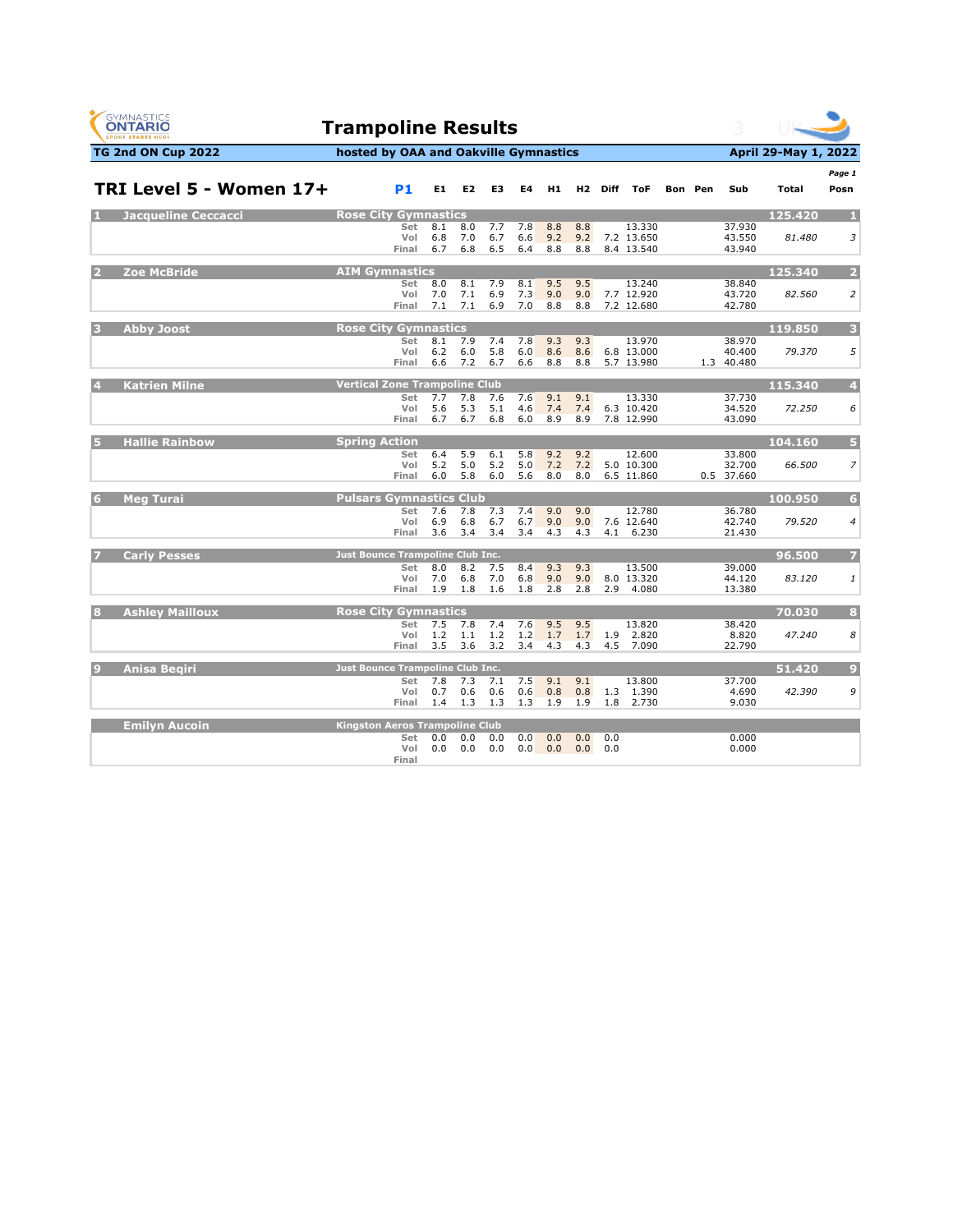| <b>GYMNASTICS</b><br><b>ONTARIO</b><br><b>SPORT STARTS HERE</b> | <b>Trampoline Results</b>             |            |                |     |     |     |     |      |            |         | - 4        |                      |                |
|-----------------------------------------------------------------|---------------------------------------|------------|----------------|-----|-----|-----|-----|------|------------|---------|------------|----------------------|----------------|
| TG 2nd ON Cup 2022                                              | hosted by OAA and Oakville Gymnastics |            |                |     |     |     |     |      |            |         |            | April 29-May 1, 2022 |                |
|                                                                 |                                       |            |                |     |     |     |     |      |            |         |            |                      | Page 1         |
| TRI Level 6 - Women                                             | P1                                    | E1         | E <sub>2</sub> | E3  | E4  | H1  | H2  | Diff | <b>ToF</b> | Bon Pen | Sub        | Total                | Posn           |
| <b>Blythe Gadsby</b><br>И                                       | Just Bounce Trampoline Club Inc.      |            |                |     |     |     |     |      |            |         |            | 118,370              | $\mathbf{I}$   |
|                                                                 | Set                                   | 7.9        | 7.7            | 8.0 | 7.9 | 9.0 | 9.0 |      | 14.170     |         | 38.970     |                      |                |
|                                                                 | Vol                                   | 6.9<br>5.9 | 6.5            | 6.4 | 6.5 | 9.1 | 9.1 |      | 9.6 13.600 |         | 45.300     | 84,270               | 1              |
|                                                                 | Final                                 |            | 5.9            | 6.0 | 6.1 | 8.9 | 8.9 |      | 4.6 12.900 |         | 4.2 34.100 |                      |                |
| <b>Anna Floyd</b><br>2                                          | <b>Spring Action</b>                  |            |                |     |     |     |     |      |            |         |            | 105.350              | $\overline{2}$ |
|                                                                 | Set                                   | 8.5        | 8.8            | 8.9 | 8.4 | 9.4 | 9.4 |      | 13.950     |         | 40.650     |                      |                |
|                                                                 | Vol                                   | 3.0        | 2.9            | 2.8 | 3.0 | 3.8 | 3.8 | 4.3  | 5.480      |         | 19.480     | 60.130               | 2              |
|                                                                 | Final                                 | 6.7        | 7.1            | 6.7 | 7.2 | 9.0 | 9.0 |      | 9.6 12.820 |         | 45.220     |                      |                |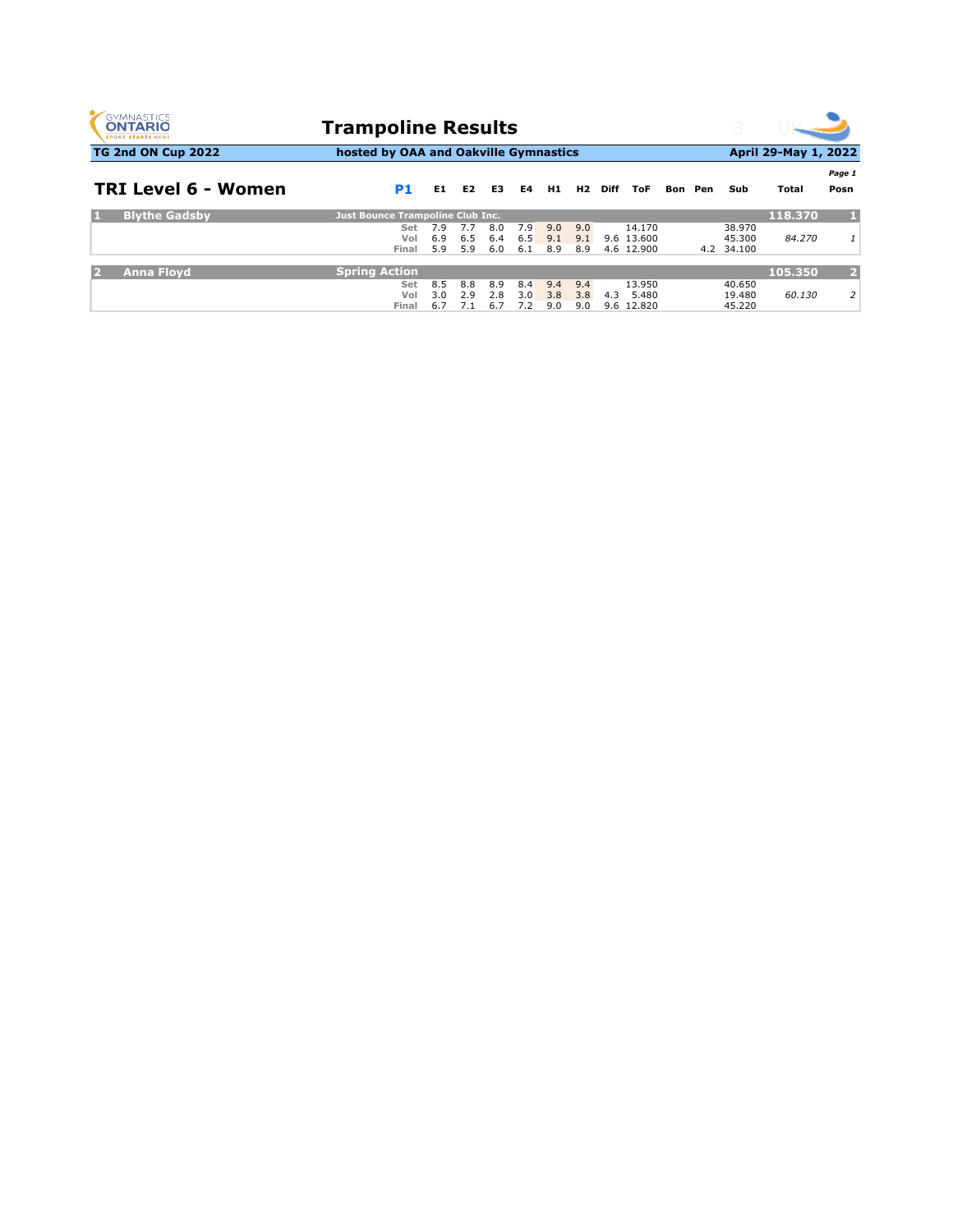| <b>GYMNASTICS</b><br><b>ONTARIO</b><br><b>SPORT STARTS HERE</b> | <b>Trampoline Results</b>             |     |                |     |     |     |     |             |            |         | - 4    |                      |                |
|-----------------------------------------------------------------|---------------------------------------|-----|----------------|-----|-----|-----|-----|-------------|------------|---------|--------|----------------------|----------------|
| TG 2nd ON Cup 2022                                              | hosted by OAA and Oakville Gymnastics |     |                |     |     |     |     |             |            |         |        | April 29-May 1, 2022 |                |
|                                                                 |                                       |     |                |     |     |     |     |             |            |         |        |                      | Page 1         |
| <b>TRI Level 7 - Women</b>                                      | P1                                    | E1  | E <sub>2</sub> | E3  | E4  | H1. | H2. | <b>Diff</b> | <b>ToF</b> | Bon Pen | Sub    | Total                | Posn           |
| <b>Liana Pinnock</b><br>н                                       | <b>Skyriders Trampoline Place</b>     |     |                |     |     |     |     |             |            |         |        | 134,810              |                |
|                                                                 | Set                                   | 8.2 | 8.9            | 8.1 | 8.1 | 9.3 | 9.3 |             | 1.5 14.110 |         | 41.210 |                      |                |
|                                                                 | Vol                                   | 7.4 | 7.7            | 7.1 | 7.4 | 9.1 | 9.1 |             | 9.4 13.870 |         | 47.170 | 88.380               | 1              |
|                                                                 | Final                                 | 7.5 | 7.8            | 7.2 | 7.1 | 9.1 | 9.1 |             | 8.8 13.830 |         | 46.430 |                      |                |
| <b>Kezia Houghton</b><br>2                                      | <b>OAA</b>                            |     |                |     |     |     |     |             |            |         |        | 127.620              | $\overline{2}$ |
|                                                                 | Set                                   | 7.1 | 6.8            | 6.6 | 7.2 | 9.1 | 9.1 |             | 2.5 12.900 |         | 38.400 |                      |                |
|                                                                 | Vol                                   | 6.6 | 6.3            | 6.3 | 7.0 | 9.0 | 9.0 |             | 9.7 12.960 |         | 44.560 | 82.960               | 2              |
|                                                                 | Final                                 | 7.3 | 6.9            | 6.6 | 7.0 | 8.9 | 8.9 |             | 8.8 13.060 |         | 44.660 |                      |                |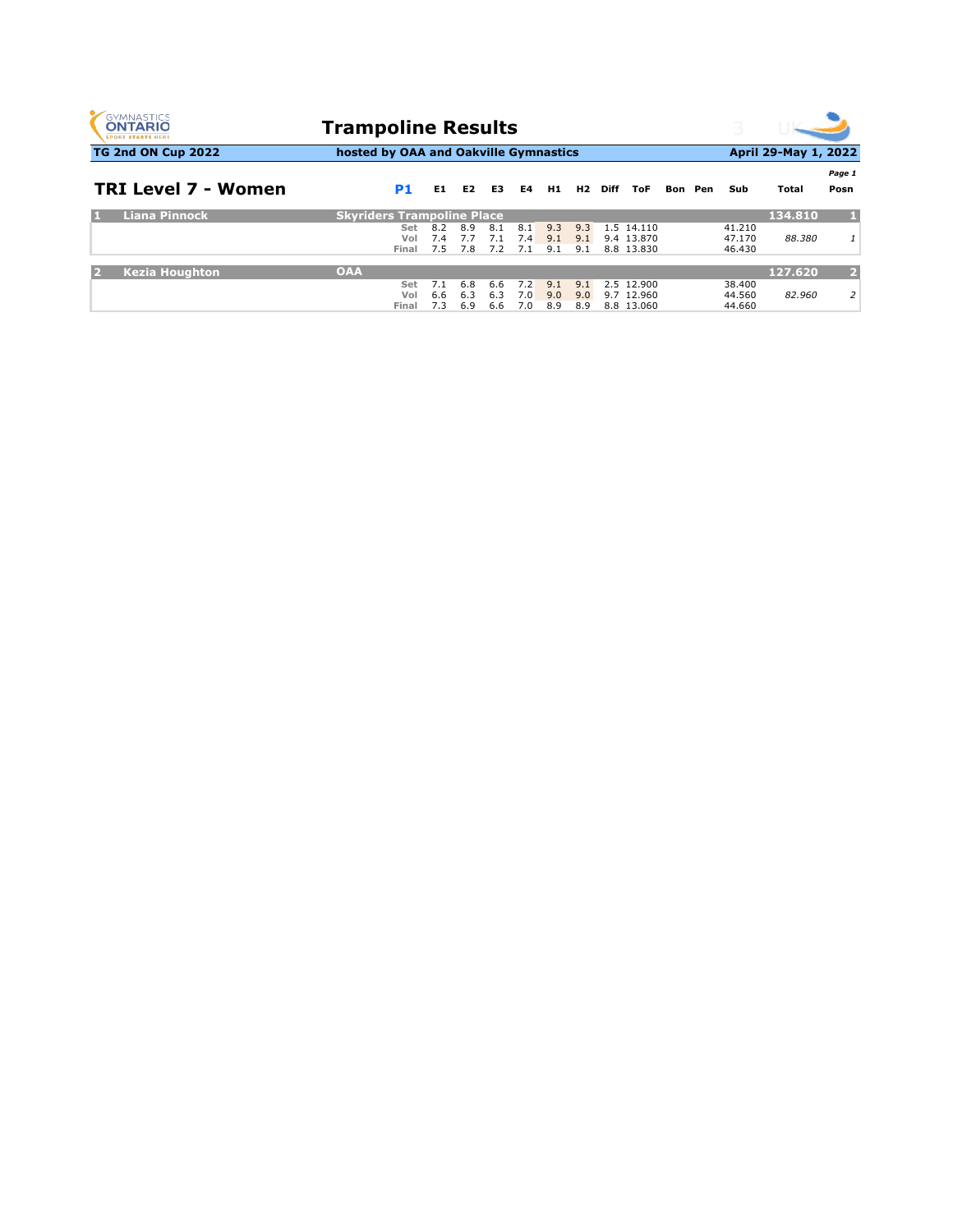| <b>GYMNASTICS</b><br><b>ONTARIO</b><br><b>SPORT STARTS HERE</b> | <b>Trampoline Results</b>               |                   |                   |                   |                   |                   |                   |                   |                                                       |         | 3                          |                      |                |
|-----------------------------------------------------------------|-----------------------------------------|-------------------|-------------------|-------------------|-------------------|-------------------|-------------------|-------------------|-------------------------------------------------------|---------|----------------------------|----------------------|----------------|
| <b>TG 2nd ON Cup 2022</b>                                       | hosted by OAA and Oakville Gymnastics   |                   |                   |                   |                   |                   |                   |                   |                                                       |         |                            | April 29-May 1, 2022 |                |
|                                                                 |                                         |                   |                   |                   |                   |                   |                   |                   |                                                       |         |                            |                      | Page 1         |
| <b>TRI Senior - Women</b>                                       | P1                                      | E1                | E <sub>2</sub>    | E3                | E4                | H1.               | H2                | <b>Diff</b>       | ToF                                                   | Bon Pen | Sub                        | Total                | Posn           |
| <b>Rielle Bonne</b>                                             | <b>Just Bounce Trampoline Club Inc.</b> |                   |                   |                   |                   |                   |                   |                   |                                                       |         |                            | 101.680              | л              |
|                                                                 | Set<br>Vol<br>Final                     | 7.5<br>7.6<br>7.7 | 7.5<br>7.7<br>7.7 | 7.3<br>7.5<br>7.2 | 7.6<br>7.2<br>7.7 | 9.3<br>9.2<br>9.5 |                   |                   | 9.3 11.8 14.270<br>9.2 11.8 14.500<br>9.5 11.8 14.380 |         | 50.370<br>50.600<br>51.080 | 50.600               | 1              |
| <b>Kasha Noga-Bard</b><br>D                                     | <b>Skyriders Trampoline Place</b>       |                   |                   |                   |                   |                   |                   |                   |                                                       |         |                            | 96.730               | $\mathbf{Z}$   |
|                                                                 | Set<br>Vol<br>Final                     | 6.5<br>7.1<br>6.4 | 6.3<br>7.3<br>6.4 | 5.9<br>6.1<br>5.9 | 6.7<br>6.7<br>6.3 | 8.8<br>9.3<br>8.7 | 8.8<br>9.3<br>8.7 |                   | 12.2 14.070<br>12.2 14.070<br>12.2 13.760             |         | 47.870<br>49.370<br>47.360 | 49.370               | $\overline{2}$ |
| <b>Mariko Nagano</b><br>в                                       | <b>Skyriders Trampoline Place</b>       |                   |                   |                   |                   |                   |                   |                   |                                                       |         |                            | 42.050               | 3              |
|                                                                 | Set<br>Vol<br>Final                     | 0.5<br>4.5<br>2.1 | 0.5<br>4.3<br>2.0 | 0.5<br>4.0<br>1.9 | 0.5<br>4.7<br>2.0 | 0.8<br>5.1<br>2.8 | 0.8<br>5.1<br>2.8 | 0.9<br>5.4<br>3.3 | 1.490<br>8.450<br>4.200                               |         | 4.190<br>27.750<br>14.300  | 27.750               | 3              |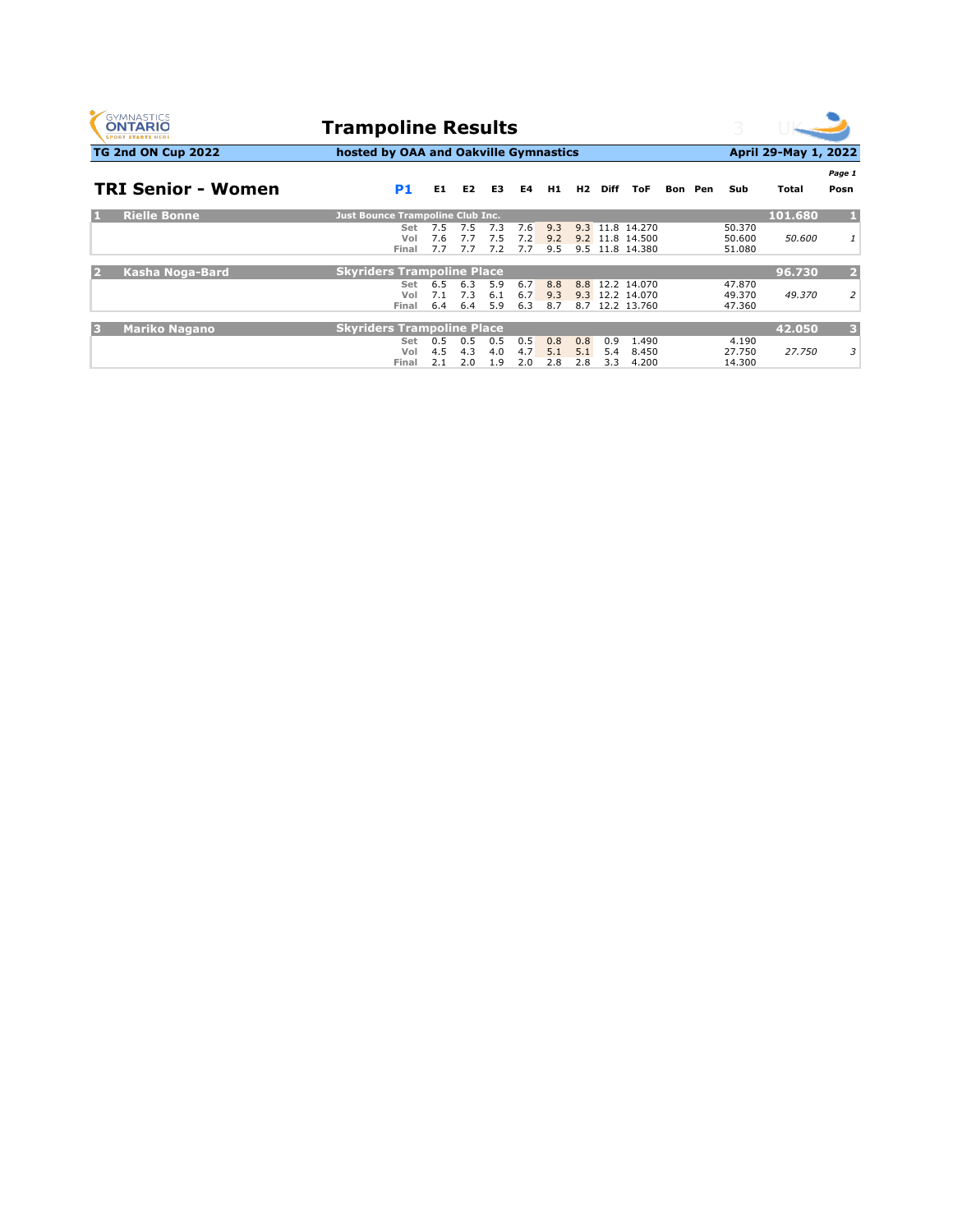| <b>GYMNASTICS</b><br><b>ONTARIO</b><br>SPORT STARTS HERE | <b>Trampoline Results</b>               |                |                            |                |            |            |                             |            |     |                                         |     |         |                  |                      |                |
|----------------------------------------------------------|-----------------------------------------|----------------|----------------------------|----------------|------------|------------|-----------------------------|------------|-----|-----------------------------------------|-----|---------|------------------|----------------------|----------------|
| <b>TG 2nd ON Cup 2022</b>                                | hosted by OAA and Oakville Gymnastics   |                |                            |                |            |            |                             |            |     |                                         |     |         |                  | April 29-May 1, 2022 |                |
|                                                          |                                         |                |                            |                |            |            |                             |            |     |                                         |     |         |                  |                      | Page 1         |
| <b>TRI Level 1 - Men</b>                                 |                                         | P <sub>2</sub> | E1                         | E <sub>2</sub> | E3         | E4         | H <sub>1</sub>              |            |     | H <sub>2</sub> Diff ToF                 |     | Bon Pen | Sub              | Total                | Posn           |
| <b>Kiran Rayner</b>                                      | <b>Just Bounce Trampoline Club Inc.</b> | Set            | 8.7                        | 8.7            | 8.5        | 8.8        | 9.5                         | 9.5        |     | 11.600                                  |     |         | 38.500           | 83.760               | п              |
|                                                          |                                         | Vol            | 8.4                        | 8.9            | 8.4        | 8.7        | 9.3                         | 9.3        |     | 3.6 11.660                              | 3.6 |         | 45.260           | 83.760               | 1              |
| <b>Jasper McLean-Dutcher</b>                             | <b>Muskoka</b>                          |                |                            |                |            |            |                             |            |     |                                         |     |         |                  | 82.790               | 2              |
|                                                          |                                         | Set<br>Vol     | 8.5<br>8.2                 | 8.6<br>8.8     | 8.9<br>8.6 | 9.1<br>8.5 | 9.8<br>9.0                  | 9.8<br>9.0 |     | 12.000<br>3.0 11.390                    | 3.0 |         | 39.300<br>43.490 | 82.790               | $\overline{2}$ |
| <b>Jon Himmelman</b>                                     | <b>Airborne Trampoline KW</b>           |                |                            |                |            |            |                             |            |     |                                         |     |         |                  | 80.880               | з              |
|                                                          |                                         | Set<br>Vol     | 8.9<br>7.3                 | 8.9<br>7.9     | 8.6<br>7.4 | 8.5<br>7.9 | 9.4<br>9.2                  | 9.4<br>9.2 |     | 11.420<br>3.6 10.860                    | 3.6 |         | 38.320<br>42.560 | 80.880               | 3              |
| <b>Roman Shteflyuk</b>                                   | <b>Just Bounce Trampoline Club Inc.</b> |                |                            |                |            |            |                             |            |     |                                         |     |         |                  | 79.660               | $\overline{4}$ |
|                                                          |                                         | Set<br>Vol     | 8.2<br>7.3                 | 7.8<br>7.8     | 7.9<br>7.6 | 8.0<br>7.7 | 9.0<br>8.8                  | 9.0<br>8.8 |     | 12.310<br>3.0 12.350                    | 3.0 |         | 37.210<br>42.450 | 79.660               | $\overline{4}$ |
| <b>Aaron Whetham</b>                                     | <b>Manjak's Gymnastics</b>              |                |                            |                |            |            |                             |            |     |                                         |     |         |                  | 79.410               | Б              |
|                                                          |                                         | Set<br>Vol     | 8.0<br>7.5                 | 8.7<br>8.3     | 7.9<br>7.7 | 8.3        | 9.9<br>$7.9$ 9.2            | 9.9<br>9.2 |     | 11.360<br>3.0 11.050                    | 3.0 |         | 37.560<br>41.850 | 79.410               | 5              |
| <b>Jacob Costello</b><br>6                               | <b>Sudbury Laurels</b>                  |                |                            |                |            |            |                             |            |     |                                         |     |         |                  | 77.970               | $6\phantom{1}$ |
|                                                          |                                         | Set<br>Vol     | 7.3<br>6.9                 | 7.7<br>7.6     | 7.4<br>7.6 | 8.0<br>7.7 | 9.8<br>9.5                  | 9.8<br>9.5 |     | 11.080<br>3.1 11.090                    | 3.1 |         | 35.980<br>41.990 | 77.970               | 6              |
| <b>Dax Plexman</b>                                       | <b>Muskoka</b>                          |                |                            |                |            |            |                             |            |     |                                         |     |         |                  | 77.310               | 7              |
|                                                          |                                         | Set<br>Vol     | 7.4<br>7.4                 | 7.2<br>7.2     | 8.1<br>7.6 | 7.8<br>8.0 | 9.5<br>9.4                  | 9.5<br>9.4 |     | 11.780<br>2.5 11.430                    | 2.5 |         | 36.480<br>40.830 | 77.310               | $\overline{z}$ |
| <b>Devin Horan</b>                                       | <b>Airborne Trampoline KW</b>           |                |                            |                |            |            |                             |            |     |                                         |     |         |                  | 76.950               | 8              |
|                                                          |                                         | Set            | 7.6                        | 7.8            | 7.9        | 7.9        | 9.9                         | 9.9        |     | 11.140                                  |     |         | 36.740           |                      |                |
|                                                          |                                         | Vol            | 7.3                        | 7.1            | 7.3        | 7.7        | 9.3                         | 9.3        |     | 3.0 10.310                              | 3.0 |         | 40.210           | 76.950               | 8              |
| <b>Kayden Gaffney</b>                                    | <b>Club Les Sittelles</b>               | Set            | 7.8                        | 7.9            | 8.3        | 8.3        | 9.7                         | 9.7        |     | 10.540                                  |     |         | 36.440           | 76.480               | 9              |
|                                                          |                                         | Vol            | 7.4                        | 7.5            | 7.4        | 7.7        | 9.2                         | 9.2        | 3.0 | 9.940                                   | 3.0 |         | 40.040           | 76.480               | 9              |
| <b>Aaron Cook</b><br>10                                  | <b>Airborne Trampoline KW</b>           | Set            | 7.9                        | 8.1            | 7.9        | 8.0        | 9.7                         | 9.7        |     | 9.690                                   |     |         | 35.290           | 76.080               | <b>10</b>      |
|                                                          |                                         | Vol            | 7.2                        | 7.5            | 7.8        | 7.4        | 9.3                         | 9.3        |     | 3.1 10.390                              | 3.1 |         | 40.790           | 76.080               | 10             |
| Julien Fedor<br>11                                       | <b>Club Les Sittelles</b>               | Set            | 7.2                        | 7.7            | 7.5        | 7.7        | 9.5                         | 9.5        |     | 11.860                                  |     |         | 36.560           | 75.590               | 11             |
|                                                          |                                         | Vol            | 7.2                        | 7.4            | 7.2        | 7.0        | 8.4                         | 8.4        |     | 2.4 11.430                              | 2.4 |         | 39.030           | 75.590               | 11             |
| <b>Emmett Turpin</b><br>12                               | <b>Anti-Gravity AcroSports</b>          |                |                            |                |            |            |                             |            |     |                                         |     |         |                  | 74.220               | 12             |
|                                                          |                                         | Set<br>Vol     | 7.2<br>6.7                 | 7.4<br>7.4     | 7.3<br>6.7 | 7.7<br>7.0 | 9.6<br>9.6                  | 9.6<br>9.6 |     | 10.410<br>3.0 10.210                    | 3.0 |         | 34.710<br>39.510 | 74.220               | 12             |
| <b>Matthew Clarke</b><br>13                              | <b>Rose City Gymnastics</b>             |                |                            |                |            |            |                             |            |     |                                         |     |         |                  | 71.930               | 13             |
|                                                          |                                         | Set<br>Vol     | 7.1<br>7.2                 | 6.6<br>7.5     | 7.0<br>6.8 | 6.8        | 9.6<br>$7.2$ 8.8            | 9.6<br>8.8 | 3.0 | 9.920<br>9.410                          | 3.0 |         | 33.320<br>38.610 | 71.930               | 13             |
| 14 Gunnar Larsen                                         | <b>Rideau Gymnastics</b>                |                |                            |                |            |            |                             |            |     |                                         |     |         |                  | 70.930               | 14             |
|                                                          |                                         |                | Set 6.5 6.9<br>Vol 6.5 6.8 |                | 6.9        |            | $6.9$ $9.6$ $9.6$           |            |     | 10.020<br>6.6 6.8 9.3 9.3 2.6 9.610 2.6 |     |         | 33.420<br>37.510 | 70.930               | 14             |
| <b>15 Isaac Dasovich</b>                                 | <b>Anti-Gravity AcroSports</b>          |                |                            |                |            |            |                             |            |     |                                         |     |         |                  | 70.200               | 15             |
|                                                          |                                         |                | Set 6.5<br>Vol 5.7         | 6.9<br>6.2     | 7.2<br>6.1 | $7.4$ 9.1  | $6.2\quad 9.4$              | 9.1        |     | 10.640<br>$9.4$ 2.0 10.660 2.0          |     |         | 33.840<br>36.360 | 70.200               | 15             |
| <b>Brodie Turpin</b><br><b>16</b>                        | <b>Anti-Gravity AcroSports</b>          |                |                            |                |            |            |                             |            |     |                                         |     |         |                  | 68.490               | <b>16</b>      |
|                                                          |                                         |                | Set 6.3<br>Vol 6.9         | 5.7<br>6.3     | 6.6<br>6.6 |            | $6.5\quad 8.4$<br>$6.9$ 9.4 | 8.4        |     | 9.180<br>$9.4$ 2.8 $9.610$ 2.8          |     |         | 30.380<br>38.110 | 68.490               | 16             |
|                                                          |                                         |                |                            |                |            |            |                             |            |     |                                         |     |         |                  |                      |                |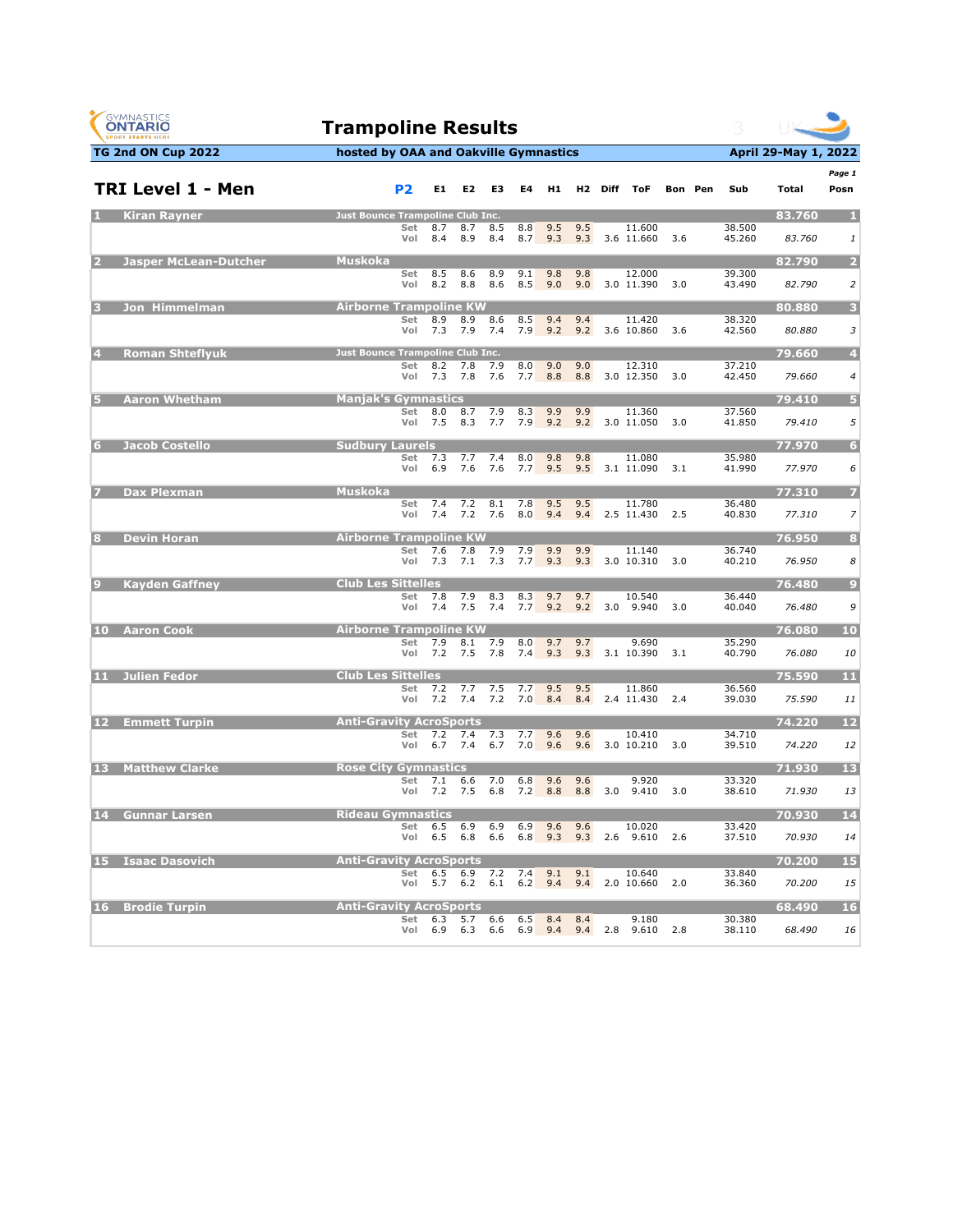|    | TRI Level 1 - Men       |                                   | P <sub>2</sub> | E1         | E <sub>2</sub> | E <sub>3</sub> | E4         | H1         | H2         | Diff | ToF            | Bon Pen | Sub             | Total  | Page 2<br>Posn |
|----|-------------------------|-----------------------------------|----------------|------------|----------------|----------------|------------|------------|------------|------|----------------|---------|-----------------|--------|----------------|
| 17 | <b>Camerson McVeigh</b> | <b>Anti-Gravity AcroSports</b>    |                |            |                |                |            |            |            |      |                |         |                 | 66.490 | $17$           |
|    |                         |                                   | Set            | 6.2        | 5.8            | 6.7            | 6.5        | 8.5        | 8.5        |      | 8.990          |         | 30.190          |        |                |
|    |                         |                                   | Vol            | 6.3        | 6.5            | 6.7            | 6.2        | 9.7        | 9.7        | 2.0  | 9.800          | 2.0     | 36.300          | 66.490 | 17             |
| 18 | <b>Hugo Jespers</b>     | <b>Tumblers Gymnastics Centre</b> |                |            |                |                |            |            |            |      |                |         |                 | 59,370 | 18             |
|    |                         |                                   | Set            | 8.8        | 8.6            | 8.7            | 8.6        | 9.5        | 9.5        |      | 13.450         |         | 40.250          |        |                |
|    |                         |                                   | Vol            | 3.1        | 3.2            | 3.4            | 3.2        | 3.8        | 3.8        | 1.8  | 5.320          | 1.8     | 19.120          | 59.370 | 18             |
| 19 | <b>Nathan Maloy</b>     | <b>Grand River Gymmies</b>        |                |            |                |                |            |            |            |      |                |         |                 | 39,680 | 19             |
|    |                         | (0 moves)                         | Set<br>Vol     | 0.0<br>7.7 | 0.0<br>7.7     | 0.0<br>7.6     | 0.0<br>7.8 | 0.0<br>9.5 | 0.0<br>9.5 | 2.5  | 0.000<br>9.780 | 2.5     | 0.000<br>39.680 | 39.680 | 19             |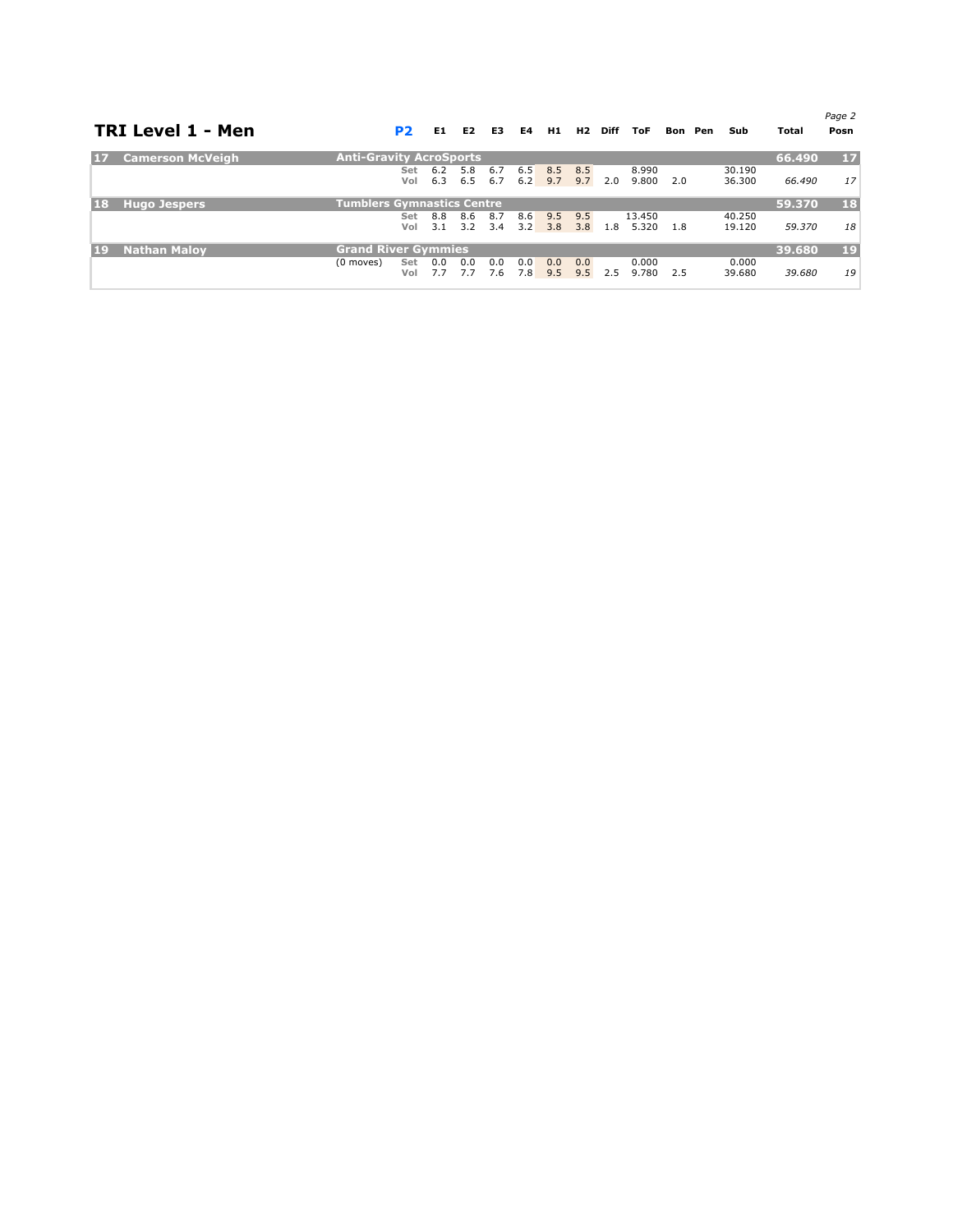| <b>GYMNASTICS</b><br><b>ONTARIO</b><br><b>SPORT STARTS HERE</b> | <b>Trampoline Results</b>                   |                |            |                |            |            |                       |            |                     |                      |     |                |                  |                        |                         |
|-----------------------------------------------------------------|---------------------------------------------|----------------|------------|----------------|------------|------------|-----------------------|------------|---------------------|----------------------|-----|----------------|------------------|------------------------|-------------------------|
| <b>TG 2nd ON Cup 2022</b>                                       | hosted by OAA and Oakville Gymnastics       |                |            |                |            |            |                       |            |                     |                      |     |                |                  | <b>April 29-May 1,</b> | 2022                    |
|                                                                 |                                             |                |            |                |            |            |                       |            |                     |                      |     |                |                  |                        | Page 1                  |
| <b>TRI Level 2 - Men</b>                                        |                                             | P <sub>2</sub> | E1         | E <sub>2</sub> | E3         | E4         | H1                    |            | H <sub>2</sub> Diff | <b>ToF</b>           |     | <b>Bon</b> Pen | Sub              | <b>Total</b>           | Posn                    |
| <b>Alexi Roy</b>                                                | <b>Club Les Sittelles</b>                   |                |            |                |            |            |                       |            |                     |                      |     |                |                  | 85,880                 | -1                      |
|                                                                 |                                             | Set<br>Vol     | 9.0<br>8.7 | 8.7<br>8.8     | 8.6<br>8.7 | 8.4<br>8.5 | 9.2<br>9.9            | 9.0<br>9.9 |                     | 11.700<br>4.3 11.880 | 4.3 |                | 38.100<br>47.780 | 85.880                 | 1                       |
| <b>Peter Fedorov</b><br>$\overline{2}$                          | Just Bounce Trampoline Club Inc.            |                |            |                |            |            |                       |            |                     |                      |     |                |                  | 84.350                 | $\overline{\mathbf{z}}$ |
|                                                                 |                                             | Set<br>Vol     | 8.3<br>8.0 | 8.1<br>7.8     | 8.3<br>7.8 | 8.3<br>8.0 | 9.3<br>9.4            | 9.2<br>9.2 |                     | 12.340<br>4.5 12.060 | 4.5 |                | 38.190<br>46.160 | 84.350                 | $\overline{2}$          |
| <b>Philippe Bondy</b><br>з                                      | <b>Manjak's Gymnastics</b>                  |                |            |                |            |            |                       |            |                     |                      |     |                |                  | 84.140                 | в                       |
|                                                                 |                                             | Set<br>Vol     | 8.5<br>8.1 | 8.3<br>7.9     | 8.2<br>7.9 | 8.1<br>7.8 | 9.8<br>9.7            | 9.9<br>9.4 |                     | 12.010<br>4.3 11.830 | 4.3 |                | 38.360<br>45.780 | 84.140                 | 3                       |
| $\overline{4}$<br><b>Jonathan Leaper</b>                        | <b>Manjak's Gymnastics</b>                  |                |            |                |            |            |                       |            |                     |                      |     |                |                  | 83.720                 | $\overline{4}$          |
|                                                                 |                                             | Set<br>Vol     | 7.8<br>7.8 | 7.6<br>7.7     | 8.2<br>7.7 | 7.8<br>7.2 | 9.5<br>9.5            | 9.4<br>9.4 |                     | 12.350<br>4.5 12.470 | 4.5 |                | 37.400<br>46.320 | 83.720                 | $\overline{4}$          |
| <b>Henry Buck</b>                                               | <b>Burlington Trampoline &amp; Tumbling</b> |                |            |                |            |            |                       |            |                     |                      |     |                |                  | 83.200                 | Б                       |
|                                                                 |                                             | Set<br>Vol     | 7.9<br>7.7 | 8.0<br>7.7     | 7.7<br>7.8 | 8.0        | 9.0<br>$7.8$ 9.5      | 9.0<br>9.2 |                     | 12.640<br>4.2 12.410 | 4.2 |                | 37.540<br>45.660 | 83.200                 | 5                       |
| <b>Julian Collins</b>                                           | <b>Grand River Gymmies</b>                  |                |            |                |            |            |                       |            |                     |                      |     |                |                  | 82.080                 | $6\phantom{1}6$         |
|                                                                 |                                             | Set<br>Vol     | 7.8<br>7.6 | 7.6<br>8.2     | 8.0<br>8.2 | 7.3<br>7.9 | 9.5<br>9.5            | 9.6<br>9.4 |                     | 11.420<br>4.3 11.560 | 4.3 |                | 36.370<br>45.710 | 82.080                 | 6                       |
| <b>Nicholas Berzak</b>                                          | <b>Airborne Trampoline KW</b>               |                |            |                |            |            |                       |            |                     |                      |     |                |                  | 81.380                 |                         |
|                                                                 |                                             | Set<br>Vol     | 8.1<br>7.1 | 8.2<br>7.1     | 8.1<br>7.3 | 7.8<br>7.1 | 9.4<br>9.6            | 9.5<br>9.6 |                     | 11.760<br>4.5 11.170 | 4.5 |                | 37.410<br>43.970 | 81.380                 | $\overline{z}$          |
| <b>Matthew Ross</b><br>8.                                       | <b>Club Les Sittelles</b>                   |                |            |                |            |            |                       |            |                     |                      |     |                |                  | 79.270                 | $\bf{8}$                |
|                                                                 |                                             | Set<br>Vol     | 7.6<br>7.4 | 8.1<br>7.7     | 8.0<br>8.0 | 7.9<br>7.7 | 9.7<br>9.7            | 9.5<br>9.5 |                     | 10.230<br>4.2 10.140 | 4.2 |                | 35.730<br>43.540 | 79.270                 | 8                       |
| <b>Tayshaun Forbes</b>                                          | <b>OAA</b>                                  |                |            |                |            |            |                       |            |                     |                      |     |                |                  | 78.350                 | $\overline{9}$          |
|                                                                 |                                             | Set<br>Vol     | 6.5<br>7.8 | 6.9<br>7.9     | 7.0<br>7.6 | 6.9<br>7.6 | 8.3<br>9.3            | 8.4<br>9.5 |                     | 10.790<br>4.5 11.610 | 4.5 |                | 32.940<br>45.410 | 78.350                 | 9                       |
| 10 Diego Poliquin                                               | <b>Club Les Sittelles</b>                   |                |            |                |            |            |                       |            |                     |                      |     |                |                  | 75.270                 | 10                      |
|                                                                 |                                             | Set<br>Vol     | 7.6<br>6.0 | 7.6<br>6.0     | 7.6<br>6.4 | 7.5<br>5.9 | 9.4<br>9.6            | 9.2<br>9.5 |                     | 10.520<br>4.2 10.300 | 4.2 |                | 35.020<br>40.250 | 75.270                 | 10                      |
| 11.<br><b>Jackson Evans</b>                                     | <b>Anti-Gravity AcroSports</b>              |                |            |                |            |            |                       |            |                     |                      |     |                |                  | 67.890                 | 11                      |
|                                                                 |                                             | Set<br>Vol     | 7.5<br>1.1 | 7.7<br>1.1     | 7.6<br>1.1 | 7.7        | 9.8<br>$1.3$ 1.8      | 9.7<br>1.8 |                     | 12.140<br>0.9 24.900 | 0.9 |                | 37.190<br>30.700 | 67.890                 | 11                      |
| 12 Tyler Boswell                                                | <b>Skyriders Trampoline Place</b>           |                |            |                |            |            |                       |            |                     |                      |     |                |                  | 57.937                 | 12                      |
|                                                                 |                                             | Set<br>Vol     | 6.1        | 6.0<br>4.5     | 6.2<br>4.8 | 6.0<br>4.1 | 9.3<br>6.8            | 9.4<br>6.8 | 2.5                 | 9.370<br>6.350       | 2.5 |                | 30.820<br>27.117 | 57.937                 | 12                      |
| 13 <sup>1</sup><br><b>Stefon Morgan</b>                         | <b>Rose City Gymnastics</b>                 |                |            |                |            |            |                       |            |                     |                      |     |                |                  | 44.060                 | 13                      |
|                                                                 |                                             | Set<br>Vol     | 6.2<br>2.8 | 6.6<br>2.3     | 6.3<br>2.2 | 6.3<br>2.2 | 7.6<br>2.9            | 7.5<br>2.9 | 1.2                 | 10.170<br>3.940      | 1.2 |                | 30.320<br>13.740 | 44.060                 | 13                      |
| 14 Jackson Gauvin                                               | <b>Anti-Gravity AcroSports</b>              |                |            |                |            |            |                       |            |                     |                      |     |                |                  | 10.350                 | 14                      |
|                                                                 |                                             | Set<br>Vol     | 2.0<br>0.0 | 2.2<br>0.0     | 1.9<br>0.0 | 1.9        | 2.9<br>$0.0\quad 0.0$ | 2.9<br>0.0 | 0.0                 | 3.550                |     |                | 10.350<br>0.000  |                        |                         |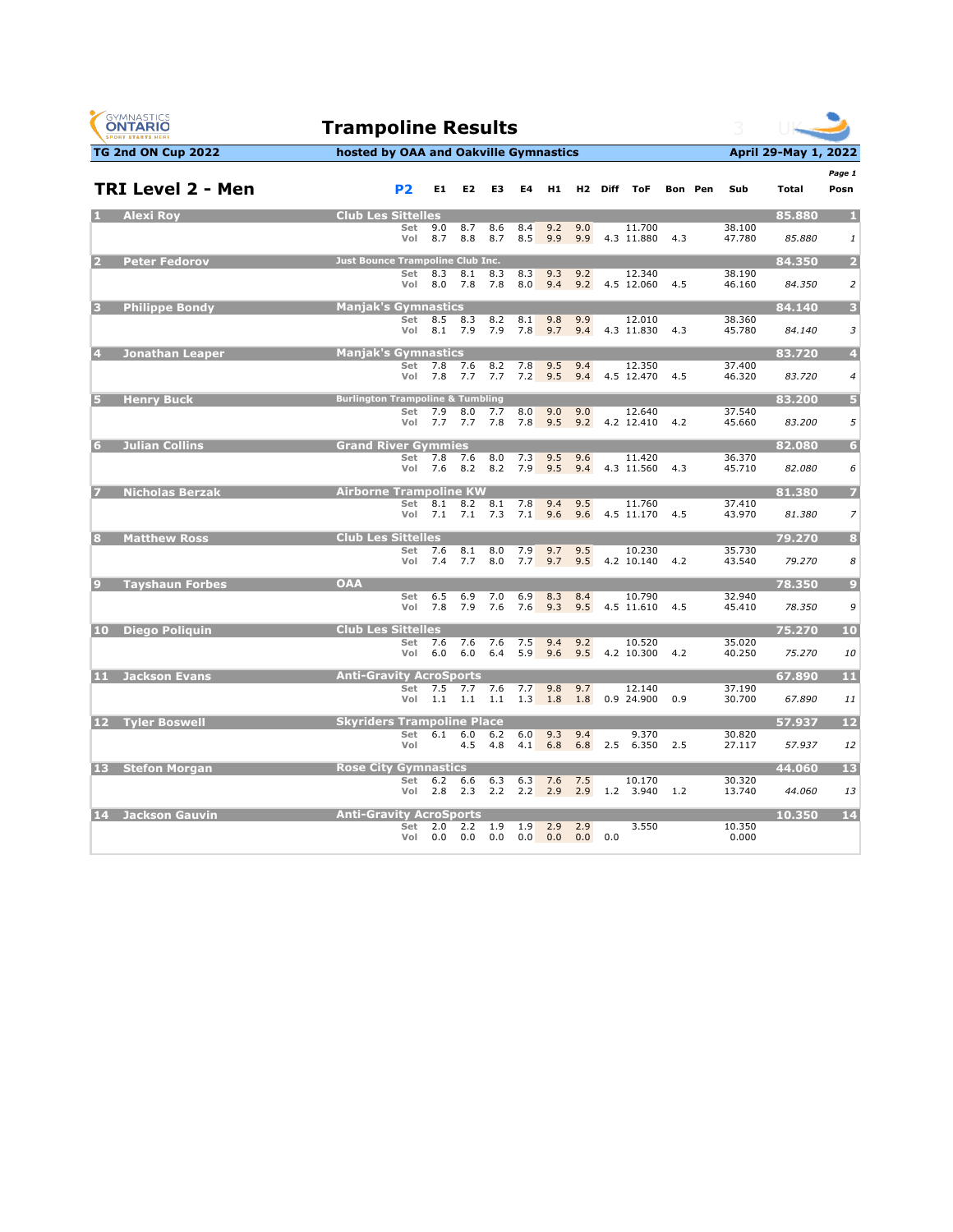| <b>GYMNASTICS</b><br><b>ONTARIO</b><br><b>SPORT STARTS HERE</b> | <b>Trampoline Results</b>                                                        |                                           |                                              |
|-----------------------------------------------------------------|----------------------------------------------------------------------------------|-------------------------------------------|----------------------------------------------|
| <b>TG 2nd ON Cup 2022</b>                                       | hosted by OAA and Oakville Gymnastics                                            |                                           | April 29-May 1, 2022                         |
| <b>TRI Level 3 - Men</b>                                        | P <sub>2</sub><br>E1<br>H <sub>1</sub><br>E <sub>2</sub><br>E3<br>E4             | H <sub>2</sub> Diff ToF<br><b>Bon</b> Pen | Page 1<br>Sub<br>Total<br>Posn               |
| <b>Carter Wilson</b>                                            | <b>Burlington Trampoline &amp; Tumbling</b>                                      |                                           | 86.260<br>л                                  |
|                                                                 | 7.8<br>7.9<br>7.8<br>8.5<br>9.4<br>Set<br>7.6<br>7.6<br>8.6<br>7.9<br>7.8<br>Vol | 9.4<br>12.440<br>8.6<br>5.9 12.920<br>5.9 | 37.540<br>86.260<br>48.720<br>1              |
| <b>LeeMing King</b>                                             | <b>Ottawa Gymnastics Centre</b>                                                  |                                           | $\overline{\mathbf{2}}$<br>83.700            |
|                                                                 | 7.2<br>6.8<br>7.7<br>6.6<br>9.4<br>Set<br>7.5<br>9.7<br>6.3<br>6.4<br>6.6<br>Vol | 12.650<br>9.4<br>9.7<br>6.0 12.950<br>6.0 | 36.050<br>47.650<br>83.700<br>2              |
| <b>Braxton Macintosh</b><br>в                                   | <b>Grand River Gymmies</b>                                                       |                                           | 82.550<br>$\overline{\mathbf{3}}$            |
|                                                                 | 7.8<br>7.4<br>7.7<br>7.6<br>9.5<br>Set<br>7.5<br>6.9<br>8.9<br>7.1<br>7.4<br>Vol | 9.5<br>12.050<br>8.9<br>5.4 11.500<br>5.4 | 36.850<br>3<br>45.700<br>82.550              |
| <b>Jonathan Langford</b>                                        | <b>Grand River Gymmies</b>                                                       |                                           | 76.140<br>$\overline{4}$                     |
|                                                                 | 7.0<br>6.7<br>6.6<br>6.7<br>8.1<br>Set<br>$6.5$ 9.3<br>6.4<br>6.2<br>Vol<br>6.4  | 8.1<br>9.810<br>9.3<br>6.0 10.730<br>6.0  | 31.310<br>44.830<br>76.140<br>$\overline{4}$ |
| <b>Logan Case</b>                                               | <b>Ascension Trampoline</b>                                                      |                                           | $5\overline{5}$<br>73.700                    |
|                                                                 | 6.8<br>7.2<br>7.0<br>7.0<br>9.3<br>Set<br>6.5<br>6.3<br>6.8<br>8.7<br>6.1<br>Vol | 10.710<br>9.3<br>8.7<br>4.4 9.390<br>4.4  | 34.010<br>73.700<br>5<br>39.690              |
| <b>Sasha Shteflvuk</b><br>6                                     | <b>Just Bounce Trampoline Club Inc.</b>                                          |                                           | 56.660<br>6                                  |
|                                                                 | 0.8<br>0.9<br>0.8<br>0.9<br>7.0<br>Set<br>7.0<br>9.2<br>6.2<br>6.1<br>6.4<br>Vol | 7.0<br>1.400<br>9.2<br>6.0 12.760<br>6.0  | 10.100<br>46.560<br>56.660<br>6              |
| <b>Ronan Harvey</b><br>7                                        | <b>Velocity Sport Inc.</b>                                                       |                                           | $\overline{z}$<br>21.970                     |
|                                                                 | 4.3<br>4.6<br>4.3<br>4.7<br>5.6<br>Set<br>0.0<br>0.0<br>0.0<br>0.0<br>0.0<br>Vol | 7.470<br>5.6<br>0.0<br>0.0                | 21.970<br>0.000                              |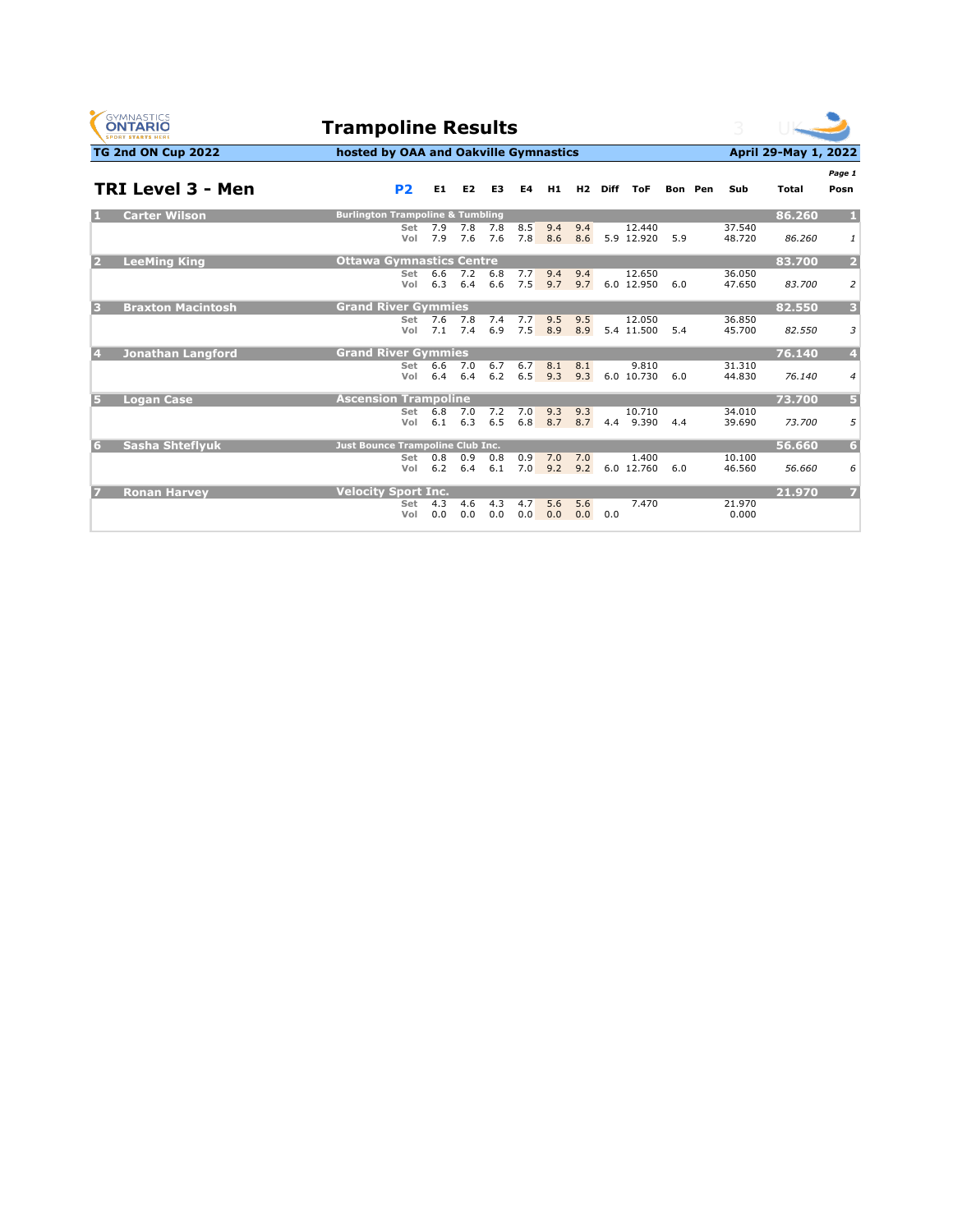| <b>GYMNASTICS</b><br><b>ONTARIO</b><br><b>SPORT STARTS HERE</b> | <b>Trampoline Results</b>                   |            |            |                |            |            |            |            |                     |                          |     |         |                  |                      |                         |
|-----------------------------------------------------------------|---------------------------------------------|------------|------------|----------------|------------|------------|------------|------------|---------------------|--------------------------|-----|---------|------------------|----------------------|-------------------------|
| <b>TG 2nd ON Cup 2022</b>                                       | hosted by OAA and Oakville Gymnastics       |            |            |                |            |            |            |            |                     |                          |     |         |                  | April 29-May 1, 2022 |                         |
| TRI Level 4 - Men                                               |                                             | <b>P1</b>  | E1         | E <sub>2</sub> | E3         | E4         | H1         |            | H <sub>2</sub> Diff | <b>ToF</b>               |     | Bon Pen | Sub              | <b>Total</b>         | Page 1<br>Posn          |
| <b>Alex Ivanov</b>                                              | <b>Airborne Trampoline KW</b>               |            |            |                |            |            |            |            |                     |                          |     |         |                  | 90.660               | 1                       |
|                                                                 |                                             | Set<br>Vol | 7.9<br>7.4 | 8.2<br>7.7     | 8.1<br>7.0 | 8.1<br>8.0 | 9.4<br>8.9 | 9.4<br>8.9 |                     | 13.530<br>7.1 13.330     | 7.1 |         | 39.130<br>51.530 | 90.660               | 1                       |
| <b>Enzo Marrie-Campeau</b>                                      | <b>Just Bounce Trampoline Club Inc.</b>     |            |            |                |            |            |            |            |                     |                          |     |         |                  | 89.140               | $\overline{\mathbf{2}}$ |
|                                                                 |                                             | Set<br>Vol | 7.8<br>6.8 | 7.3<br>6.6     | 7.7<br>7.2 | 8.4<br>8.0 | 9.5<br>9.5 | 9.5<br>9.5 |                     | 12.950<br>7.3 13.090 7.3 |     |         | 37.950<br>51.190 | 89.140               | $\overline{a}$          |
| <b>Maks Skripnicenko</b><br>в                                   | <b>Burlington Trampoline &amp; Tumbling</b> |            |            |                |            |            |            |            |                     |                          |     |         |                  | 86.030               | $\overline{\mathbf{3}}$ |
|                                                                 |                                             | Set<br>Vol | 7.6<br>6.8 | 7.3<br>6.8     | 7.6<br>6.6 | 7.9<br>7.4 | 9.3<br>8.5 | 9.3<br>8.5 |                     | 12.710<br>7.1 12.520     | 7.1 |         | 37.210<br>48.820 | 86.030               | 3                       |
| <b>Owen Ritchie</b>                                             | <b>OAA</b>                                  |            |            |                |            |            |            |            |                     |                          |     |         |                  | 84.620               | $\overline{4}$          |
|                                                                 |                                             | Set<br>Vol | 6.9<br>6.4 | 7.1<br>6.5     | 6.8<br>6.7 | 7.2<br>7.1 | 9.7<br>9.4 | 9.7<br>9.4 |                     | 12.680<br>6.6 12.440     | 6.6 |         | 36.380<br>48.240 | 84.620               | $\overline{4}$          |
| <b>Lucas Zaba</b><br>ы                                          | <b>Airborne Trampoline KW</b>               |            |            |                |            |            |            |            |                     |                          |     |         |                  | 83.010               | $\sqrt{5}$              |
|                                                                 |                                             | Set<br>Vol | 6.5<br>6.1 | 6.4<br>6.2     | 6.3<br>6.2 | 7.2<br>7.1 | 8.5<br>9.0 | 8.5<br>9.0 |                     | 13.550<br>6.9 12.860     | 6.9 |         | 34.950<br>48.060 | 83.010               | 5                       |
| <b>Jefery Collins</b><br>6                                      | <b>Grand River Gymmies</b>                  |            |            |                |            |            |            |            |                     |                          |     |         |                  | 81,380               | $6\phantom{1}$          |
|                                                                 |                                             | Set<br>Vol | 6.6<br>6.1 | 6.4<br>6.1     | 6.6<br>6.1 | 7.2<br>6.9 | 9.7<br>9.1 | 9.7<br>9.1 |                     | 11.360<br>7.4 11.020     | 7.4 |         | 34.260<br>47.120 | 81.380               | 6                       |
| <b>Duncan Sproule</b>                                           | <b>Airborne Trampoline KW</b>               |            |            |                |            |            |            |            |                     |                          |     |         |                  | 79.440               | $\overline{z}$          |
|                                                                 |                                             | Set<br>Vol | 7.2<br>5.9 | 7.5<br>6.0     | 7.5<br>6.5 | 8.2<br>6.7 | 9.1<br>8.0 | 9.1<br>8.0 |                     | 11.890<br>6.1 10.750     | 6.1 |         | 35.990<br>43.450 | 79.440               | $\overline{z}$          |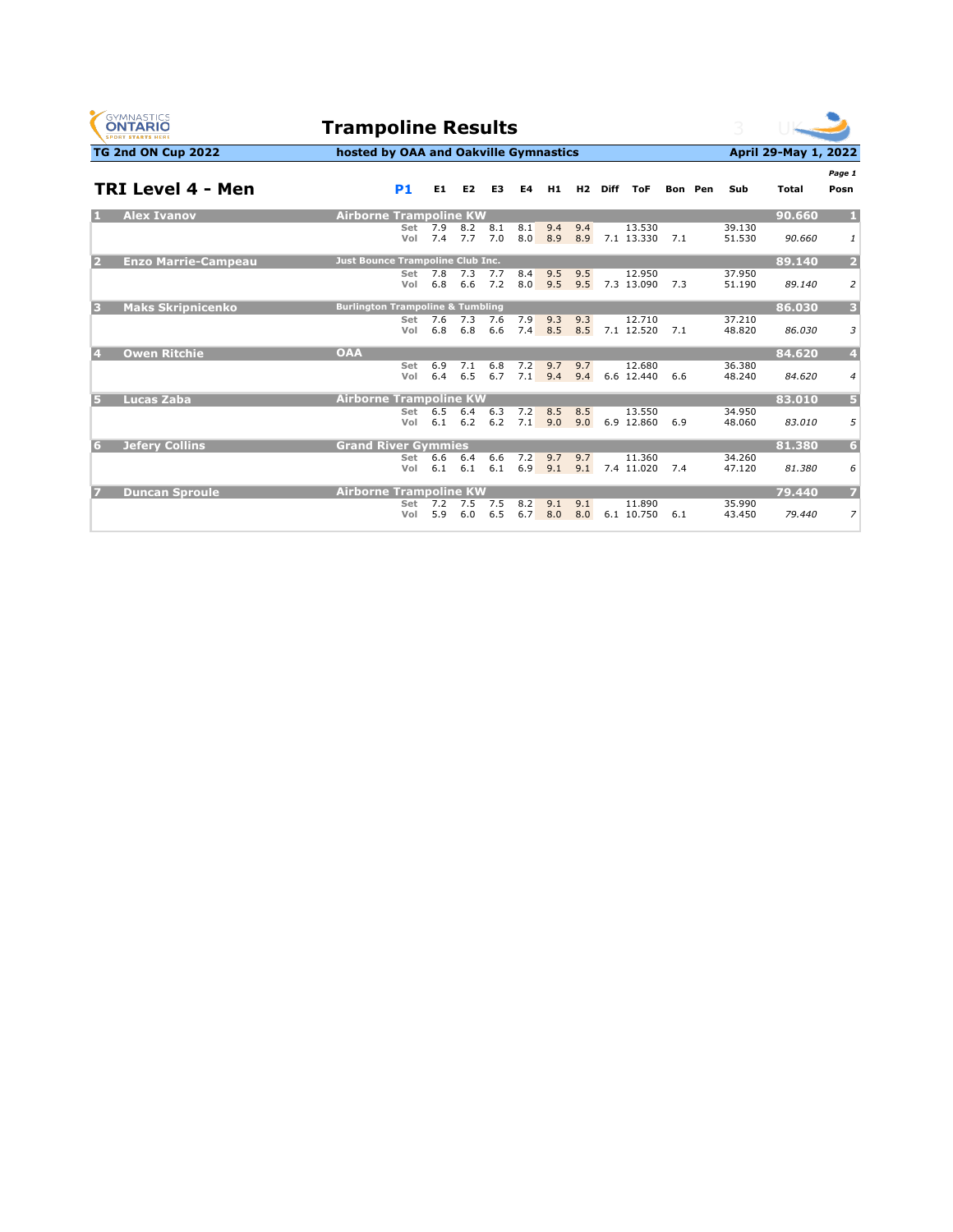| GYMNASTICS<br><b>ONTARIO</b><br><b>SPORT STARTS HERE</b> | <b>Trampoline Results</b>                                                                                                                                                               |                            |                 |                         |
|----------------------------------------------------------|-----------------------------------------------------------------------------------------------------------------------------------------------------------------------------------------|----------------------------|-----------------|-------------------------|
| <b>TG 2nd ON Cup 2022</b>                                | hosted by OAA and Oakville Gymnastics                                                                                                                                                   |                            | April 29-May 1, | 2022                    |
| <b>TRI Level 5 - Men</b>                                 | <b>P1</b><br>E1.<br>E2<br>E3<br>E4<br>H1.<br>H <sub>2</sub> Diff<br>ToF<br>Bon Pen                                                                                                      | Sub                        | Total           | Page 1<br>Posn          |
| <b>Noah Isaac</b>                                        | <b>Skyriders Trampoline Place</b>                                                                                                                                                       |                            | 134.580         | п                       |
|                                                          | 8.0<br>Set<br>8.1<br>8.0<br>8.0<br>9.4<br>9.4<br>14.630<br>9.3<br>9.3<br>Vol<br>6.7<br>7.1<br>6.9<br>7.1<br>8.4 14.110<br>7.2<br>7.8<br>7.5<br>8.0<br>Final<br>9.4<br>9.4<br>9.6 14.440 | 40.030<br>45.810<br>48.740 | 85.840          | 1                       |
| <b>Andrew Graham</b>                                     | <b>Burlington Trampoline &amp; Tumbling</b>                                                                                                                                             |                            | 131.080         | $\overline{\mathbf{2}}$ |
|                                                          | 8.3<br>9.5<br>Set<br>8.0<br>8.3<br>8.1<br>9.5<br>13.310<br>7.4<br>Vol<br>7.0<br>7.2<br>7.3<br>9.6<br>9.6<br>8.5 12.700<br>7.6<br>8.2<br>7.7<br>7.8<br>9.4<br>9.4<br>8.5 13.170<br>Final | 39.210<br>45.300<br>46.570 | 84.510          | 3                       |
| <b>Vince Gandza</b>                                      | <b>Burlington Trampoline &amp; Tumbling</b>                                                                                                                                             |                            | 130.760         | з                       |
|                                                          | 9.4<br>7.9<br>7.9<br>7.3<br>7.6<br>9.4<br>14.920<br>Set<br>Vol<br>5.8<br>6.1<br>6.3<br>9.2<br>9.2<br>8.5 14.430<br>6.1<br>Final<br>7.1<br>6.9<br>7.0<br>7.5<br>9.4<br>9.4<br>8.5 14.610 | 39.820<br>44.330<br>46.610 | 84.150          | 6                       |
| <b>Codi Churchill</b>                                    | <b>Grand River Gymmies</b>                                                                                                                                                              |                            | 130.190         | 4                       |
|                                                          | 7.8<br>8.0<br>Set<br>7.9<br>7.8<br>8.9<br>8.9<br>14.280<br>Vol<br>7.5<br>7.6<br>7.4<br>7.6<br>9.2<br>9.2<br>7.8 13.650<br>Final<br>7.2<br>7.3<br>7.3<br>7.6<br>8.7<br>8.7<br>8.5 13.760 | 38.880<br>45.750<br>45.560 | 84.630          | $\overline{2}$          |
| <b>Hayden Hewitt</b>                                     | <b>Spring Action</b><br>7.9<br>8.7<br>8.1<br>8.4<br>9.3<br>9.3<br>12.830<br>Set                                                                                                         | 38.630                     | 129.640         | 5                       |
|                                                          | 9.5<br>Vol<br>7.4<br>7.4<br>7.1<br>7.1<br>9.5<br>8.5 13.330<br>7.3<br>9.2<br>Final<br>7.4<br>7.0<br>7.1<br>9.2<br>8.5 13.080                                                            | 45.830<br>45.180           | 84.460          | $\overline{4}$          |
| Keegan Turpin<br>6                                       | <b>Anti-Gravity AcroSports</b><br>8.0<br>8.0<br>8.0<br>9.5<br>13.390<br>8.1<br>9.5<br>Set                                                                                               | 38.890                     | 128.920         | 6                       |
|                                                          | Vol<br>7.6<br>7.3<br>7.3<br>7.4<br>9.6<br>9.6<br>7.8 13.230<br>7.5<br>Final<br>7.4<br>7.2<br>7.2<br>9.1<br>9.1<br>7.8 13.200                                                            | 45.330<br>44.700           | 84.220          | 5                       |
| <b>Seamus McKeag</b>                                     | <b>Just Bounce Trampoline Club Inc.</b><br>7.7<br>Set<br>7.4<br>7.6<br>7.7<br>9.6<br>9.6<br>13.420                                                                                      | 38.320                     | 128,840         | 7                       |
|                                                          | 9.5<br>Vol<br>6.9<br>6.5<br>6.8<br>6.8<br>9.5<br>8.5 13.490<br>6.5<br>7.2<br>6.9<br>7.1<br>9.4<br>9.4<br>8.5 13.530<br>Final                                                            | 45.090<br>45.430           | 83.410          | 7                       |
| <b>Xavier Bair</b><br>8                                  | <b>Burlington Trampoline &amp; Tumbling</b><br>7.0<br>7.5<br>9.0<br>9.0<br>Set<br>7.0<br>7.3<br>13.400                                                                                  | 36.700                     | 128,680         | $\mathbf{8}$            |
|                                                          | Vol<br>7.1<br>7.4<br>7.4<br>7.5<br>8.7<br>8.7<br>8.5 13.730<br>7.1<br>7.0<br>7.3<br>Final<br>7.4<br>9.2<br>9.2<br>8.5 14.150                                                            | 45.730<br>46.250           | 82.430          | 10                      |
| <b>Logan Johnston</b>                                    | <b>Just Bounce Trampoline Club Inc.</b><br>7.8<br>7.4<br>7.4<br>7.5<br>9.3<br>9.3<br>13.500<br>Set                                                                                      | 37.700                     | 128,370         | $\cdot$                 |
|                                                          | Vol<br>6.7<br>6.8<br>6.7<br>6.9<br>9.4<br>9.4<br>8.5 13.720<br>Final<br>6.6<br>7.1<br>7.1<br>7.1<br>8.9<br>8.9<br>8.5 13.950                                                            | 45.120<br>45.550           | 82.820          | 8                       |
| 10 Jon Houser                                            | <b>Rose City Gymnastics</b><br>7.7<br>Set<br>8.2<br>7.9<br>8.0<br>9.6<br>9.6<br>12.660                                                                                                  | 38.160                     | 127.050         | 10                      |
|                                                          | 7.5<br>7.6<br>7.2<br>7.6<br>9.4<br>9.4<br>7.4 12.480<br>Vol<br>7.7<br>7.4<br>7.9<br>Final<br>7.3<br>9.4<br>9.4<br>7.4 12.610                                                            | 44.380<br>44.510           | 82.540          | 9                       |
| 11<br><b>Hayden Jensen</b>                               | <b>Pulsars Gymnastics Club</b><br>Set<br>8.1<br>8.4<br>8.5<br>7.7<br>9.1<br>9.1<br>15.170                                                                                               | 40.770                     | 74.600          | 11                      |
|                                                          | 5.2<br>4.8<br>5.3<br>5.4<br>6.7<br>6.7<br>6.0 10.630<br>Vol<br>Final                                                                                                                    | 33.830                     | 74.600          | 11                      |
| <b>Theo Leung</b><br>$12 \overline{ }$                   | <b>Skyriders Trampoline Place</b><br>Set<br>8.6<br>7.9<br>8.4<br>8.1<br>9.6<br>9.6<br>14.370                                                                                            | 40.470                     | 74.400          | 12                      |
|                                                          | 4.9<br>Vol<br>4.9<br>4.9<br>$5.1\quad 6.6$<br>6.6 7.2 10.330<br>Final                                                                                                                   | 33.930                     | 74.400          | 12                      |
| <b>Nathaniel Weber</b><br>13                             | <b>Airborne Trampoline KW</b><br>7.2<br>7.3<br>7.1<br>Set<br>7.5<br>9.1<br>9.1<br>14.160                                                                                                | 37.760                     | 63.190          | 13                      |
|                                                          | 5.4<br>5.4<br>Vol<br>3.8<br>3.5<br>3.6<br>3.4<br>4.6 8.330<br>Final                                                                                                                     | 25.430                     | 63.190          | 13                      |
| <b>Patrick Pataki</b>                                    | <b>Pulsars Gymnastics Club</b><br>0.0<br>0.0<br>0.0<br>Set<br>0.0<br>0.0<br>0.0<br>0.0                                                                                                  | 0.000                      |                 |                         |
|                                                          | 0.0<br>0.0<br>0.0<br>0.0<br>0.0<br>0.0<br>Vol<br>0.0<br>Final                                                                                                                           | 0.000                      |                 |                         |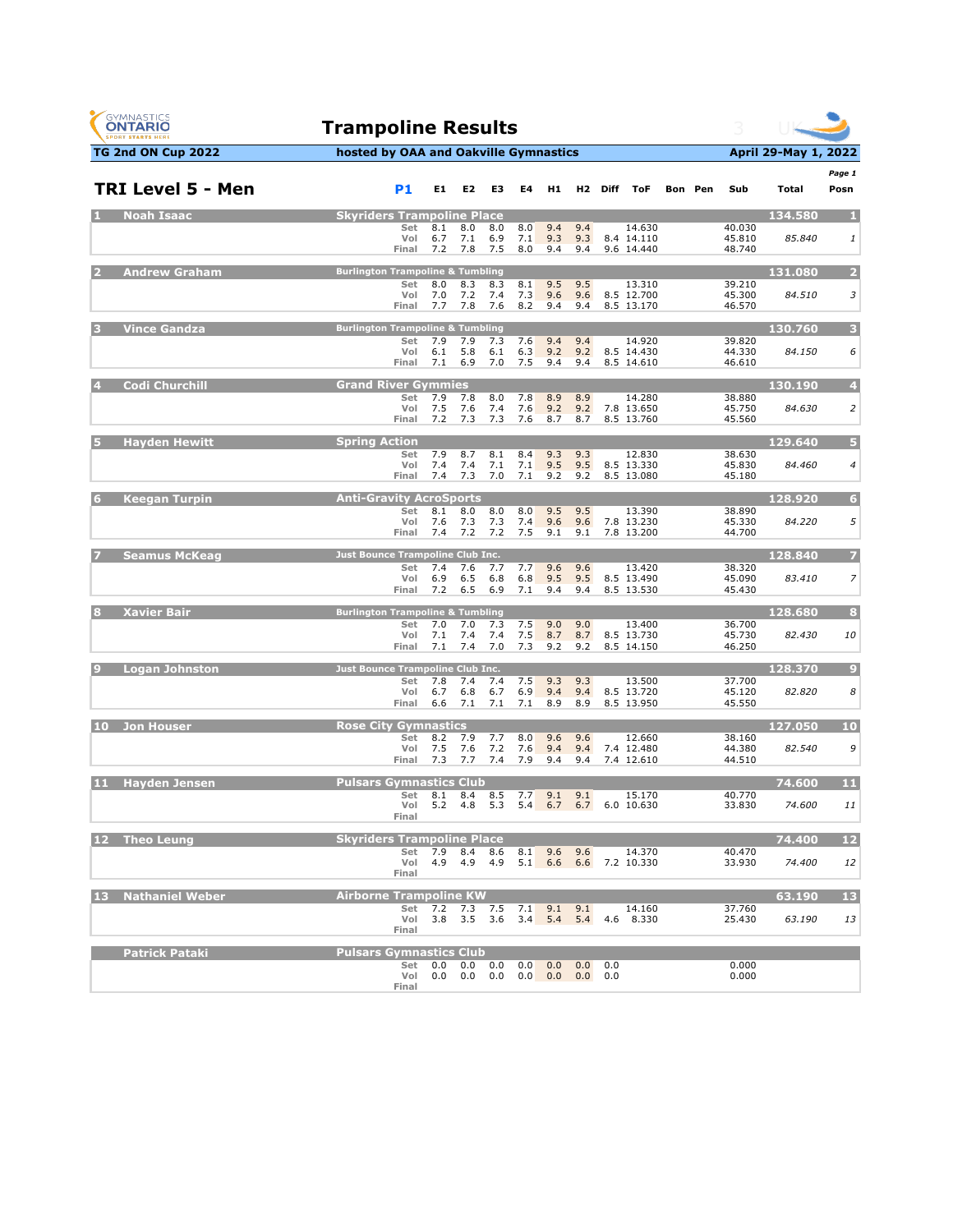| <b>GYMNASTICS</b><br><b>ONTARIO</b><br><b>SPORT STARTS HERE</b> | <b>Trampoline Results</b>             |                   |                   |                   |                   |                   |                   |      |                                    |  |         |                            |                      |                |
|-----------------------------------------------------------------|---------------------------------------|-------------------|-------------------|-------------------|-------------------|-------------------|-------------------|------|------------------------------------|--|---------|----------------------------|----------------------|----------------|
| TG 2nd ON Cup 2022                                              | hosted by OAA and Oakville Gymnastics |                   |                   |                   |                   |                   |                   |      |                                    |  |         |                            | April 29-May 1, 2022 |                |
| TRI Level 6 - Men                                               | P1                                    | E1.               | E <sub>2</sub>    | E3.               | E4                | H1.               | H 2               | Diff | <b>ToF</b>                         |  | Bon Pen | Sub                        | Total                | Page 1<br>Posn |
| <b>Remi Abidib</b>                                              | <b>Skyriders Trampoline Place</b>     |                   |                   |                   |                   |                   |                   |      |                                    |  |         |                            | 130.690              |                |
|                                                                 | Set<br>Vol<br>Final                   | 8.0<br>6.7<br>6.6 | 8.6<br>6.4<br>7.1 | 8.7<br>6.3<br>6.4 | 8.0<br>6.6<br>6.4 | 9.1<br>9.0<br>9.1 | 9.1<br>9.0<br>9.1 |      | 14.250<br>9.8 13.560<br>9.8 13.480 |  |         | 39.950<br>45.360<br>45.380 | 85.310               |                |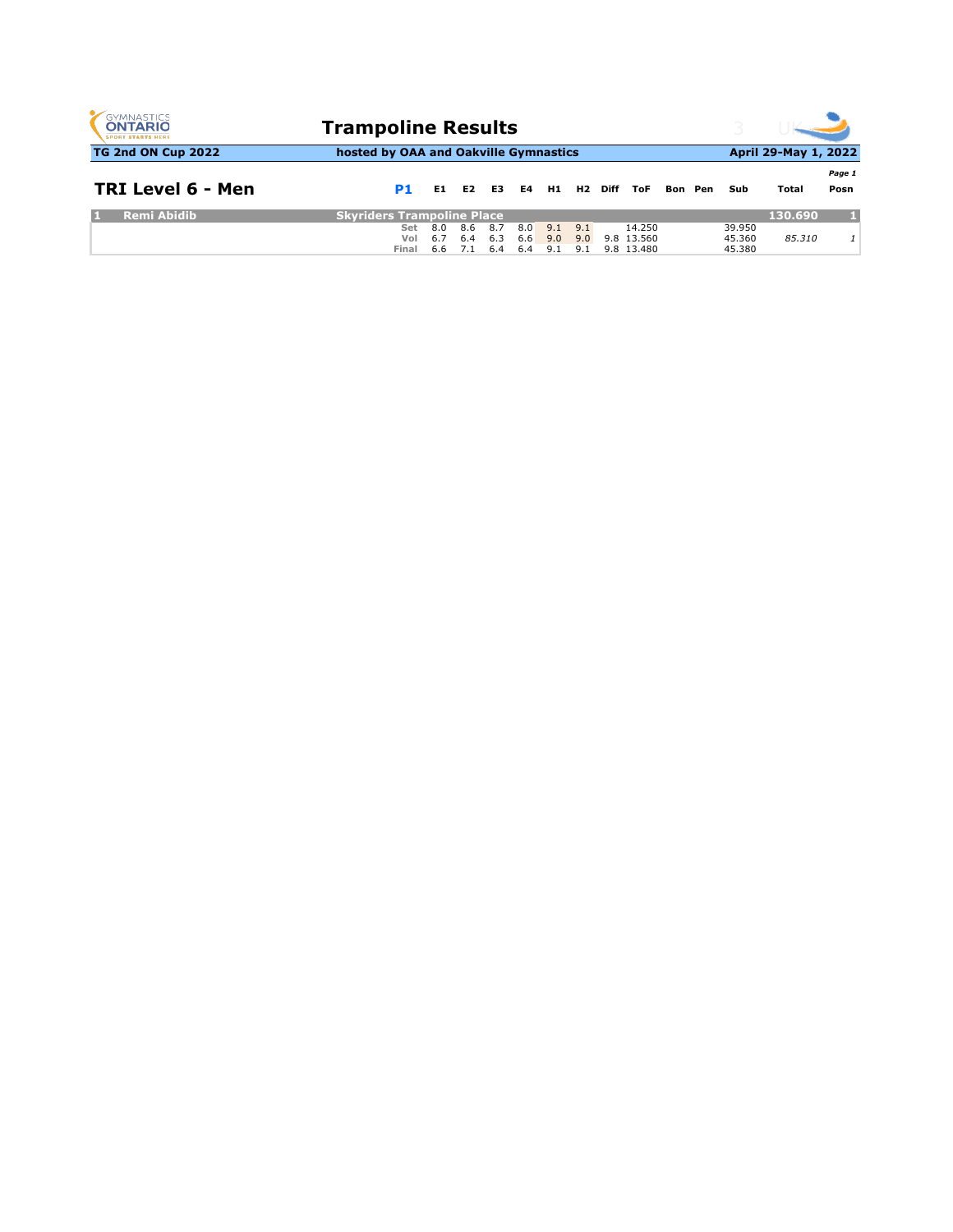| <b>GYMNASTICS</b><br>ONTARIO<br><b>SPORT STARTS HERE</b> | <b>Trampoline Results</b>             |            |                      |            |            |            |            |                     |                               |                |                          |              |                  |
|----------------------------------------------------------|---------------------------------------|------------|----------------------|------------|------------|------------|------------|---------------------|-------------------------------|----------------|--------------------------|--------------|------------------|
| <b>TG 2nd ON Cup 2022</b>                                | hosted by OAA and Oakville Gymnastics |            | April 29-May 1, 2022 |            |            |            |            |                     |                               |                |                          |              |                  |
|                                                          |                                       |            |                      |            |            |            |            |                     |                               |                |                          |              | Page 1           |
| <b>TRI Level 7 - Men</b>                                 | P1                                    | E1         | E <sub>2</sub>       | E3         | E4         | H1         |            | H <sub>2</sub> Diff | ToF                           | <b>Bon</b> Pen | Sub                      | <b>Total</b> | Posn             |
| <b>Brody Collinson</b>                                   | Etobicoke Gymnastics                  |            |                      |            |            |            |            |                     |                               |                |                          | 144.680      | л                |
|                                                          | Set<br>Vol                            | 7.6<br>7.0 | 7.9<br>7.3           | 8.4<br>7.1 | 8.0<br>7.4 | 9.3<br>8.6 | 9.3        |                     | 2.5 15.440<br>8.6 11.8 15.050 |                | 43.140<br>49.850         | 92.990       | $\overline{2}$   |
|                                                          | Final                                 | 7.5        | 7.3                  | 7.8        | 7.6        | 9.2        |            |                     | 9.2 11.8 15.590               |                | 51.690                   |              |                  |
| <b>Alex Rojas</b>                                        | <b>Ascension Trampoline</b>           |            |                      |            |            |            |            |                     |                               |                |                          | 139.990      | $\overline{2}$   |
|                                                          | Set<br>Vol                            | 8.5<br>7.1 | 8.5<br>7.2           | 8.0<br>7.0 | 8.4<br>6.8 | 9.0<br>9.0 | 9.0        |                     | 2.2 15.150<br>9.0 11.5 14.690 |                | 43.250<br>49.290         | 92.540       | $\overline{3}$   |
|                                                          | Final                                 | 7.2        | 7.1                  | 6.7        | 6.7        | 8.7        |            |                     | 8.7 10.1 14.850               |                | 47.450                   |              |                  |
| <b>Dennis Gordenko-Sadevich</b><br>в                     | <b>Ascension Trampoline</b>           |            |                      |            |            |            |            |                     |                               |                |                          | 139.380      | -3               |
|                                                          | Set<br>Vol                            | 8.0<br>7.7 | 7.6<br>7.7           | 7.9<br>7.6 | 8.0<br>7.6 | 8.9<br>9.3 | 8.9<br>9.3 |                     | 2.0 14.640<br>9.8 14.800      |                | 41.440<br>49.200         | 90.640       | $\overline{4}$   |
|                                                          | Final                                 | 7.2        | 7.3                  | 7.5        | 7.6        | 9.0        |            |                     | 9.0 10.4 14.540               |                | 48.740                   |              |                  |
| <b>Derek Thompson</b>                                    | <b>OAA</b>                            |            |                      |            |            |            |            |                     |                               |                |                          | 134.200      | $\overline{4}$   |
|                                                          | Set<br>Vol                            | 7.8<br>7.7 | 7.8<br>7.8           | 7.6<br>7.8 | 8.5<br>7.9 | 9.4<br>9.0 | 9.4<br>9.0 |                     | 1.5 14.620<br>8.5 14.180      |                | 41.120<br>0.6 46.680     | 87.800       | 6                |
|                                                          | Final                                 | 7.6        | 7.3                  | 7.3        | 7.6        | 9.1        | 9.1        |                     | 8.5 14.500                    |                | 0.6 46.400               |              |                  |
| <b>Brent Farnsworth</b>                                  | <b>Sudbury Laurels</b>                |            |                      |            |            |            |            |                     |                               |                |                          | 128.370      | 5                |
|                                                          | Set<br>Vol                            | 6.5<br>6.4 | 6.9<br>6.4           | 6.5<br>6.4 | 5.9<br>6.1 | 9.1<br>9.3 | 9.1        |                     | 2.2 14.410<br>9.3 10.4 14.700 |                | 2.0 36.710<br>47.200     | 83.910       | 8                |
|                                                          | Final                                 | 5.9        | 6.3                  | 6.6        | 6.1        | 8.5        | 8.5        |                     | 9.1 14.460                    |                | 44.460                   |              |                  |
| <b>Michael Mancini</b>                                   | <b>Grand River Gymmies</b>            |            |                      |            |            |            |            |                     |                               |                |                          | 128.120      | 6                |
|                                                          | Set                                   | 7.9        | 8.3                  | 8.4        | 8.3        | 9.4        | 9.4        |                     | 2.5 14.540                    |                | 43.040                   |              | 5                |
|                                                          | Vol<br>Final                          | 7.2<br>6.3 | 6.7<br>6.3           | 7.1<br>7.2 | 6.9<br>6.4 | 8.8<br>8.9 | 8.8<br>8.9 |                     | 8.9 13.480<br>7.0 13.600      |                | 0.2 44.980<br>2.1 40.100 | 88.020       |                  |
| <b>Haiden Smith</b>                                      | <b>Kingston Aeros Trampoline Club</b> |            |                      |            |            |            |            |                     |                               |                |                          | 125.040      | 7                |
|                                                          | Set                                   | 7.0        | 7.3                  | 7.4        | 6.7        | 9.3        | 9.3        |                     | 2.9 14.600                    |                | 2.0 39.100               |              |                  |
|                                                          | Vol<br>Final                          | 6.1<br>5.1 | 6.1<br>5.0           | 5.9<br>5.1 | 5.7<br>4.9 | 8.6<br>8.5 | 8.6<br>8.5 |                     | 9.8 13.800<br>9.3 13.840      |                | 44.200<br>41.740         | 83.300       | 9                |
| <b>Botond Remias</b><br>8                                | <b>AIM Gymnastics</b>                 |            |                      |            |            |            |            |                     |                               |                |                          | 111.080      | 8                |
|                                                          | Set                                   | 8.9        | 9.4                  | 9.1        | 9.1        | 9.2        | 9.2        |                     | 2.7 14.500                    |                | 44.600                   |              |                  |
|                                                          | Vol<br>Final                          | 8.1<br>2.0 | 8.7<br>2.4           | 8.6<br>2.4 | 8.3<br>2.4 | 8.6<br>2.6 | 2.6        | 3.8                 | 8.6 11.2 14.180<br>4.400      |                | 50.880<br>15.600         | 95.480       | 1                |
| <b>Nicholas Kvrgic</b><br>9                              | <b>OAA</b>                            |            |                      |            |            |            |            |                     |                               |                |                          | 105.100      | $\boldsymbol{9}$ |
|                                                          | Set                                   | 7.8        | 8.3                  | 8.2        | 7.8        | 9.2        | 9.2        |                     | 3.1 14.250                    |                | 42.550                   |              |                  |
|                                                          | Vol<br>Final                          | 2.0<br>6.9 | 1.9<br>6.7           | 1.9<br>6.5 | 2.1<br>6.6 | 2.9<br>8.9 | 2.9        | 4.4                 | 4.150<br>8.9 11.1 13.900      |                | 15.350<br>47.200         | 57.900       | 10               |
|                                                          |                                       |            |                      |            |            |            |            |                     |                               |                |                          |              |                  |
| 10<br><b>Asel Gamage</b>                                 | <b>Rose City Gymnastics</b><br>Set    | 7.5        | 7.8                  | 7.7        | 7.3        | 9.4        | 9.4        |                     | 1.6 14.480                    |                | 40.680                   | 101.040      | 10               |
|                                                          | Vol<br>Final                          | 6.5<br>2.0 | 6.6<br>1.8           | 6.9<br>1.9 | 7.1<br>1.9 | 8.9<br>2.6 | 8.9<br>2.6 | 3.3                 | 9.7 14.160<br>4.400           |                | 46.260<br>14.100         | 86.940       | $\overline{z}$   |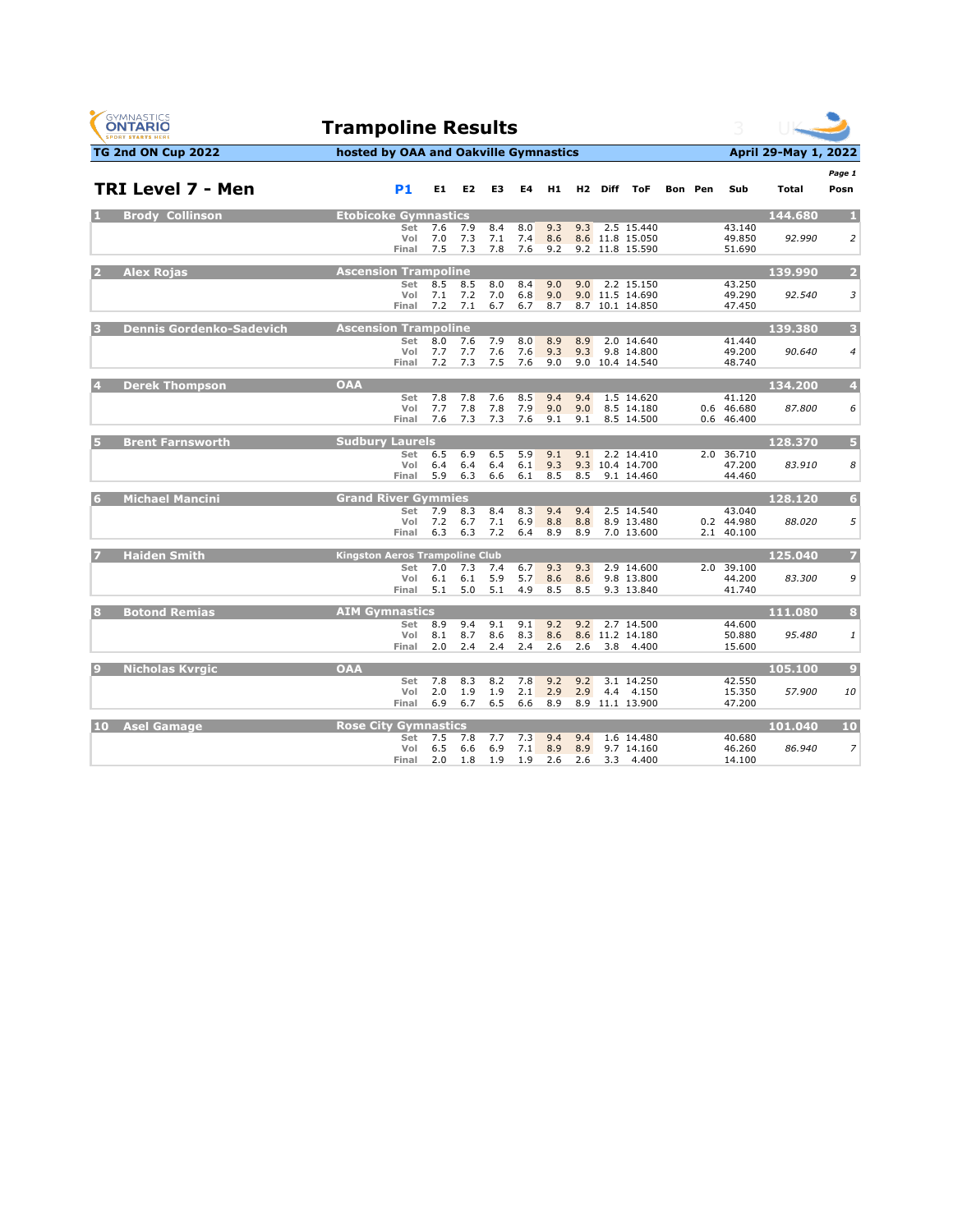| <b>GYMNASTICS</b><br><b>ONTARIO</b><br><b>SPORT STARTS HERE</b> | <b>Trampoline Results</b>             |                   |                   |                   |                   |                   |     |                     |                                              |  |         |                            |                      |                |
|-----------------------------------------------------------------|---------------------------------------|-------------------|-------------------|-------------------|-------------------|-------------------|-----|---------------------|----------------------------------------------|--|---------|----------------------------|----------------------|----------------|
| TG 2nd ON Cup 2022                                              | hosted by OAA and Oakville Gymnastics |                   |                   |                   |                   |                   |     |                     |                                              |  |         |                            | April 29-May 1, 2022 |                |
| <b>TRI Junior - Men</b>                                         | P1                                    | E1.               | E <sub>2</sub>    | E3.               | E4                | H1.               |     | H <sub>2</sub> Diff | <b>ToF</b>                                   |  | Bon Pen | Sub                        | Total                | Page 1<br>Posn |
| <b>Declan Highstead</b>                                         | <b>AIM Gymnastics</b>                 |                   |                   |                   |                   |                   |     |                     |                                              |  |         |                            | 141.970              |                |
|                                                                 | Set<br>Vol<br>Final                   | 8.5<br>7.3<br>7.1 | 9.0<br>7.5<br>6.9 | 9.5<br>7.3<br>7.1 | 8.8<br>7.8<br>7.7 | 9.5<br>9.5<br>8.9 | 9.5 |                     | 15.320<br>9.5 11.2 14.960<br>8.9 11.2 14.590 |  |         | 42.620<br>50.460<br>48.890 | 93.080               |                |